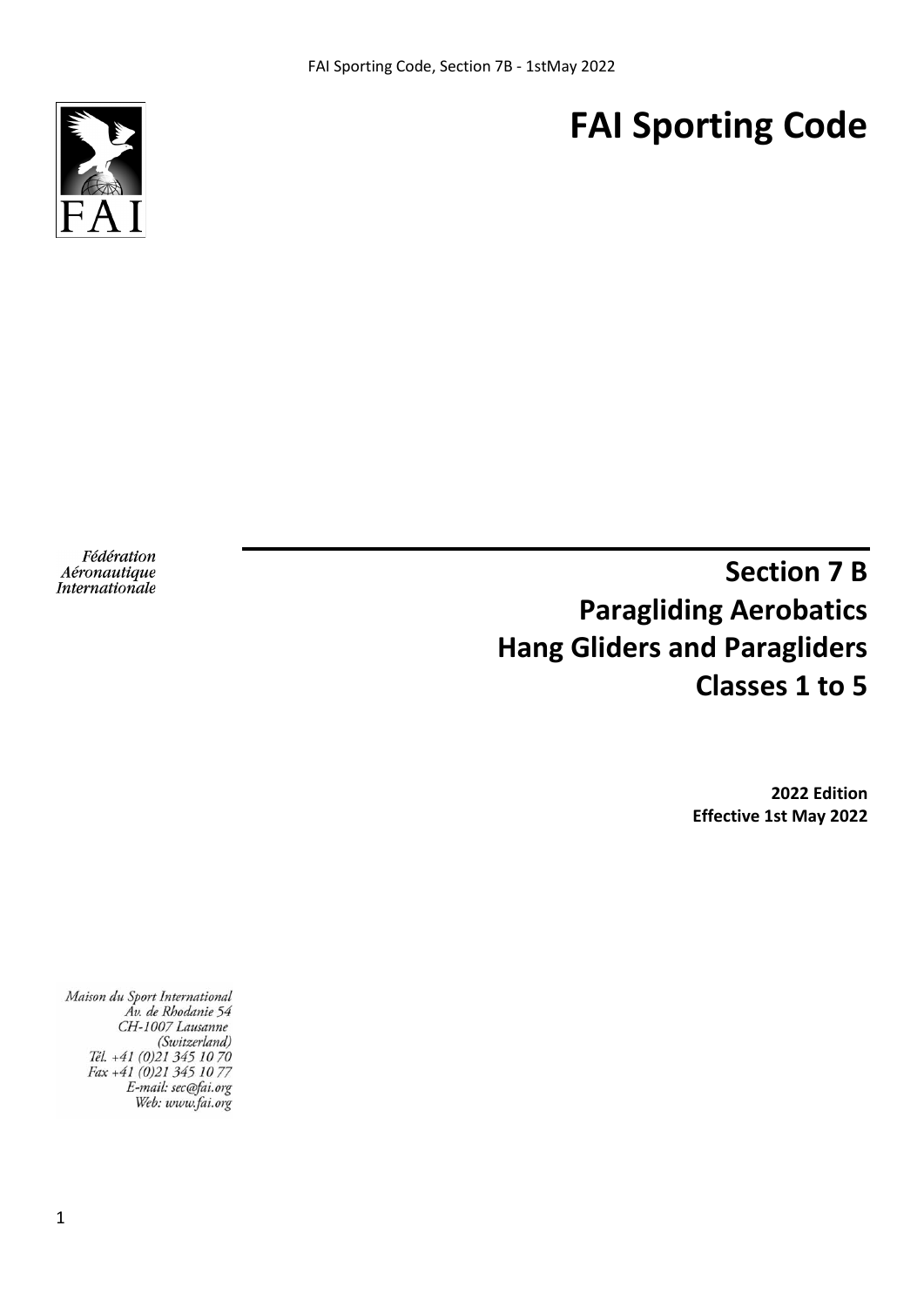#### **FEDERATION AERONAUTIQUE INTERNATIONALE MSI – Avenue de Rhodanie 54 — CH-1007 Lausanne — Switzerland**

Copyright 2021

All rights reserved. Copyright in this document is owned by the Fédération AéronautiqueInternationale (FAI). Any person acting on behalf of the FAI or one of its Members is hereby authorised to copy, print, and distribute this document, subject to the following conditions:

- 1. **The document may be used for information only and may not be exploited for commercial purposes.**
- 2. **Any copy of this document or portion thereof must include this copyright notice.**
- 3. **Regulations applicable to air law, air traffic and control in the respective countries are reserved in any event. They must be observed and, where applicable, take precedence over any sport regulations**

Note that any product, process or technology described in the document may be the subject of other Intellectual Property rights reserved by the Fédération AéronautiqueInternationale or other entities and is not licensed hereunder.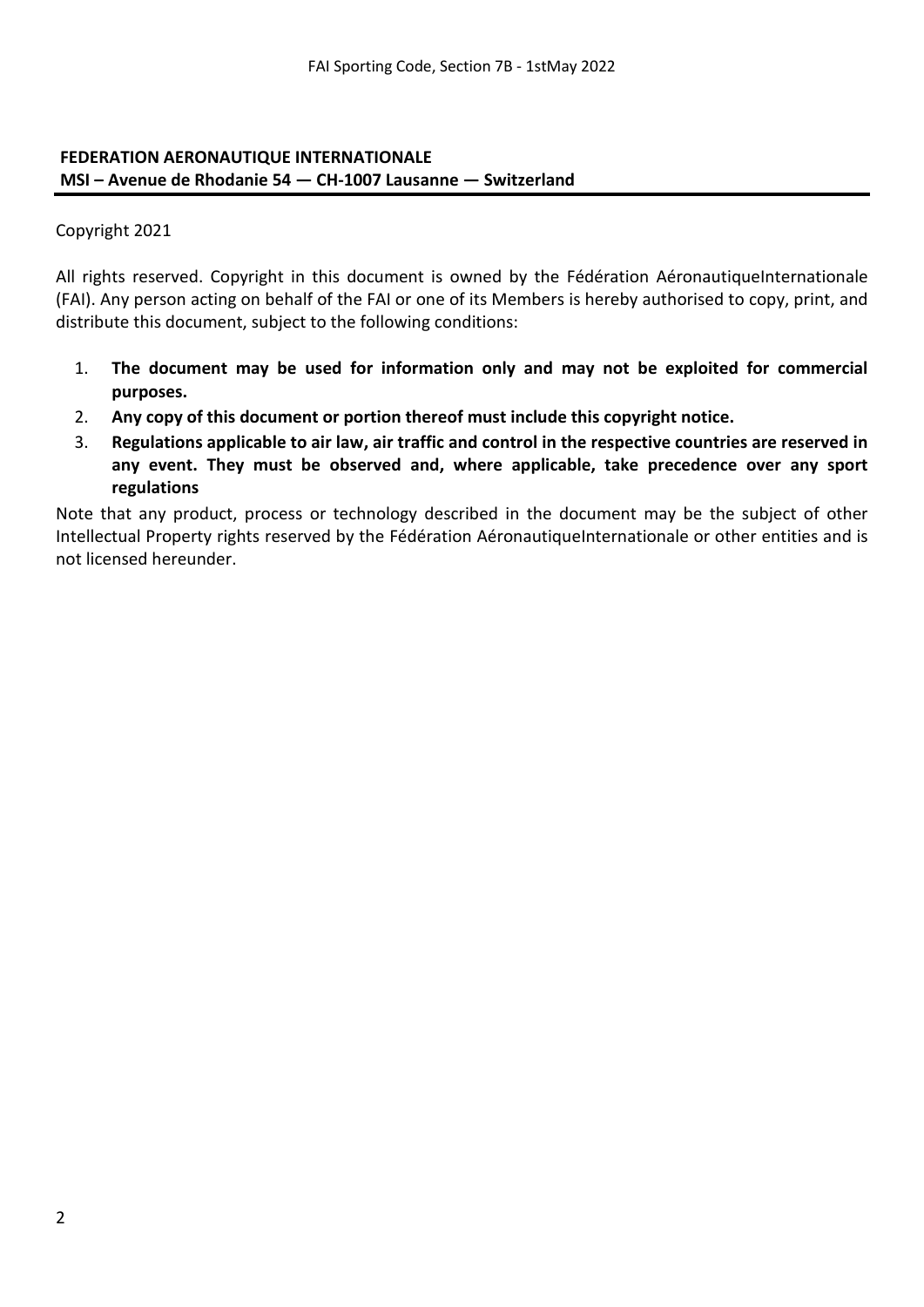## **RIGHTS TO FAI INTERNATIONAL SPORTING EVENTS**

All international sporting events organised wholly or partly under the rules of the Fédération Aéronautique Internationale (FAI) Sporting Code[1](#page-2-0) are termed FAI International Sporting Events[2](#page-2-1). Under the FAI Statutes[3](#page-2-2), FAI owns and controls all rights relating to FAI International Sporting Events. FAI Members[4](#page-2-3) shall, within their national territories[5,](#page-2-4) enforce FAI ownership of FAI International Sporting Events and require them to be registered in the FAI Sporting Calendar[6.](#page-2-5)

An event organiser who wishes to exploit rights to any commercial activity at such events shall seek prior agreement with FAI. The rights owned by FAI which may, by agreement, be transferred to event organisers include, but are not limited to advertising at or for FAI events, use of the event name or logo for merchandising purposes and use of any sound, image, program and/or data, whether recorded electronically or otherwise or transmitted in real time. This includes specifically all rights to the use of any material, electronic or other, including software, that forms part of any method or system for judging, scoring, performance evaluation or information utilised in any FAI International Sporting Event[7.](#page-2-6)

Each FAI Air Sport Commission[8](#page-2-7) may negotiate agreements, with FAI Members or other entities authorised by the appropriate FAI Member, for the transfer of all or parts of the rights to any FAI International Sporting Event (except World Air Games events[9](#page-2-8)) in the discipline[10](#page-2-9), for which it is responsibl[e11](#page-2-10) or waive the rights. Any such agreement or waiver, after approval by the appropriate Air Sport Commission President, shall be signed by FAI Officers[12.](#page-2-11)

Any person or legal entity that accepts responsibility for organising a FAI Sporting Event, whether or not by written agreement, in doing so also accepts the proprietary rights of FAI as stated above. Where no transfer of rights has been agreed in writing, FAI shall retain all rights to the event. Regardless of any agreement or transfer of rights, FAI shall have, free of charge for its own archival and/or promotional use, full access to any sound and/or visual images of any FAI Sporting Event. The FAI also reserves the right to arrange at its own expense for any and all parts of any event to be recorded.

- <span id="page-2-4"></span>5 FAI By-Laws, ................................................ Chapter 1, ........para 1.2.1 6 FAI Statutes, ................................................ Chapter 2, ........para 2.4.2.2.5
- <span id="page-2-6"></span><span id="page-2-5"></span>7 FAI By-Laws, ................................................ Chapter 1, ........paras 1.2.2 to 1.2.5
- <span id="page-2-7"></span>8 FAI Statutes, ................................................ Chapter 5, ........paras 5.1.1, 5.2, 5.2.3 and 5.2.3.3
- <span id="page-2-8"></span>9 FAI Sporting Code, Gen. Section, ................ Chapter 4, ........ para 4.1.5
- <span id="page-2-9"></span>10 FAI Sporting Code, Gen. Section, ................ Chapter 2, ........para 2.2.
- <span id="page-2-10"></span>11 FAI Statutes, ................................................ Chapter 5, ........para 5.2.3.3.7
- <span id="page-2-11"></span>12 FAI Statutes, ................................................ Chapter 6, ........para 6.1.2.1.3

<span id="page-2-0"></span> <sup>1</sup> FAI Statutes, ................................................ Chapter 1, ........para. 1.6

<span id="page-2-1"></span><sup>2</sup> FAI Sporting Code, Gen. Section, ................ Chapter 4, ........ para 4.1.2

<span id="page-2-2"></span><sup>3</sup> FAI Statutes, ................................................ Chapter 1, ........para 1.8.1

<span id="page-2-3"></span><sup>4</sup> FAI Statutes, ................................................ Chapter 2, ........para 2.1.1; 2.4.2; 2.5.2 and 2.7.2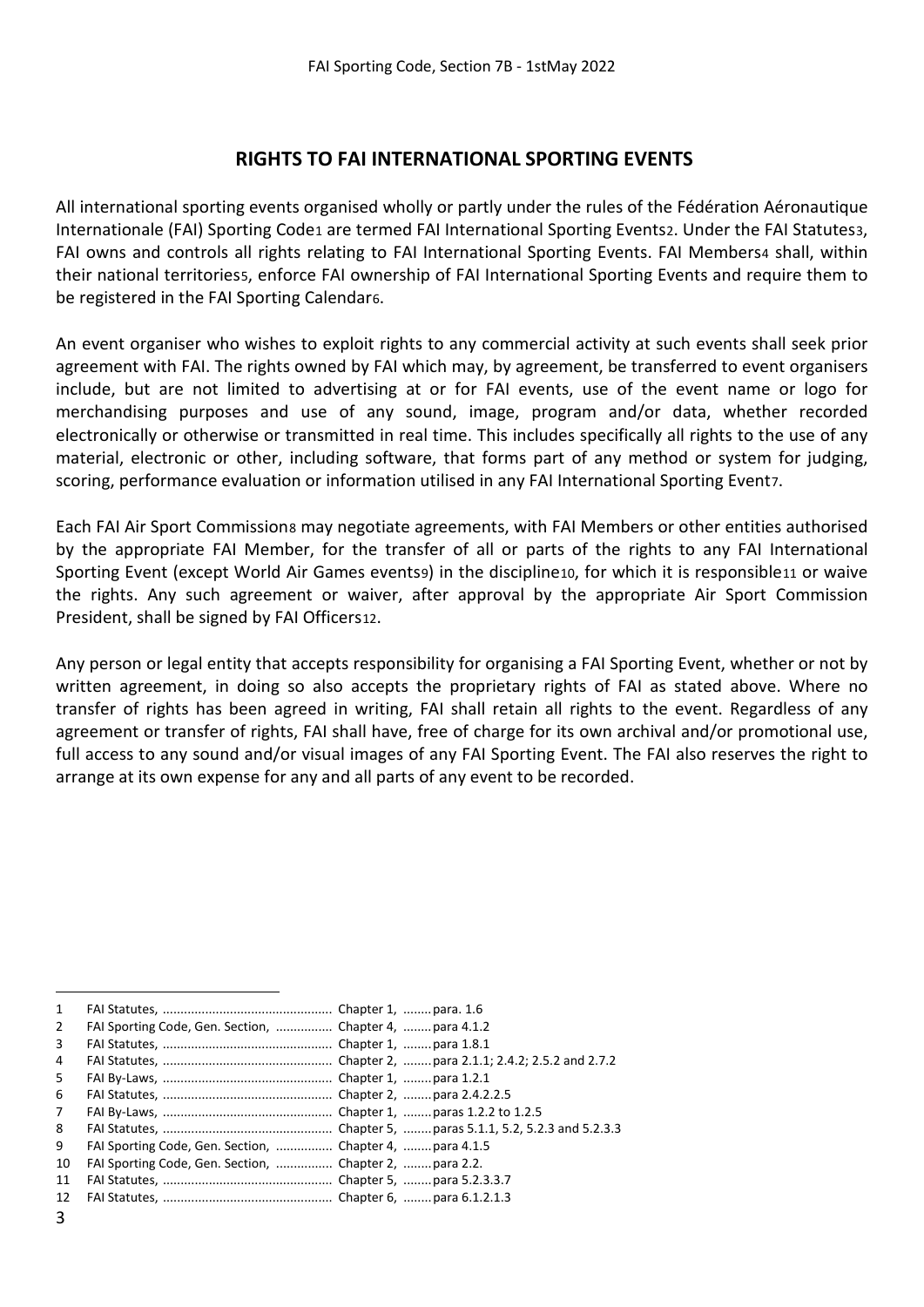#### **Editors Note:**

The FAI Sporting Code for Hang Gliding (hang gliders and paragliders) consists of the General Section and Section 7 combined. In cases of doubt, consult the General Section to establish the principles before applying the specific rules which appear in this Section 7.

Paragliding is a sport in which both men and women participate. Throughout this document the words "he", "him" or "his" are intended to apply equally to either sex unless it is specifically stated otherwise.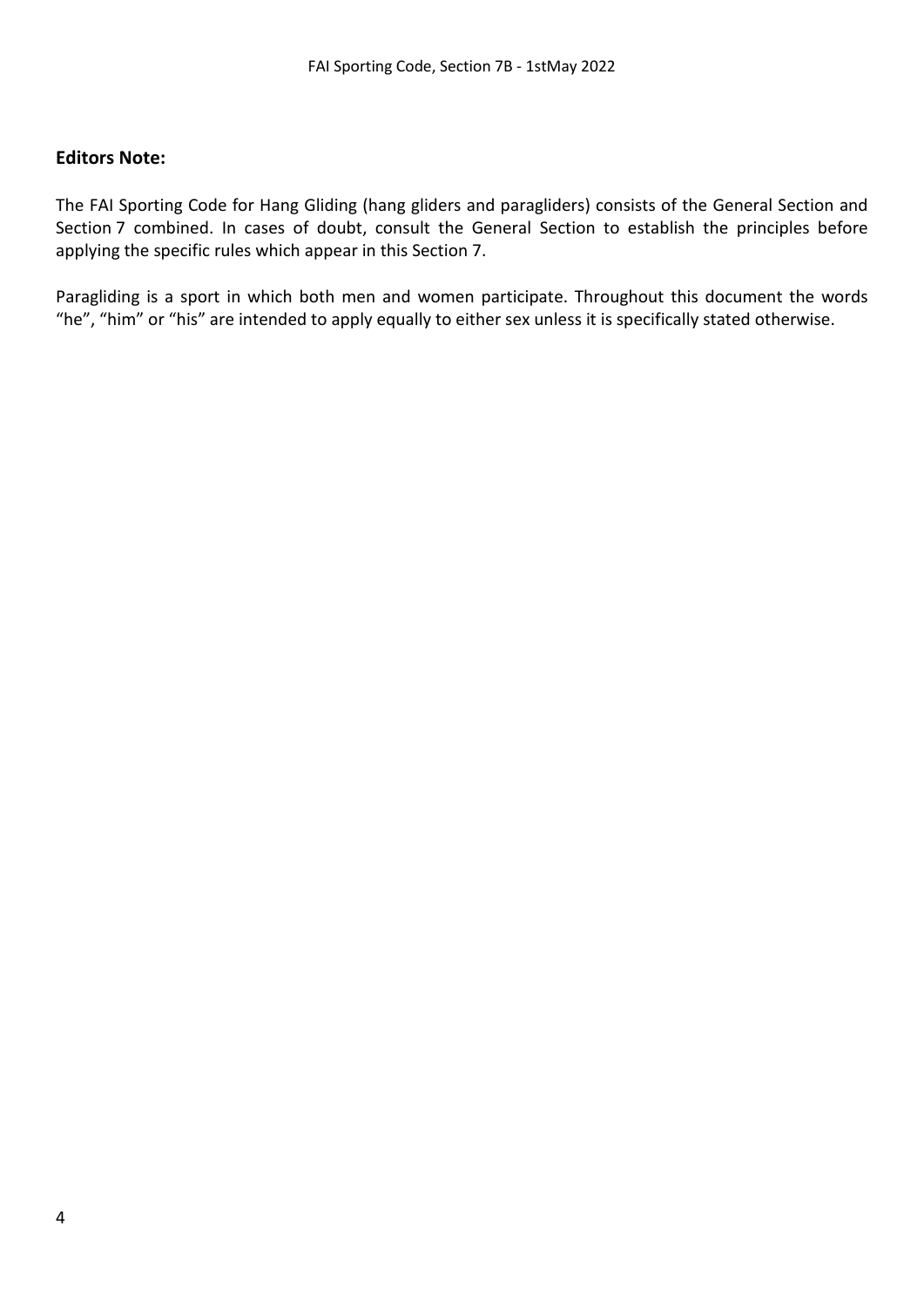# **Table of Contents**

| $\mathbf{1}$   |      |  |
|----------------|------|--|
|                | 1.1  |  |
| $2^{\circ}$    |      |  |
|                | 2.1  |  |
|                | 2.2  |  |
|                | 2.3  |  |
|                | 2.4  |  |
| 3 <sup>7</sup> |      |  |
|                | 3.1  |  |
|                | 3.2  |  |
|                | 3.3  |  |
|                | 3.4  |  |
| $\overline{4}$ |      |  |
|                | 4.1  |  |
|                | 4.2  |  |
|                | 4.3  |  |
|                | 4.4  |  |
|                | 4.5  |  |
|                | 4.6  |  |
|                | 4.7  |  |
|                | 4.8  |  |
|                | 4.9  |  |
|                | 4.10 |  |
|                | 4.11 |  |
| 5              |      |  |
|                | 5.1  |  |
|                | 5.2  |  |
|                | 5.3  |  |
| 6              |      |  |
|                | 6.1  |  |
|                | 6.2  |  |
|                | 6.3  |  |
|                | 6.4  |  |
|                | 6.5  |  |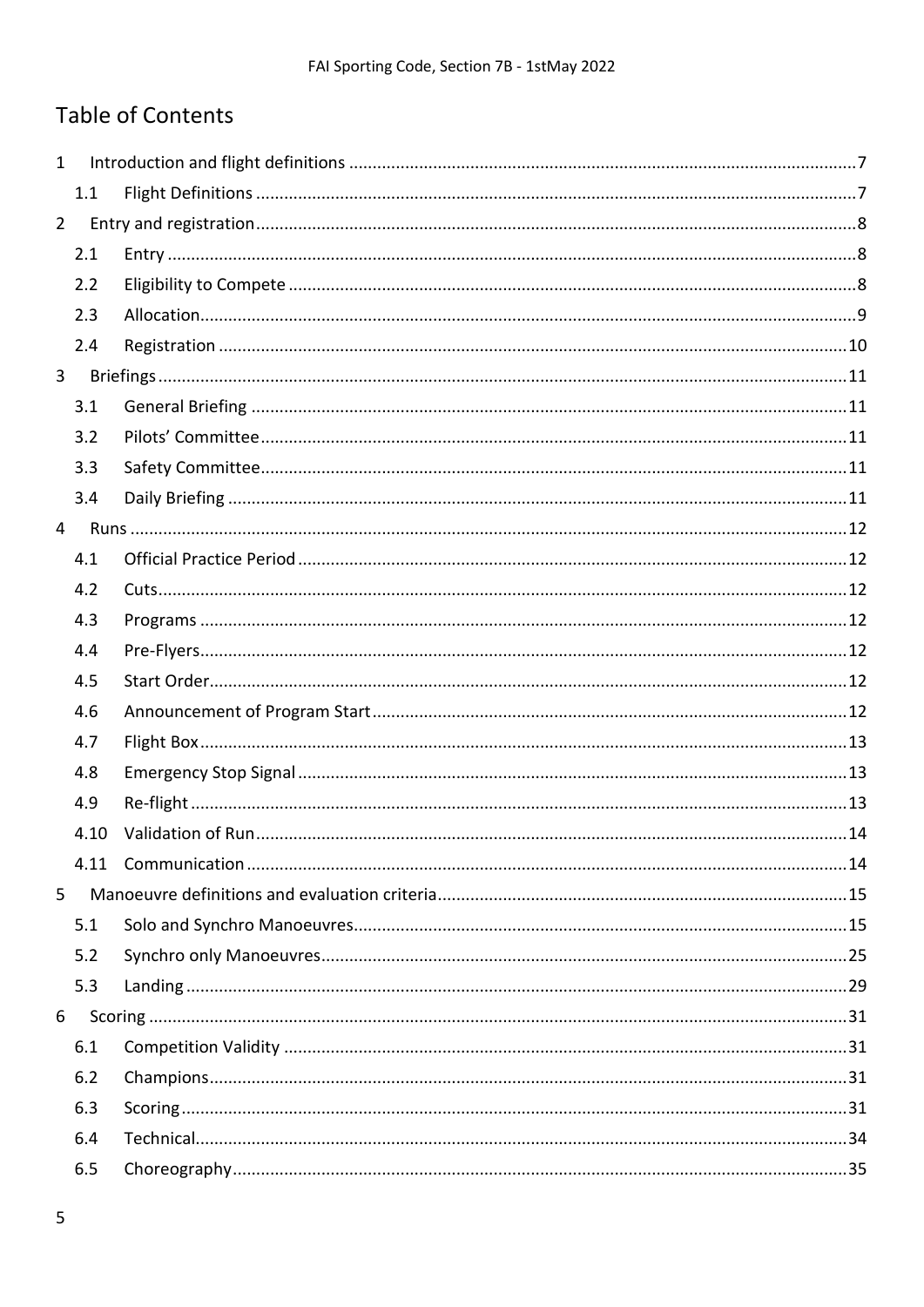## FAI Sporting Code, Section 7B - 1stMay 2022

|                | 6.6  |  |
|----------------|------|--|
|                | 6.7  |  |
|                | 6.8  |  |
|                | 6.9  |  |
|                | 6.10 |  |
| 7 <sup>7</sup> |      |  |
|                | 7.1  |  |
|                | 7.2  |  |
| 8              |      |  |
|                | 8.1  |  |
|                | 8.2  |  |
|                | 8.3  |  |
|                | 8.4  |  |
| 9              |      |  |
|                | 9.1  |  |
|                | 9.2  |  |
|                | 9.3  |  |
|                |      |  |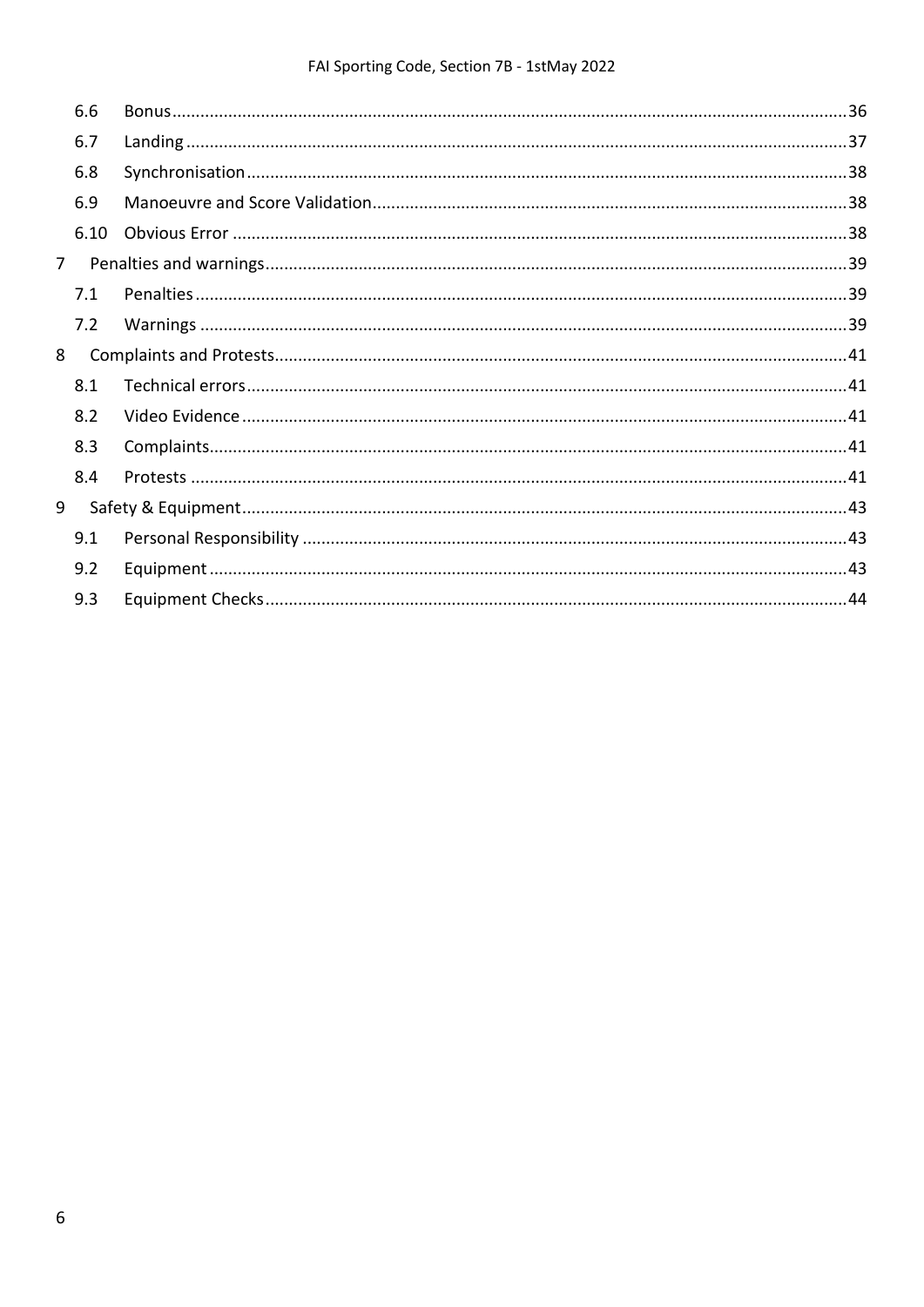# <span id="page-6-0"></span>**1 Introduction and flight definitions**

Section 7B of the FAI Sporting Code is the subset of Section 7 (or "Section 7 Common") dedicated to Paragliding Aerobatics Championships. This document must be read in conjunction with the Section 7 Common, Section 7I Guidelines and Templates, Section 7E WPRS (CIVL Ranking) and the General Section.

This document defines rules for 1st Category Events. For 2nd Category Events, see Section 7 Common Chapter 12.

## <span id="page-6-1"></span>*1.1 Flight Definitions*

Additional definitions relevant to paragliding can be found in the Section 7A Cross Country.

#### **1.1.1 Flight Box**

A three-dimensional virtual and variable space, within which all manoeuvres must take place. The flight box includes an area over the water where a pilot must land in case he loses control of his glider or throws his reserve parachute. The size and shape of the flight box is highly dependent on weather conditions, especially wind drift. It is the pilot's responsibility to monitor conditions closely during his flight in order to ensure he is in, and stays in, the flight box during all manoeuvres.

The overall flight box area is defined and described during the General Briefing. It may be adjusted later during the event.

#### **1.1.2 No-fly Zone**

The area over which flying is strictly forbidden at all times, irrespective of wind conditions. The no-fly zone is defined during the General Briefing and may be adjusted later during the event.

In the case where the Flight Box includes part of a No-Fly Zone, the rules of the No-Fly Zone prevail.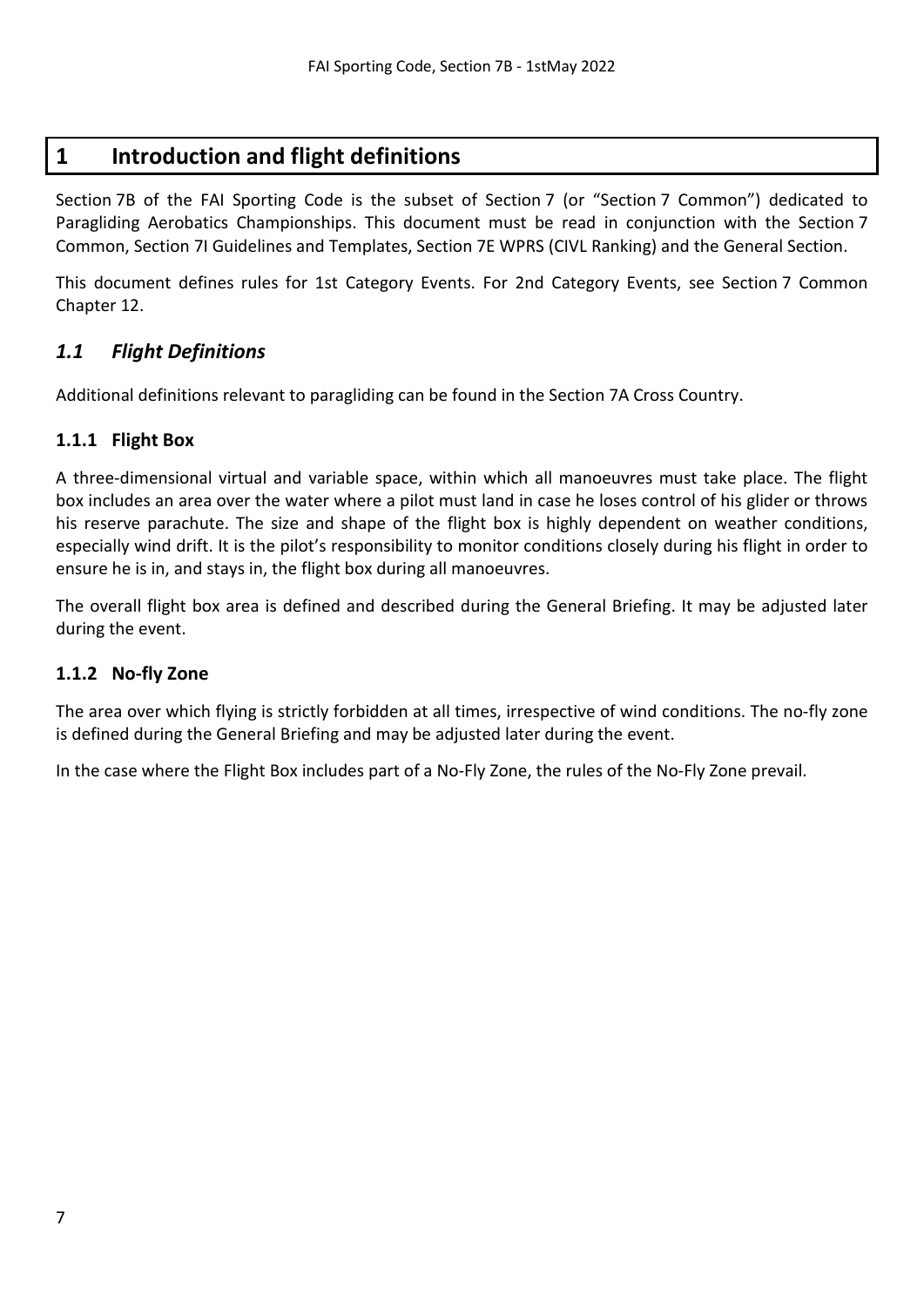# <span id="page-7-0"></span>**2 Entry and registration**

## <span id="page-7-1"></span>*2.1 Entry*

The Local Regulations shall state:

- The maximum number of pilots that may be accepted in the Solo Championship.
- The maximum number of pairs of pilots that may be accepted in the Synchro Championship.
- The maximum number of pilots that may be entered by a NAC.

## <span id="page-7-2"></span>*2.2 Eligibility to Compete*

In the 5 years preceding the start of the championships:

- Men shall have scored a minimum of 25 WPRS points
- Women shall have scored a minimum of 20 WPRS points
- Synchro pairs must demonstrate their skill either in a previous event or just prior to the championship.

## <span id="page-7-4"></span>**2.2.1 Exemption to Eligibility to Compete**

For any exemptions to pilot qualification requirements, applications must be made by the pilot's NAC, with supporting evidence of the pilot's skill and competition history. It is the responsibility of the NAC to ensure this is received by the CIVL President at least 30 days before the start of the competition.

The list of exempted pilots is published on the organiser's website.

The Meet Director, before the start of the competition, may request an exempted pilot or a Synchro pair, to participate in a safety selection to demonstrate the skills defined in [§2.2.1.1.](#page-7-3) In agreement with the Safety Director and Chief Judge, he may refuse entry to the competition if the pilot or the pair is unable to demonstrate these skills.

#### <span id="page-7-3"></span>2.2.1.1 Safety Selection

All pilots entering the competition shall be able to safely perform the following manoeuvres:

- $\bullet$  Full stall + exit
- Tail slide  $+$  exit
- **Wingover**
- SAT
- Helicopter

All pilots entering the competition shall be able to demonstrate the following points of choreography:

- Placement and drift
- Management of altitude
- Flow, rhythm, connection
- Synchro co-ordination (only for synchro flights)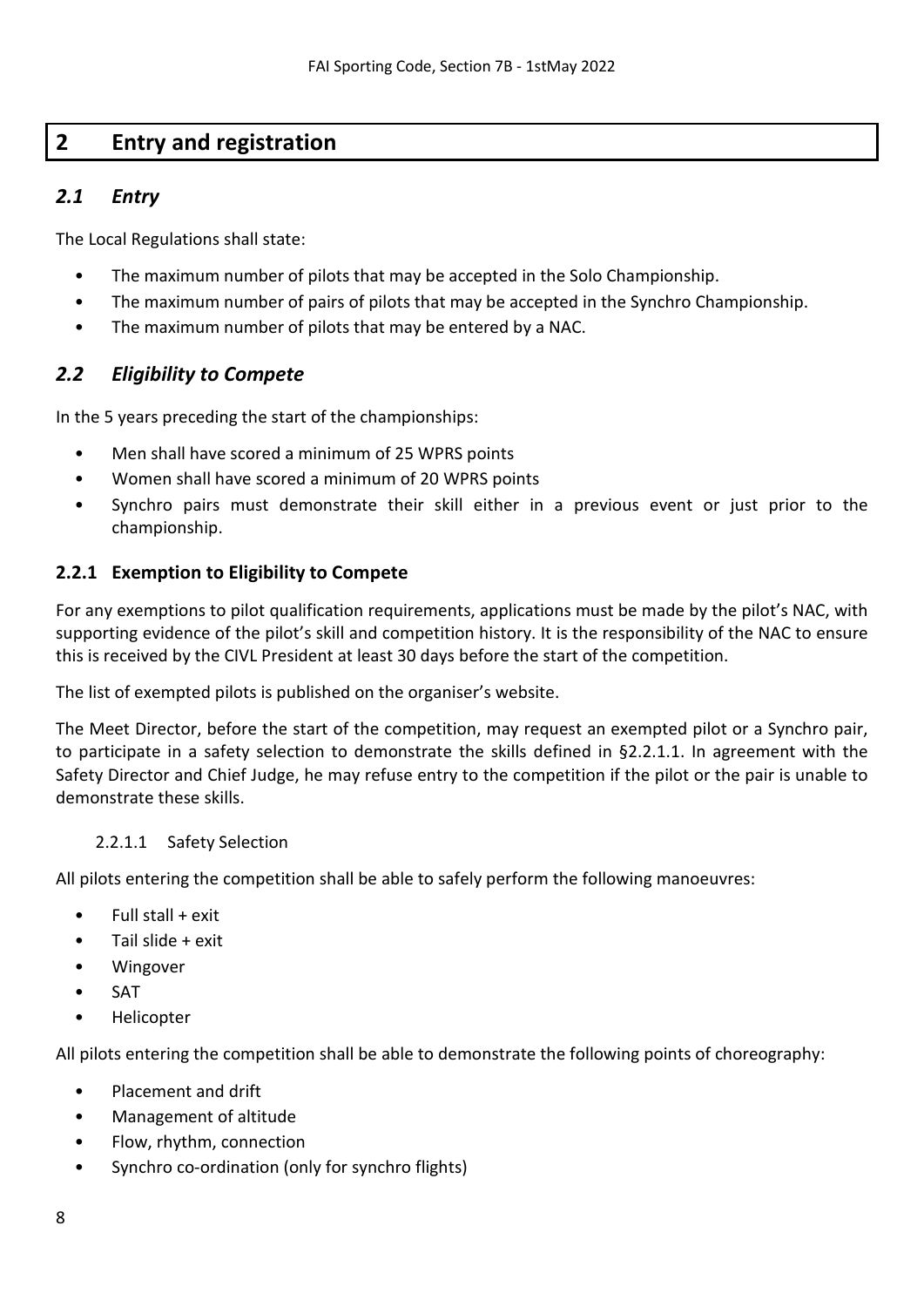## **2.2.2 Qualification Dates**

Pilot qualifications must be finalised 30 days before the start of the championship.

## **2.2.3 Procedure for Checking Qualification**

Qualification is to be checked by four parties to avoid unnecessary travel, expenses and disappointment in the event that a pilot's entry is rejected due to not meeting the qualification criteria:

- The NAC or National Association/Federation before selecting their pilots.
- The competition organiser.
- The pilot.
- The CIVL Screening Committee.

## **2.2.4 CIVL Screening Committee**

A Screening Committee is appointed by CIVL Bureau for each championship. It consists of three people: one representing the Bureau, one representing the Aerobatics Committee, and a Senior Judge.

The screening committee shall

- Check that entries accepted by the organiser meet eligibility to compete criteria. Notify the organiser promptly of any that do not, so that the pilot can apply for an exemption unde[r §2.2.1.](#page-7-4)
- Accept and check applications for exemptions. Request additional information if needed, make decisions with safety in mind and inform NAC and organisers.
- Check that the allocation process is effected according to the rules.

It is each pilot's responsibility to make sure he is qualified.

## **2.2.5 Organiser's Responsibility**

It is the organiser's responsibility to notify NACs of any pilots who do not appear to meet the qualification criteria.

## <span id="page-8-0"></span>*2.3 Allocation*

The nation ranking for this purpose shall be the WPRS Nation Ranking three calendar months before the championship starts.

Places are allocated to nations, one by one, in order from the top nation in the WPRS nation ranking down to the last-ranked nation; if any places are still available, the process starts at the top again.

<span id="page-8-1"></span>The allocation process takes part between three and two months before the start of the event. The local regulations shall state the precise deadlines.

After the two-month deadline, available spots may be allocated following the general principle of allocation until 14 days before the start of the event.

Between the 14-day deadline and the first pilots' briefing of the first task/round/run, only a missing pilot from a nation can be replaced by another one from the same nation.

## **2.3.1 Mixed Championships**

The base for all nations is one male pilot plus one female pilot  $(1 + 1)$ .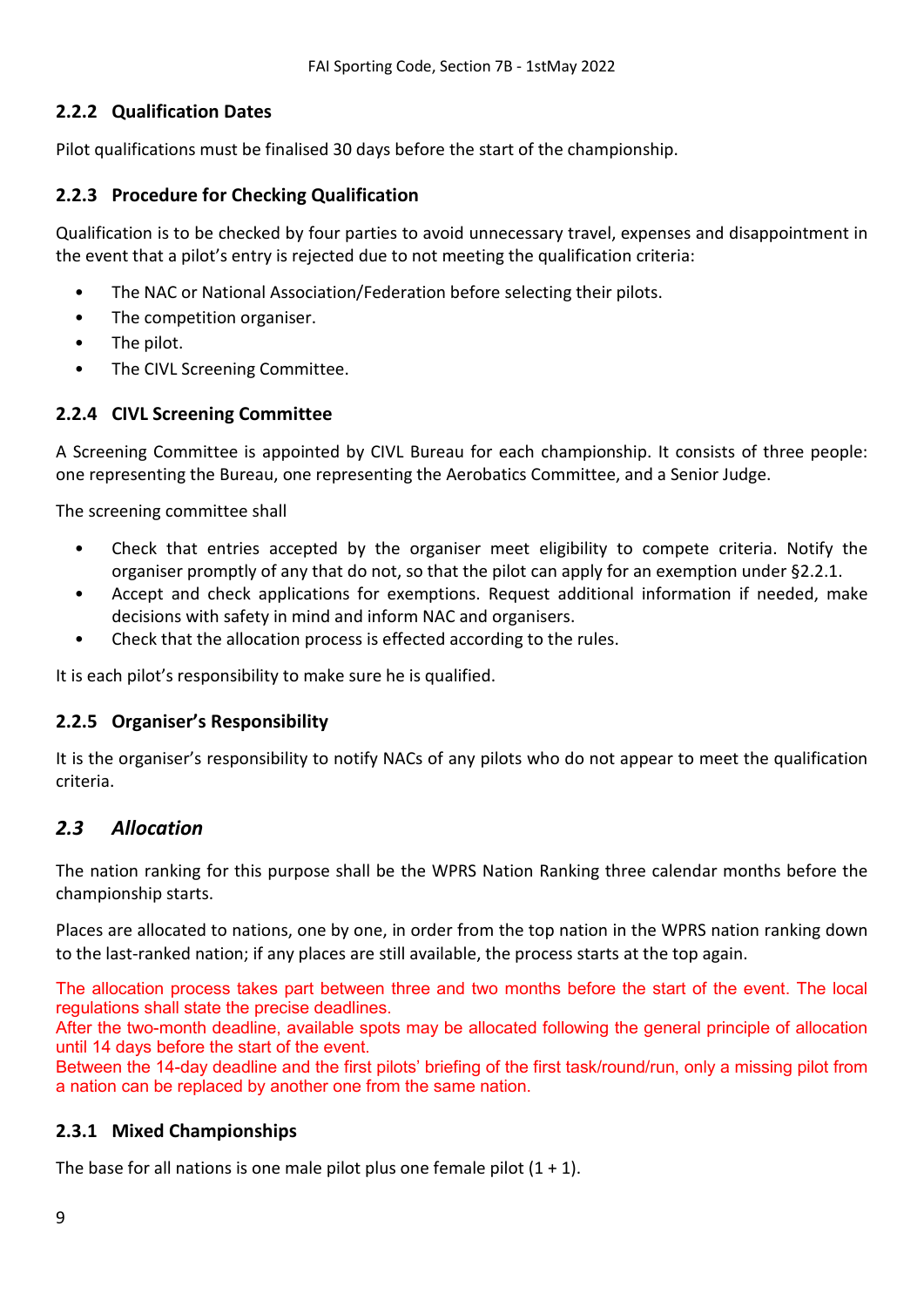The allocation is done according to [§2.3,](#page-8-0) but in this process the place allocated to the one female pilot in the base team size cannot be filled by a male pilot in any round of allocation.

## **2.3.2 Host nation**

The host nation shall have the opportunity of entering the same number of pilots as the top nation, except that in mixed championships they may not enter males as substitutes for females with places allocated under the  $1 + 1$  rule (see [§2.3.1\)](#page-8-1).

Current World and Continental Champions, men and women, who are allowed a discretionary entry to defend their title if not selected as part of the national entry, are not taken into account in the number of pilots of the top nation.

## <span id="page-9-0"></span>*2.4 Registration*

Each competitor will be required to present to the organisers upon registration:

- Proof of identity.
- Satisfactory evidence of equipment airworthiness.
- Proof of valid insurance as detailed.
- Each competitor will be requested to sign:
- Waiver declaration (agreement on release of liability). See Section 7I Guidelines and Templates Chapter 12.
- Certified glider statement. See Section 7I Guidelines and Templates Chapter 16.
- Entry form.

Each competitor will be requested to present his equipment to be checked by the Safety Director and/or a Senior Judge. In case of non-compliance (see Chapter 8), the pilot might not be accepted.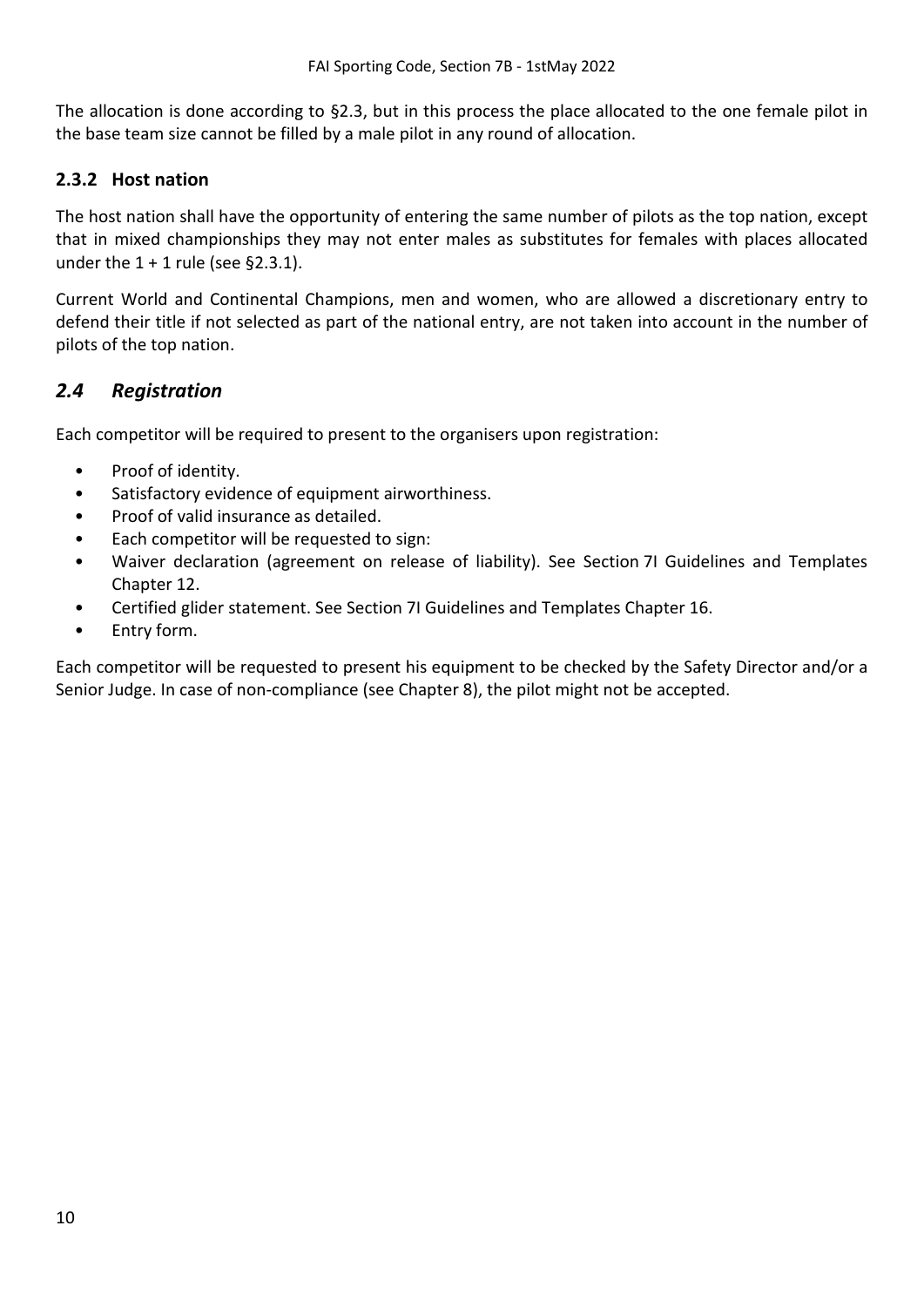# <span id="page-10-0"></span>**3 Briefings**

## <span id="page-10-1"></span>*3.1 General Briefing*

A general briefing is attended by all pilots before the start of the first run.

It is mandatory for all pilots to attend the meeting.

The general briefing includes:

- Review of Local Regulations
- Election of the Pilot and Safety Committees.
- Cuts policy.
- Maximum wind limits.
- Safety briefing (see Section 7 Common Chapters 4 and 9).

## <span id="page-10-2"></span>*3.2 Pilots' Committee*

A Pilots' Committee shall be formed before the start of the competition. It is composed of 5 members, preferably experienced pilots with very good knowledge of the Sporting Code and from as many different nations as possible, elected by the pilots during the mandatory General Briefing from nominations put forward by the Chief Judge.

## <span id="page-10-3"></span>*3.3 Safety Committee*

As per Section7 Common – Chapter 4.

## <span id="page-10-4"></span>*3.4 Daily Briefing*

It is mandatory for all pilots to attend the daily briefings.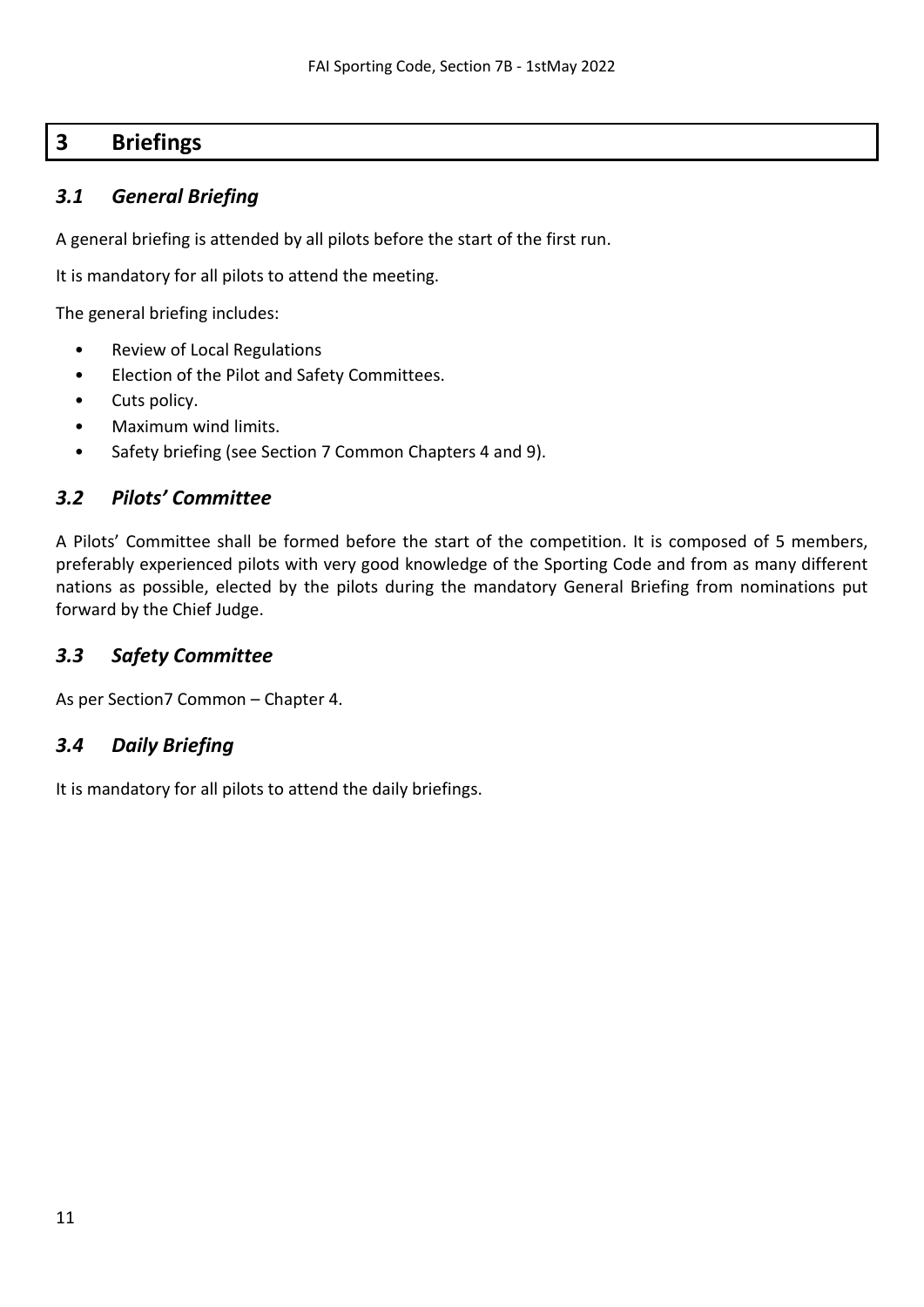## <span id="page-11-0"></span>**4 Runs**

## <span id="page-11-1"></span>*4.1 Official Practice Period*

As per Section 7 Common Chapter 2. All aspects of the organisation are in place except that there is no judging or scoring.

Timings of the practice runs are stated in the Local Regulations.

## <span id="page-11-2"></span>*4.2 Cuts*

Cuts are allowed after a minimum of 2 valid runs.

Cuts policy is decided by the Meet Director in agreement with the Chief Judge.

Cuts policy will be presented and discussed during the general briefing.

Cuts policy may evolve during the event depending on weather or other variable elements. In this case, it is presented during the daily briefing.

A pilot who has been cut must remain available until the end of the championship for show flights, otherwise he may be disqualified from the competitions.

## <span id="page-11-3"></span>*4.3 Programs*

Programs may be free, imposed or restricted.

In an imposed or restricted program, the Meet Director and/or the Chief Judge are entitled to specify technical limitations.

## <span id="page-11-4"></span>*4.4 Pre-Flyers*

Pre-flyers may be used at the discretion of the Meet Director.

## <span id="page-11-5"></span>*4.5 Start Order*

The starting order of the first run is set by a random draw or the reverse order of the last updated WPRS. For subsequent runs, pilots/pairs will start in the reverse order of the last updated competition standing.

In case a pilot notices a technical problem to his equipment before taking off, the start marshal or drop master must be informed and a delay might be granted.

## <span id="page-11-6"></span>*4.6 Announcement of Program Start*

Before starting the program, every pilot/pair must make one "big ear" to notify the judges the start of the run. If a pilot/pair forgets to comply, a pre-warning will be issued, meaning that the next omission will lead to an official warning.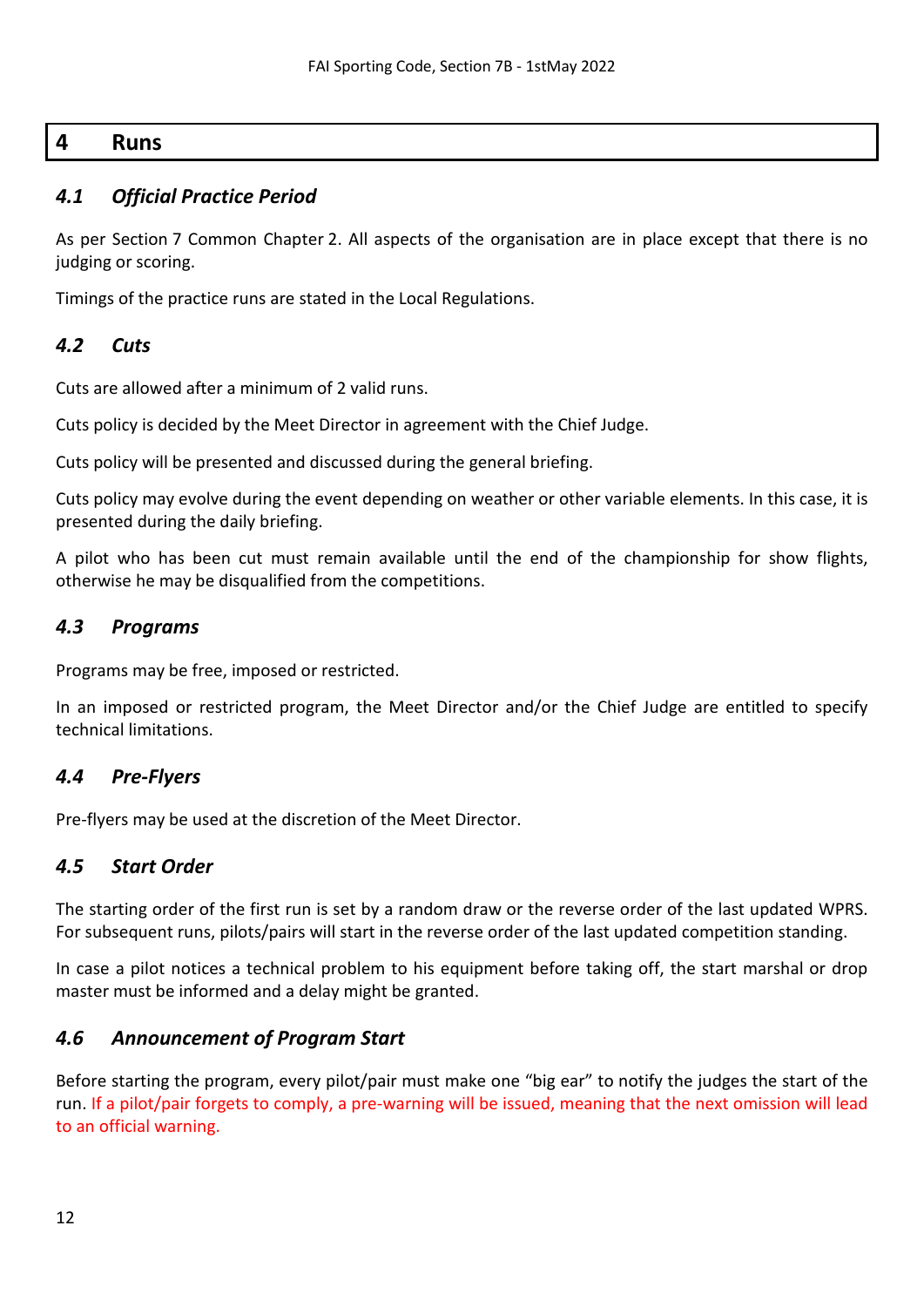If, before starting the first manoeuvre, the conditions are estimated unsafe or the altitude too low to complete the run, the judges are notified by making 2 "big ears". Then the pilot has to fly down immediately to a safe landing without making any aerobatic manoeuvre.

The pilot/pair will be allowed a re-flight, except when judges estimate that the pilot/pair showed unsportsmanlike behaviour: in this case, warning(s) might be issued. Nevertheless, it is always the pilot's responsibility when to start his routine.

## <span id="page-12-0"></span>*4.7 Flight Box*

Aerobatic manoeuvres are only allowed in the flight box.

The characteristics of the flight box are explained during the general briefing, and when necessary, updated at the daily briefing. A detailed image clearly showing no-fly zones and the general area of the flight box will be permanently displayed on the official information board.

At take-off, information on the wind strength along the run and at landing must be provided and constantly updated.

The Meet Director, in agreement with the Safety Director and Chief Judge, defines the maximum strength of wind acceptable. This is discussed at the general briefing.

It is strictly forbidden to fly over the public at any height (immediate elimination from the competition), even when the flight box technically extends over that area (no fly zone).

## <span id="page-12-1"></span>*4.8 Emergency Stop Signal*

In case of emergency, the flight box can be closed.

A sound signal (loud enough to be heard by pilots) and/or a visual signal (cross and additionally a smoke bomb can be used) over the raft to announce that all aerobatics manoeuvres and all water landings must immediately stop. Pilots in the air must fly down and dry land safely.

# <span id="page-12-2"></span>*4.9 Re-flight*

The Meet Director or the Chief Judge may allow a re-flight if a pilot/pair has not been given the opportunity to make a scored run. In case of a re-flight the pilot/pair shall repeat the same manoeuvres that had been flown prior to the moment the run was interrupted. When a pilot/pair is disturbed by any external factor during the landing (safety boat, unauthorised craft, swimmers, etc.) only the landing will be repeated and scored and will be preceded by the last manoeuvre flown during the interrupted run.

In very exceptional cases, when, for any reason (weather, lack of time…), a re-flight cannot be granted during one run of a competition, for this run, the concerned pilots/pairs will be awarded the same score achieved by the pilot/pair ranked, in that same final run, at the position corresponding to the competition standing after the last completed run, provided that not more than 3 pilots/pairs are affected, and that none of them was ranked in the top 5 of the competition standing after the last validated run.

Otherwise, the final run is cancelled.

Example. After run 3, a pilot is 7th in the competition standing. He cannot complete the final run due to a thunderstorm. For run 4, he will be awarded the same points obtained by the pilot ranked 7th in run 4.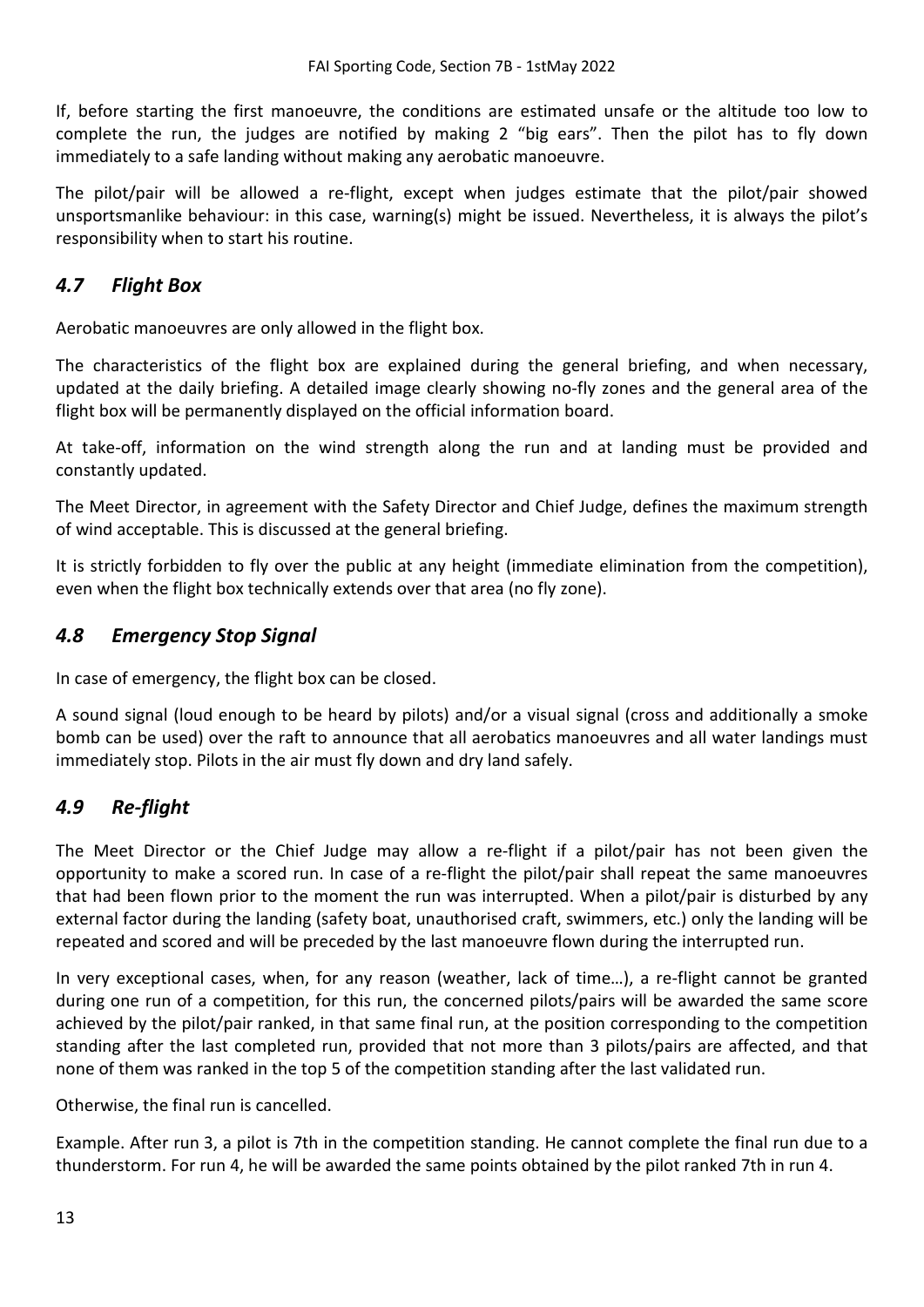This rule does not apply in the event that, after consultation with the pilots' committee, the chief judge considers the pilot guilty in any way of not having done everything necessary to be able to repeat his flight, for negligence or other reasons (e.g not having dried the equipment when the time available would have allowed it).

# <span id="page-13-0"></span>*4.10 Validation of Run*

A run is usually valid if all competitors have been given the opportunity to make a scored flight.

In case of difficulties (meteorological conditions, logistics, etc.), the Meet Director may decide to stop a run after consultation with the Safety Director and/or the Chief Judge.

If a run cannot be completed one day, it can be continued on the next flyable day. In this case the "5-pilot group rule" will apply. That is to say that pilots ranked in the same 5-pilot group in the competition standing after the last validated run will have to compete on the same day of competition. If the continuation of a run has to be postponed to a further day when only part of a 5-pilot group has been able to complete it, the results obtained by these pilots will be cancelled and the flights repeated when the competition resumes. In very exceptional cases, and only if an alternative solution cannot be found, a run can be considered valid even if 3 or less pilots/pair which was/were not ranked in the top 5 of the competition standing after the last validated run could not complete a run for any reason (e.g. wet or defective equipment, run interrupted that can't be granted a re-flight). For this run the concerned pilots/pairs will be awarded a score as described in chapter [§4.9.](#page-12-2)

If the final run of a competition cannot be completed before the time limit agreed with the organiser, and the exception stated under [§4.9](#page-12-2) cannot be applied, the final run is cancelled and all scores obtained before the interruption are disregarded.

## <span id="page-13-1"></span>*4.11 Communication*

Radios and/or mobile phones can be used for communication, including between pilots of the same pair. The start of the run must be communicated by operating staff to the judges who will acknowledge confirmation.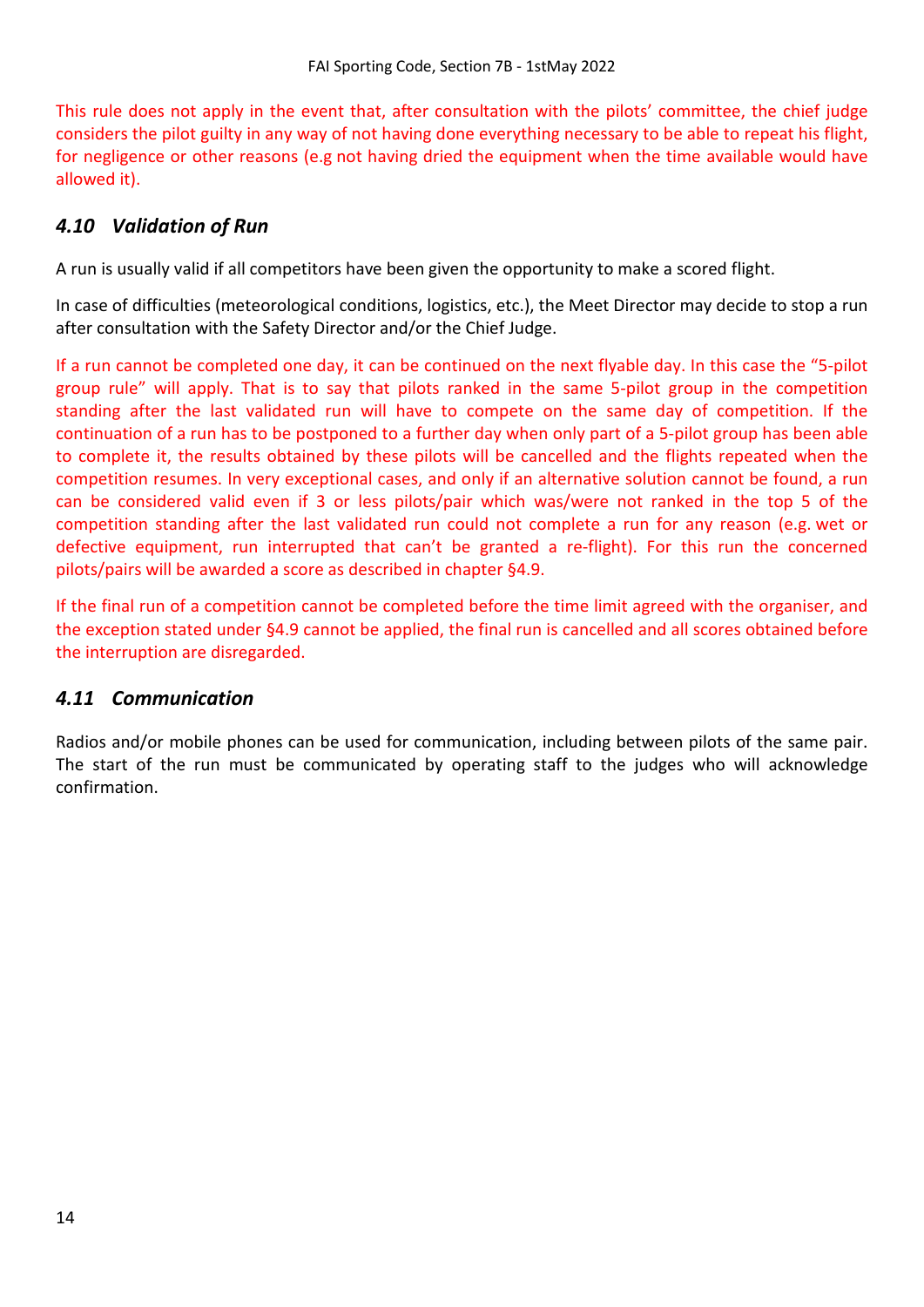# <span id="page-14-0"></span>**5 Manoeuvre definitions and evaluation criteria**

## <span id="page-14-1"></span>*5.1 Solo and Synchro Manoeuvres*

## **5.1.1 Full Stall**

- Optional straight climb <90° + stall
- Criterias
	- Full Stall: entry, control of pendulum movement, control of direction and exit or connection
	- Twisted Full Stall: twisted on the entry, stay twisted when the glider stalls, untwist during the dive
- "Twisted" and "Devil Twist" bonuses are mutually exclusive
- Free Connection
- Repetition allowed according to chapter [§6.5.1.4](#page-35-1)
- Technical scoring coefficient: 1.00
- Bonuses:
	- Twisted: 1.5%
	- Twisted Exit: 3%
	- Devil Twist: 4.5%

#### **5.1.2 Tail Slide**

- Stabilised backward flying with open glider
- Minimum: 5 seconds
- **Criterias** 
	- Tail Slide: maintenance of the shape, stability, perceptible backwards flight, control of direction, duration, exit or connection
	- Twisted Tail Slide: twisted all the way from entry to exit
- Free Connection
- Repetition allowed according to chapter [§6.5.1.4](#page-35-1)
- Technical scoring coefficient: 1.15
- Bonuses:
	- Twisted: 6%

## **5.1.3 SAT**

- Evenly balanced SAT rotation
- Minimum: 2 rotations
- **Criterias** 
	- SAT: entry, angle of wing (90° for max score), low sink rate exit or connection (no collapse penalty for tip collapse during exit)
	- Twisted SAT: twisted on the entry, must stay twisted for 2 turns can be exited untwisted
- Forbidden connection to combo manoeuvres
- Technical scoring coefficient: 1.25
- Bonuses:
	- Twisted: 2.5%

## **5.1.4 Asymetric Spiral**

Series of pendulum turns in the same direction each time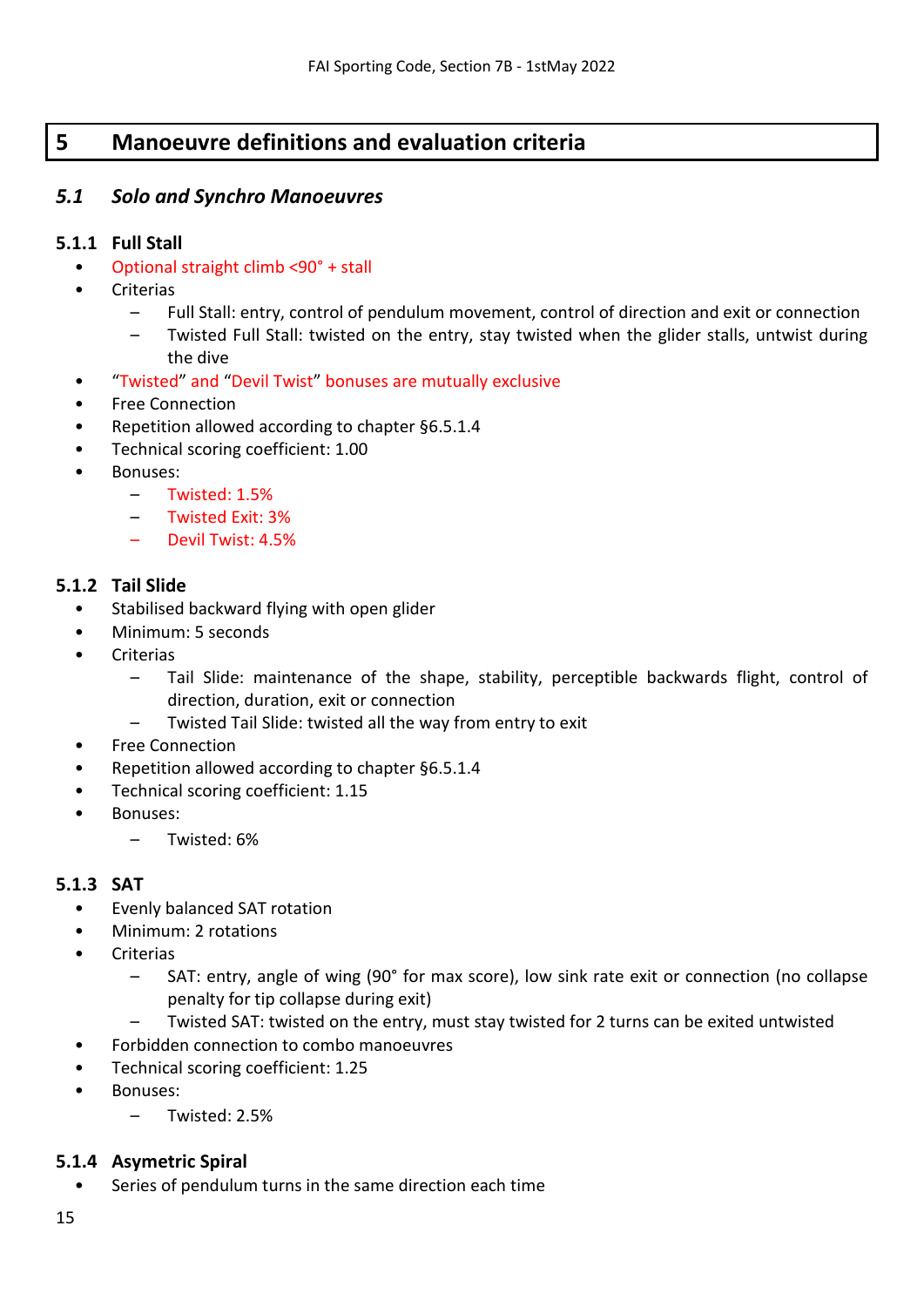- **Criterias** 
	- Asymetric Spiral: rhythm, flow, trajectory, angle (135° for maximum score the higher the better)
	- Twisted Asymetric Spiral: twisted all the way from entry to exit
- Free Connection
- Technical scoring coefficient: 1.35
- Bonuses:
	- Twisted: 2.5%

#### **5.1.5 Wingovers**

- Series of pendulum turns with change of direction each time
- Minimum: twice to one side, twice to the other side, 135° angle
- **Criterias** 
	- Wingovers: rhythm, flow, trajectory, angle (minimum 135° for maximum score the higher the better)
	- Twisted Wingovers: must be twisted during the entry, and stays twisted until the glider stabilises
- Free Connection
- Repetition allowed according to chapter [§6.5.1.4](#page-35-1)
- Technical scoring coefficient: 1.35
- Bonuses:
	- Twisted: 3.5%

#### **5.1.6 Looping (Inversion)**

- Entry from asymmetric spiral or a normal spiral. Reversal of a revolution that makes the pilot turn around the wing in a roll movement
- Minimum: 135° angle
- **Criterias** 
	- Looping: entry, energy, timing, flow, trajectory (pitch movement), angle (180° for maximum score), exit or connection
	- Twisted Looping: twisted on the entry, must stay twisted until the glider stabilises
- Free Connection
- Technical scoring coefficient: 1.50
- Bonuses:
	- Twisted: 3.5%

## **5.1.7 Asymetric SAT**

- entry from, say, spiral or wingover in same direction (old school)
- Criterias
	- Asymetric SAT: energy, timing, flow, trajectory (SAT rotation), angle (135° for maximum score), asymmetric dynamic exit (no collapse, no stall)
	- Twisted Asymetric SAT: twisted all the way from entry to exit
- Free Connection
- Technical scoring coefficient: 1.55
- Bonuses:
	- Twisted: 2.5%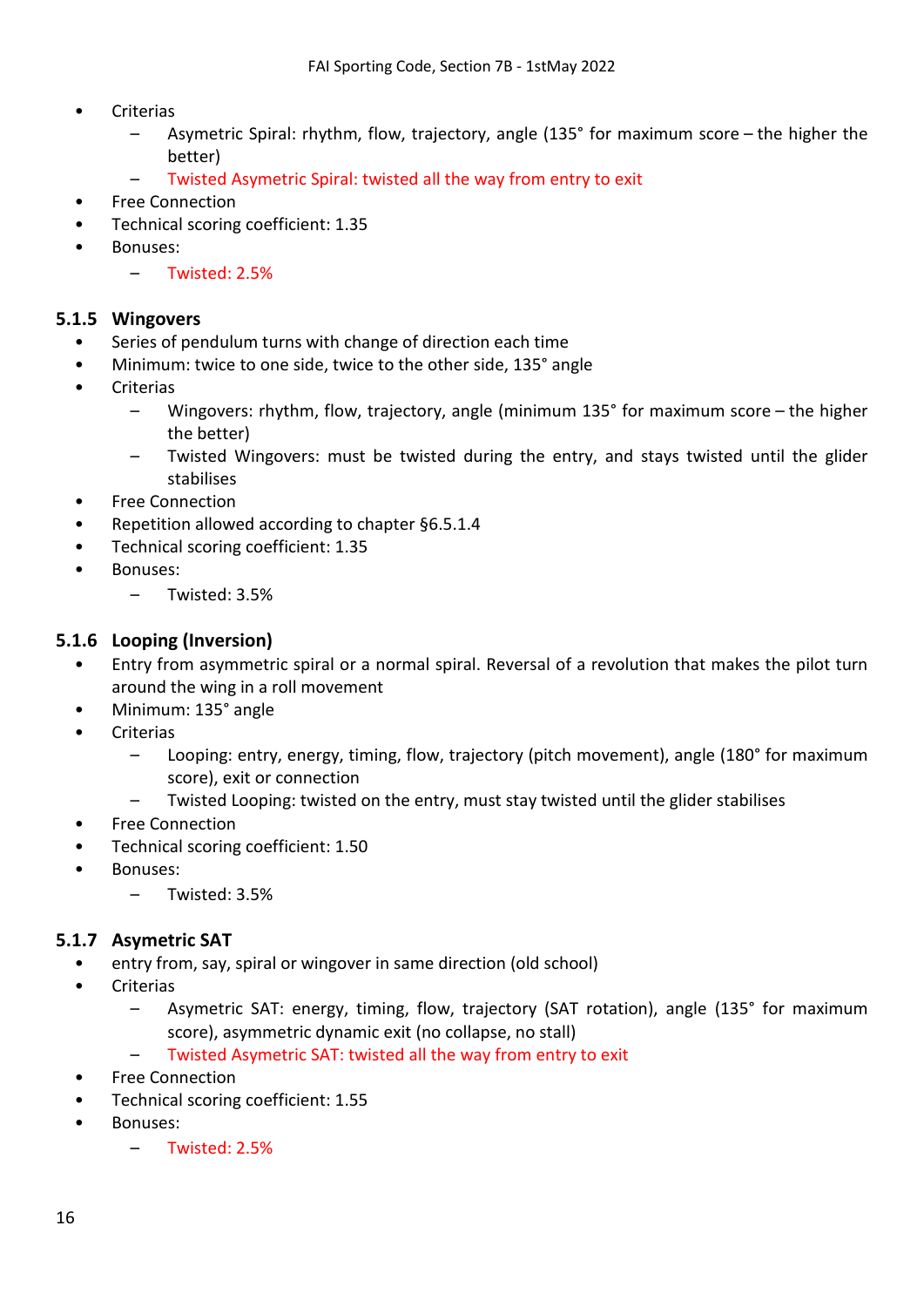## **5.1.8 Super Stall**

- Straight climb>=90° + stall
- Minimum: 90° backwards pitch
- Criterias
	- Super Stall: energy, importance of pitch, cleanness of the stall, control of direction and exit or connection
	- Twisted Super Stall: twisted on the entry, stay twisted when the glider stalls, untwist during the dive
	- Twisted Super Stall with Twisted Exit: the twist must be kept for at least 3 seconds or until the next manoeuvre
	- Super Stall with Devil Twisted entry: twisted on the entry, untwist during the stall and immediately twist to the other direction, must exit twisted. The twist must be kept for at least 3 seconds or until the next manoeuvre
	- Super Stall Flip: body flip either forward or backwards during the stall. Flip may begin during the climb out and must be completed before the dive
	- Super Stall Double Flip: both flips must be chained, flow
- "Twisted" and "Devil Twist" bonuses are mutually exclusive
- Free Connection
- Repetition allowed according to chapter [§6.5.1.4](#page-35-1)
- Technical scoring coefficient: 1.60
- Bonuses:
	- Twisted: 2.5%
	- Twisted Exit: 6%
	- Devil Twist: 8.5%
	- Flip: 4.5%
	- Double Flip: 5.5%

## **5.1.9 Misty Flip**

- Straight entry & climb, 360° spin, straight horizontal dive, exit not more than 180° from the direction of entry
- **Criterias** 
	- Misty Flip: importance of pitch on entry, 360° rotation, maintenance of shape, strong dive, no rotation on entry and exit, direction
	- Twisted Misty Flip: twisted on the entry, untwisted by the rotation of the glider
	- Twisted Misty Flip with Twisted Exit: the twist shall be kept for at least 3 seconds
	- Misty Flip Full Twisted: keep the twist during the whole manoeuvre from beginning till exit as well as during the whole rotation. No change of direction of the twist. Twist shall be kept for at least 3 seconds or until the next trick
- Free Connection
- Technical scoring coefficient: 1.65
- Bonuses:
	- Twisted: 2.5%
	- Twisted Exit: 4.5%
	- Full Twisted: 7%

## **5.1.10 X-Chopper**

- Entry with high energy, constant & rapid climb, spin, strong dive, exit
- Criterias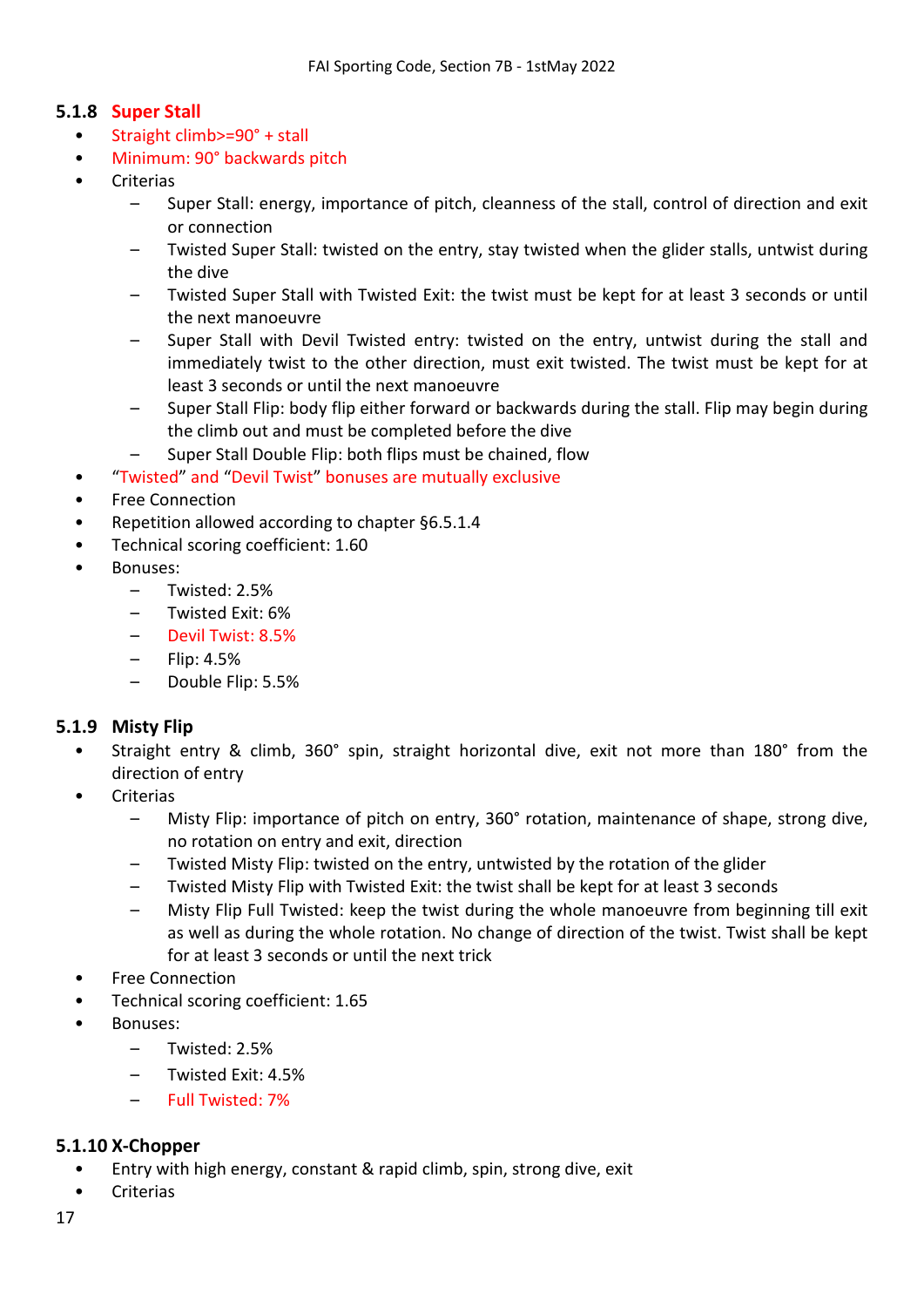- X-Chopper: importance of pitch on entry, minimum 360° rotation, energy, maintenance of shape, strong dive
- Twisted X-Chopper: twisted on the entry, untwisted by the rotation of the glider
- Free Connection
- Technical scoring coefficient: 1.70
- Bonuses:
	- Twisted: 3.5%
	- Twisted Exit: 6%

#### **5.1.11 Misty to SAT**

- Misty + transition to SAT
- Minimum: 45° climb before rotation
- **Criterias** 
	- Misty to SAT: same criteria as for Misty Flip and SAT + flow and speed of transition
	- Twisted Misty to SAT: must be twisted during the entry, untwisted by the rotation of the Misty flip
	- Misty to SAT Full Twisted: must stay twisted during the rotation of the Misty Flip, keep the twist during the exit and stay twisted during the SAT until the exit
	- Misty to SAT with Devil Twisted entry: twisted during the entry, untwisted by the spinning of the glider and twisted to the opposite direction, then connected to a twisted SAT. (FYI for this manoeuvre the pilot then has 3/4 twists during the SAT)
	- Misty to Twisted SAT: normal (not twisted) Misty Flip, twisted during the end of the rotation of the misty connected into a twisted SAT
- "Twisted", "Full Twisted", "to Twisted SAT" and "Devil Twist" bonuses are mutually exclusive
- Forbidden connection to SAT
- Technical scoring coefficient: 1.70
- Bonuses:
	- Twisted: 3%
	- Full Twisted: 6%
	- Devil Twist: 6%
	- To Twisted SAT: 3%

#### **5.1.12 Helicopter**

- Perfect spin with open glider and vertical axe of rotation
- Minimum: 3 rotations
- **Criterias** 
	- Helicopter: maintenance of the shape, stability of rotation axis (vertical), speed of rotation, low sink rate, duration, exit or connection
	- Twisted Helicopter: twisting during the helicopter, must stay twisted for 2 turns, can untwist for the exit
- Free Connection
- Technical scoring coefficient: 1.70
- Bonuses:
	- Twisted: 3%

#### **5.1.13 Mac Twist**

- Spin from spiral maintained until pendulum stabilised
- Criterias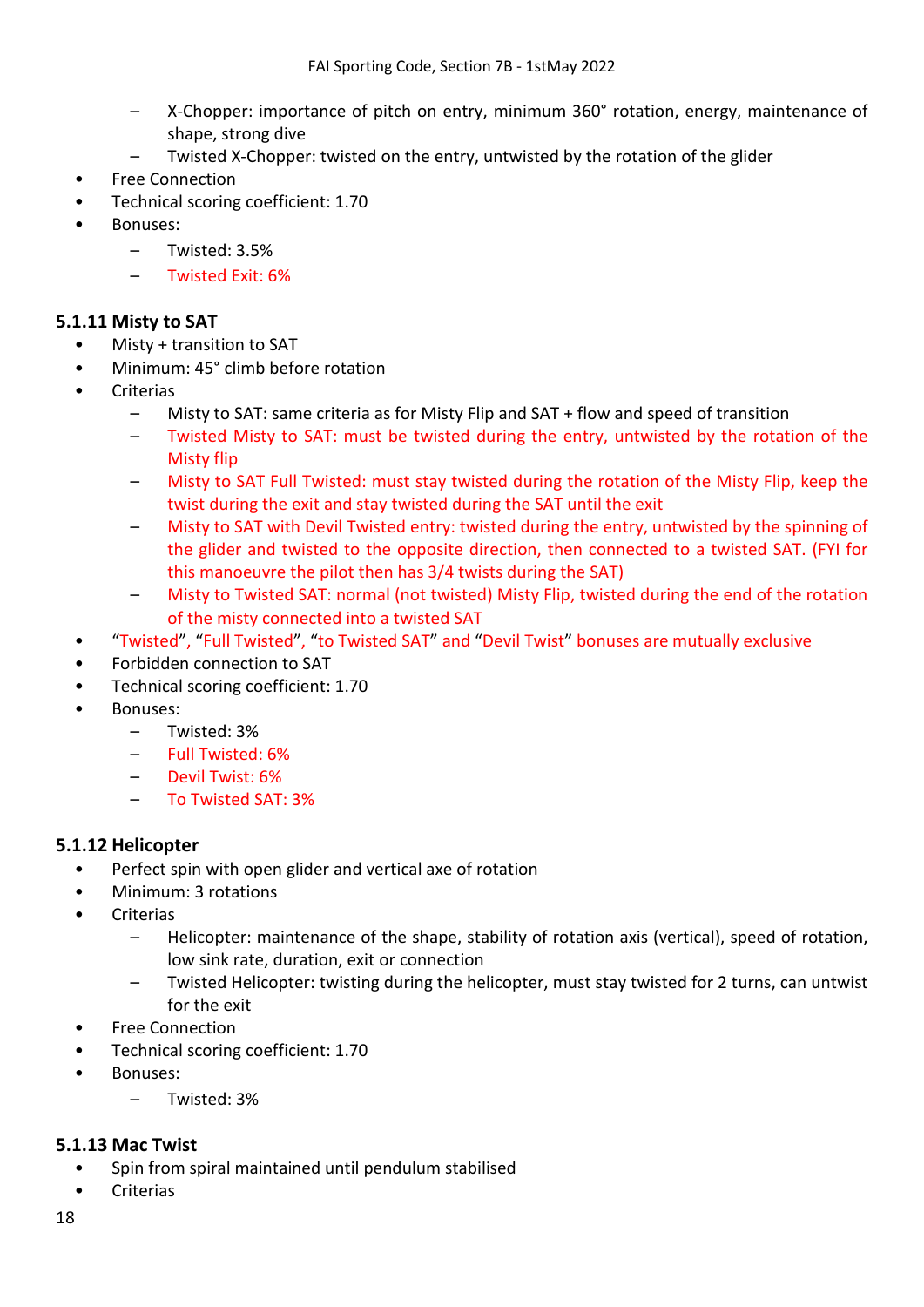- Mac Twist: energy and asymmetry on entry, speed and importance of rotation, pendulum stabilisation, fast exit or connection
- Twisted Mac Twist: must be twisted during the entry, untwisted by the rotation of the Mac Twist Twisted
- Free Connection
- Technical scoring coefficient: 1.70
- Bonuses:
	- Twisted: 3.5%

## **5.1.14 Misty to Helicopter**

- Misty Flip + transition to Helicopter
- **Criterias** 
	- Misty to Helicopter: flow and speed of transition
	- Twisted Misty to Helicopter: must be twisted during the entry, untwisted by the rotation of the Misty
	- Misty to Helicopter Reverse: immediate transition to a Helicopter in the opposite direction
- Forbidden connection to Helicopter
- Technical scoring coefficient: 1.75
- Bonuses:
	- Twisted: 3%
	- Reverse: 3%

#### **5.1.15 Misty to Misty**

- Misty chained with another misty on the other side using the exit energy of the first one
- **Criterias** 
	- Misty to Misty: same criteria as of Misty Flip
	- Twisted Misty to Misty: twisted on the entry, untwisted by the rotation of the glider
- Free Connection
- Technical scoring coefficient: 1.75
- Bonuses:
	- Twisted: 3.5%
	- Twisted Exit: 5.5%

## **5.1.16 Twister (Helicopter to Helicopter)**

- Helicopter to one side, Heliptcopter to the other side
- Minimum: 3 rotations each side
- **Criterias** 
	- Twister: speed of transition
- Forbidden connection to Helicopter
- Technical scoring coefficient: 1.80

## **5.1.17 Tumbling**

- Asymmetric or inversion entry, perfect pitch movement
- Minimum: 1 rotation, 135° angle
- Criterias
	- Tumbling: energy on entry, timing, flow, trajectory (pitch movement), angle (180° for maximum score), exit or connection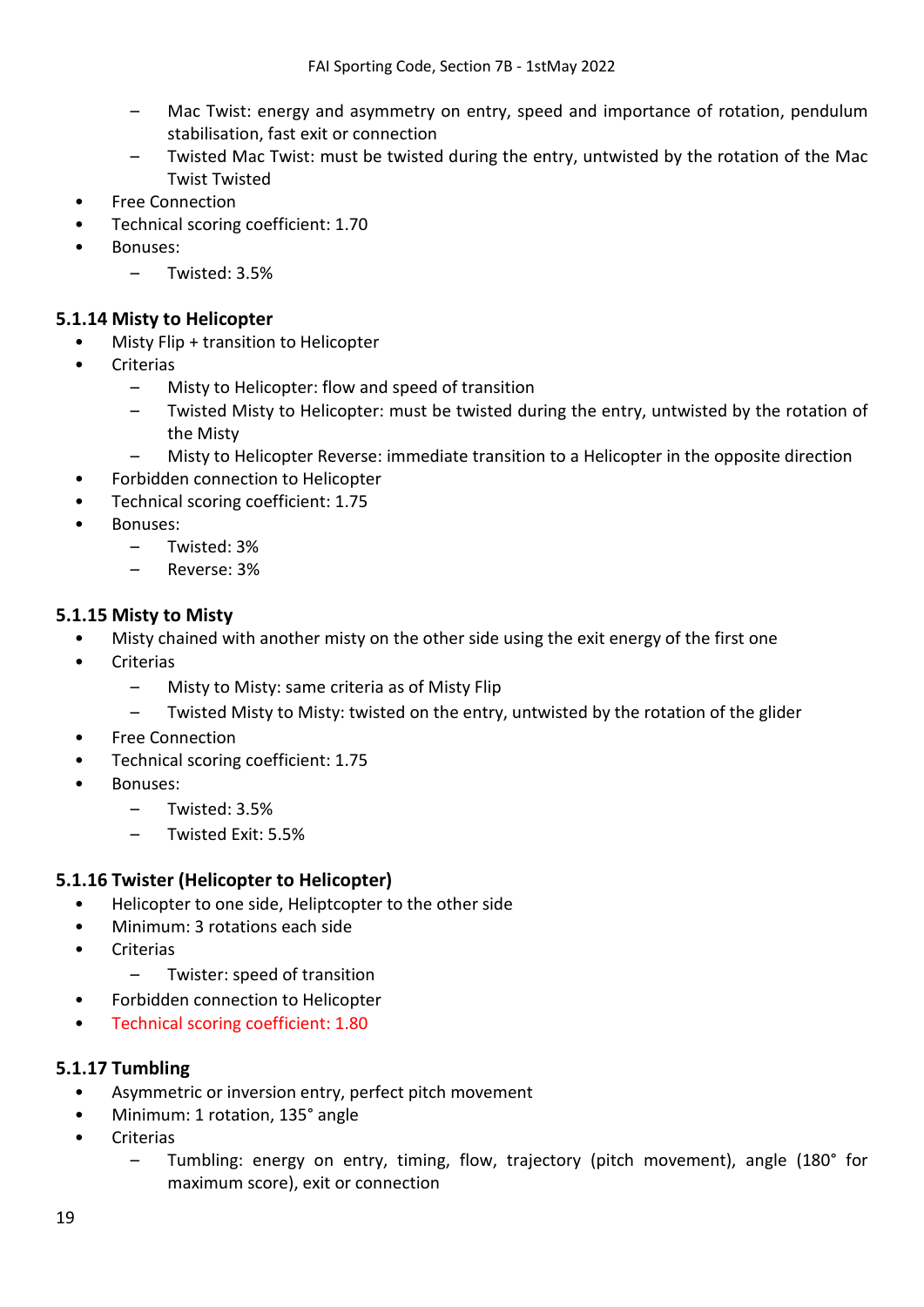- Twisted Tumbling: twisted on the entry, must stay twisted, untwist at the exit NOT during the turns
- "Twisted" and "Devil Twist" bonuses are mutually exclusive
- Forbidden connection to Infinite and Anti-Rythmic
- This manoeuvre cannot be one of the last two manoeuvres
- Technical scoring coefficient: 1.80
- Bonuses:
	- Twisted: 3.5%
	- Twisted Exit: 6%
	- Devil Twist: 5%

#### **5.1.18 Anti-Rythmic SAT**

- Entry by Tumbling, 180° in the first rotation for maximum points + 1 SAT rotation at the end
- Minimum: 135° angle for the first rotation
- **Criterias** 
	- Anti-Rythmic SAT: rhythm and regularity of the decreasing angle of the axis, flow, exit or connection
	- Twisted Anti-Rythmic SAT from Cab Slide: twist during the Infinite turns, must stay twisted until the SAT. Must stay twisted for 1 SAT rotation, can untwist for the exit.
	- Twisted Anti-Rythmic SAT from Tumbling: twisted on the entry, must stay twisted until the SAT. Must stay twisted for 1 SAT turn, can untwist for the exit
- Free Connection
- This manoeuvre cannot be one of the last two manoeuvres
- Technical scoring coefficient: 1.80
- Bonuses:
	- Twisted: 4.5%

#### **5.1.19 SAT to Helicopter**

- Several SAT rotation + connection to helicopter
- Minimum: 2 SAT rotations, 3 helicopter rotations
- **Criterias** 
	- SAT to Helicopter: flow and speed of transition
	- Twisted SAT to Helicopter: twisted on the entry, must be untwisted during the transition into helicopter, NOT before
	- SAT to Helicopter Reverse: immediate transition to a Helicopter in the opposite direction
- Forbidden connection to Helicopter
- Technical scoring coefficient: 1.85
- Bonuses:
	- Twisted: 4.5%
	- Reverse: 4.5%

#### **5.1.20 Helicopter to SAT**

- Helicopter + connection to SAT
- Minimum: 3 helicopter rotations, 2 SAT rotations
- **Criterias** 
	- Helicopter to SAT: no rotation on entry and exit, direction
	- Twisted Helicopter to SAT: twist during the helicopter. Must stay twisted during the whole transition, at least 1 turn of SAT twisted. Can untwist on the exit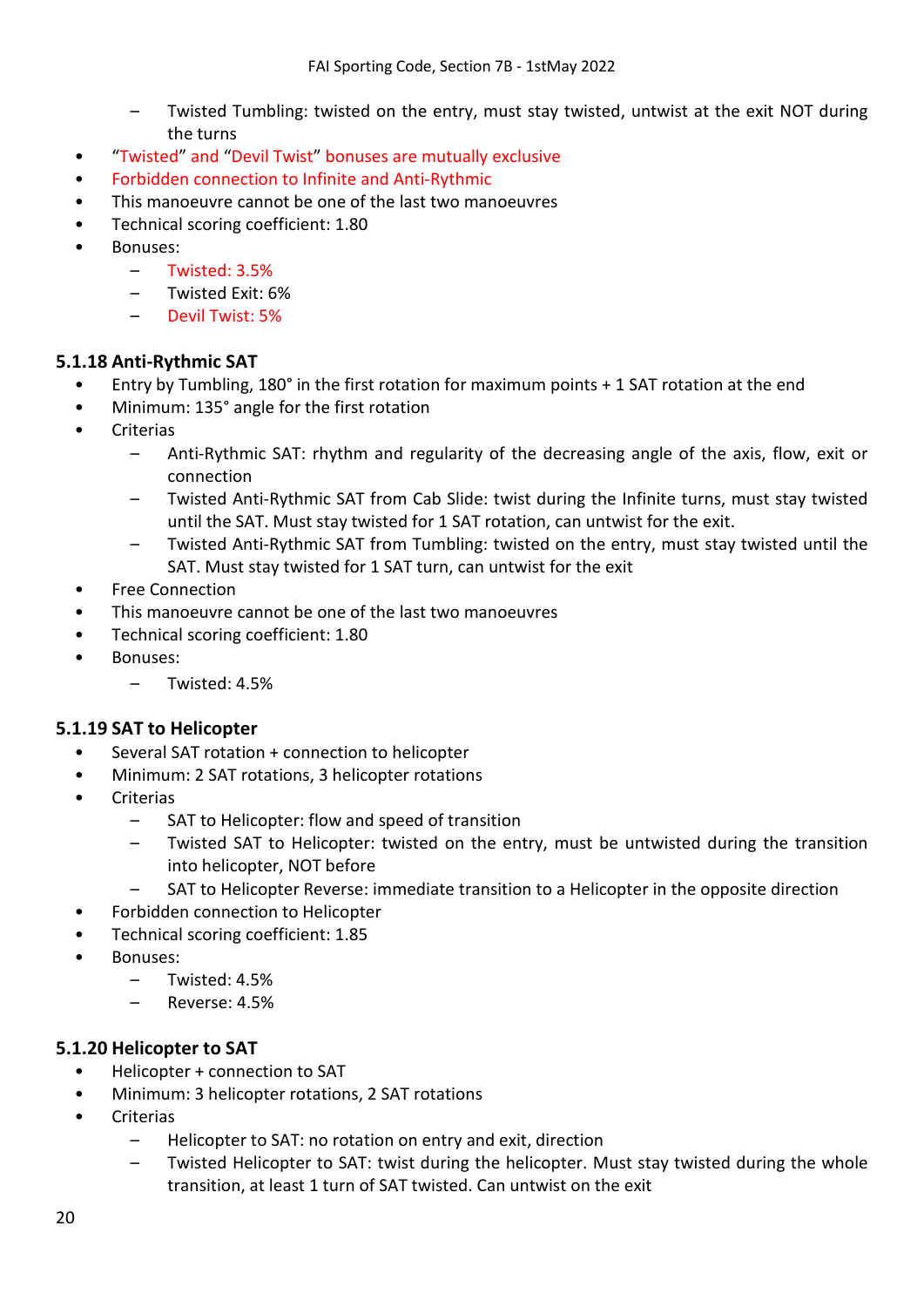- Helicopter to SAT Reverse: immediate transition to a SAT in the opposite direction
- Free Connection
- Technical scoring coefficient: 1.85
- Bonuses:
	- Twisted: 4.5%
	- Reverse: 4%

## **5.1.21 Mac Twist to Helicopter**

- Mac Twist with the spiral maintained to Helicopter
- Minimum: same as Mac Twist and Helicopter
- **Criterias** 
	- Mac Twist to Helicopter: flow and speed of transition
	- Twisted Mac Twist to Helicopter: must be twisted during the entry, untwisted by the rotation of the Mac Twist
	- Mac Twist to Helicopter Reverse: immediate transition to a Helicopter in the opposite direction
- Free Connection
- Technical scoring coefficient: 1.85
- Bonuses:
	- Twisted: 4.5%
	- Reverse: 3.5%

## **5.1.22 Infinity Tumbling**

- Series of perfect Tumbling (pitch movement)
- Minimum: entry plus 5 rotations
- **Criterias** 
	- Infinity Tumbling: rhythm, flow, trajectory (no roll movement), tension in the lines and glider, duration, exit or connection
	- Twisted Infinity Tumbling: twisted on the entry, must stay twisted, untwist at exit and NOT during the turns
	- Infinity Tumbling Flip: body flip either forward or backwards during the Infinite Tumbling. Flip must begin and end at the same point of one full rotation
- "Twisted" and "Devil Twist" bonuses are mutually exclusive
- Forbidden connection to Tumbling or Anti-Rhythmic SAT
- This manoeuvre cannot be one of the last two manoeuvres
- Technical scoring coefficient: 1.85
- Bonuses:
	- Twisted: 3.5%
	- Twisted Exit: 6%
	- Devil Twist: 5%
	- Flip: 6%

## **5.1.23 Cowboy**

- Misty Flip to dive to Helicopter
- Minimum: 45° climb before rotation
- **Criterias** 
	- Cowboy: misty Flip criteria + forward dive + short SAT move + transition to Helicopter + Helicopter criteria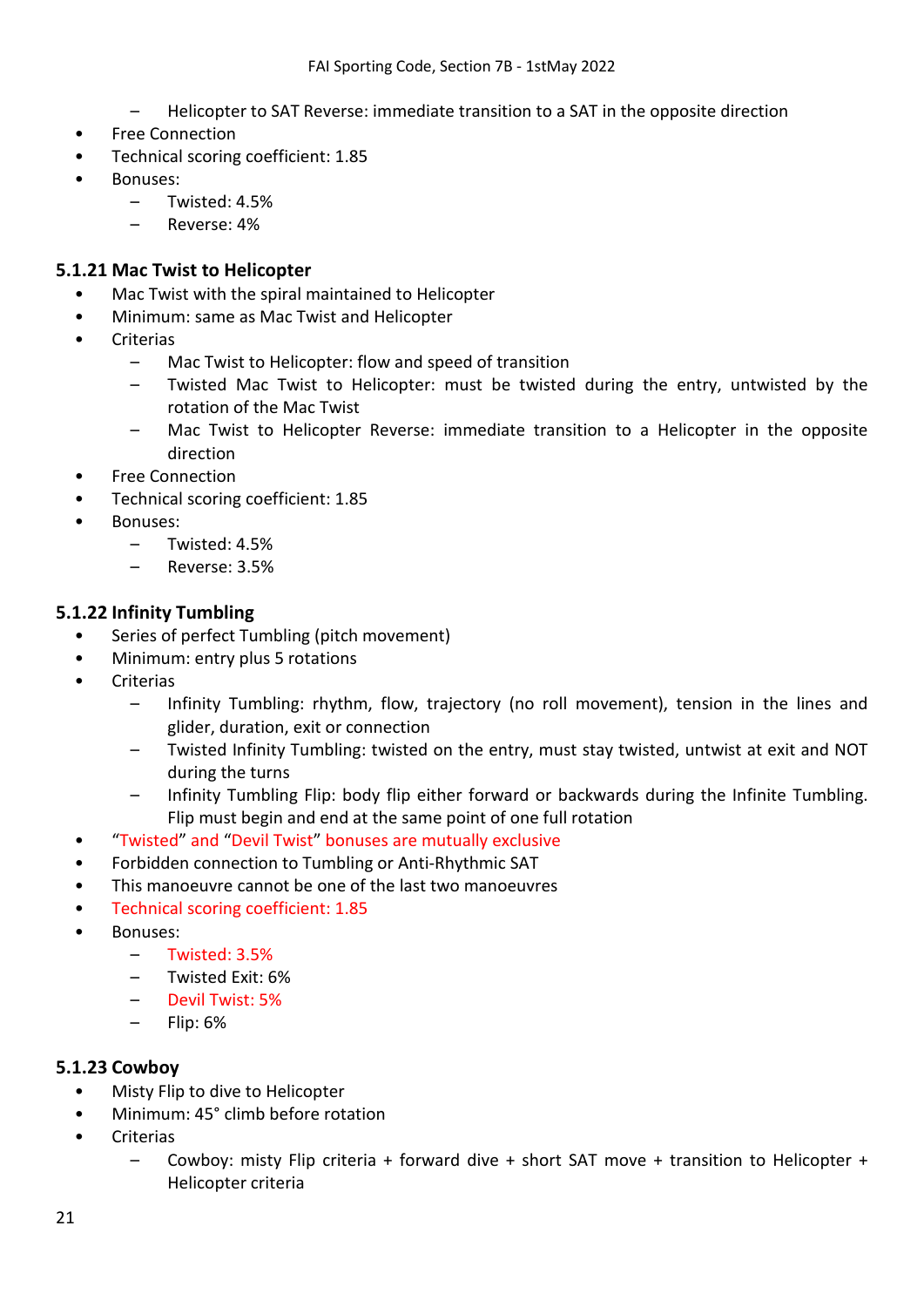- Twisted Cowboy: must be twisted during the entry, untwisted by the rotation of the Misty
- Forbidden connection to Helicopter
- Technical scoring coefficient: 1.90
- Bonuses:
	- Twisted: 4%

#### **5.1.24 Corkscrew**

- Spin during the entry over the glider into a Helicopter
- Minimum: 120°
- **Criterias** 
	- Corkscrew: energy on entry, timing, flow. Stable entry into the Helicopter
	- Twisted Corkscrew: twisted during the entry, untwisted by the rotation of the cork
	- Corkscrew Reverse: immediate transition to a Helicopter in the opposite direction
- Forbidden connection to helicopter
- Technical scoring coefficient: 1.90
- Bonuses:
	- Twisted: 4.5%
	- Reverse: 4%

#### **5.1.25 Joker**

- Tumbling entry. 1 rotation only, stopped during the dive. Exit with high energy connected to a Helicopter to the same side + SAT to Helicopter connection
- **Criterias** 
	- Joker: energy on entry, timing, flow, energy on exit, angle, connection to Helicopter (fluidity, rapidity). Only 1 Tumbling rotation
	- Twisted Joker: twisted on the entry, twisted on the dive, must untwist during the connection into helicopter
	- Joker Reverse: immediate transition to a Helicopter in the opposite direction.
- Forbidden connection to Helicopter
- Technical scoring coefficient: 1.95
- Bonuses:
	- Twisted: 5%
	- Reverse: 4.5%

## **5.1.26 Mac Twist to Tumbling**

- 1 turn (360°) Mac Twist rotation (half a Mac Twist) followed by a high Tumbling
- Criterias
	- Mac Twist to Tumbling: energy on entry, timing, flow
	- Twisted Mac Twist to Tumbling: twisted on the entry, untwisted by the rotation of the glider
- Forbidden connection to Infinite Tumbling nor Anty-rhythmic
- This manoeuvre cannot be one of the last two manoeuvres
- Technical scoring coefficient: 1.95
- Bonuses:
	- Twisted: 2.5%

## **5.1.27 Rythmic SAT**

- Entry without pitch, constant progression until reaching 180° + 1 straight rotation at the end
- Minimum: 135° in the best rotation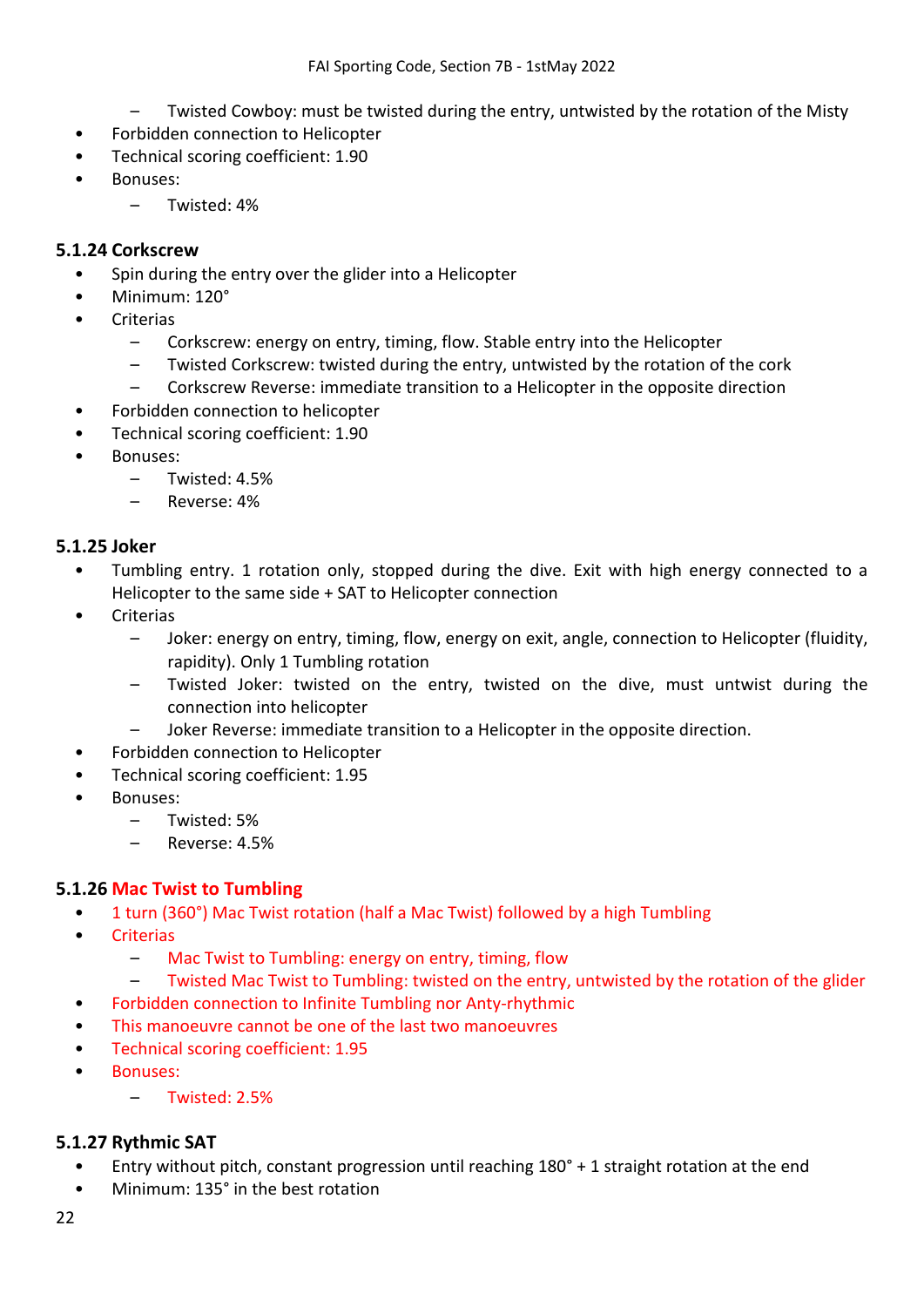- **Criterias** 
	- Rythmic SAT: rhythm and regularity of the variation of the axis, flow, angle, exit or connection
	- Twisted Rythmic SAT: twisted on the entry, must stay twisted, untwist at the exit and NOT during the turns
- Forbidden connection to Tumbling, Infinite and Anti Rhythmic
- Technical scoring coefficient: 1.95
- Bonuses:
	- Twisted: 5.5%
	- Twisted Exit: 6%

#### **5.1.28 Esfera**

- Rhythmic SAT pulled to the vertical and followed by an Anti-Rhythmic SAT to the other side
- **Criterias** 
	- Esfera: same as for Rythmic SAT and as for Anti-Rythmic SAT
	- Twisted Esfera: twisted on the entry. Must stay twisted until going vertical, untwist when vertical and twist again on the other side for the Anti -Rhythmic. Must stay twisted for at least one SAT rotation. Can exit untwisted. The pilot must twist immediately after untwisting. Untwist during 1 rotation and twist again during the next rotation
- Free Connection
- This manoeuvre cannot be one of the last two manoeuvres
- Technical scoring coefficient: 1.95
- Bonuses:
	- Twisted: 6%

#### **5.1.29 Super Stall to Infinity Tumbling**

- Super Stall directly connected into an Infinite Tumbling. The Full Stall must not necessarily be high but shall be perfectly straight
- Minimum: entry + 3 rotations
- **Criterias** 
	- Super Stall to Infinity Tumbling: rhythm, flow, trajectory (no roll movement), tension in the lines and glider, duration, exit or connection
	- Twisted Super Stall to Infinity Tumbling: twisted on the entry, untwist after the stall and proceed into the Infinity Tumbling without twist
	- Twisted Super Stall to Infinity Tumbling with Twisted Exit: stay twisted during the exit of the Infinity Tumbling
	- Super Stall to Infinity Tumbling Full Twisted: twisted on the entry, stay twisted after the stall and proceed into the Infinity Tumbling twisted and untwist at exit (not during the turns)
	- Super Stall to Infinity Tumbling with Devil Twisted entry: twisted on the entry, untwist during the stall and immediately twist to the other direction and proceed into the Infinity Tumbling twisted
	- Super Stall to Infinity Tumbling Flip: the pilot performs a flip just after the glider stalled, proceed into the Infinity Tumbling
- "Twisted", "Full Twisted" and "Devil Twist" bonuses are mutually exclusive
- Forbidden connection to Tumbling or Anti-Rhythmic SAT
- This manoeuvre cannot be one of the last two manoeuvres
- Technical scoring coefficient: 2.05
- Bonuses: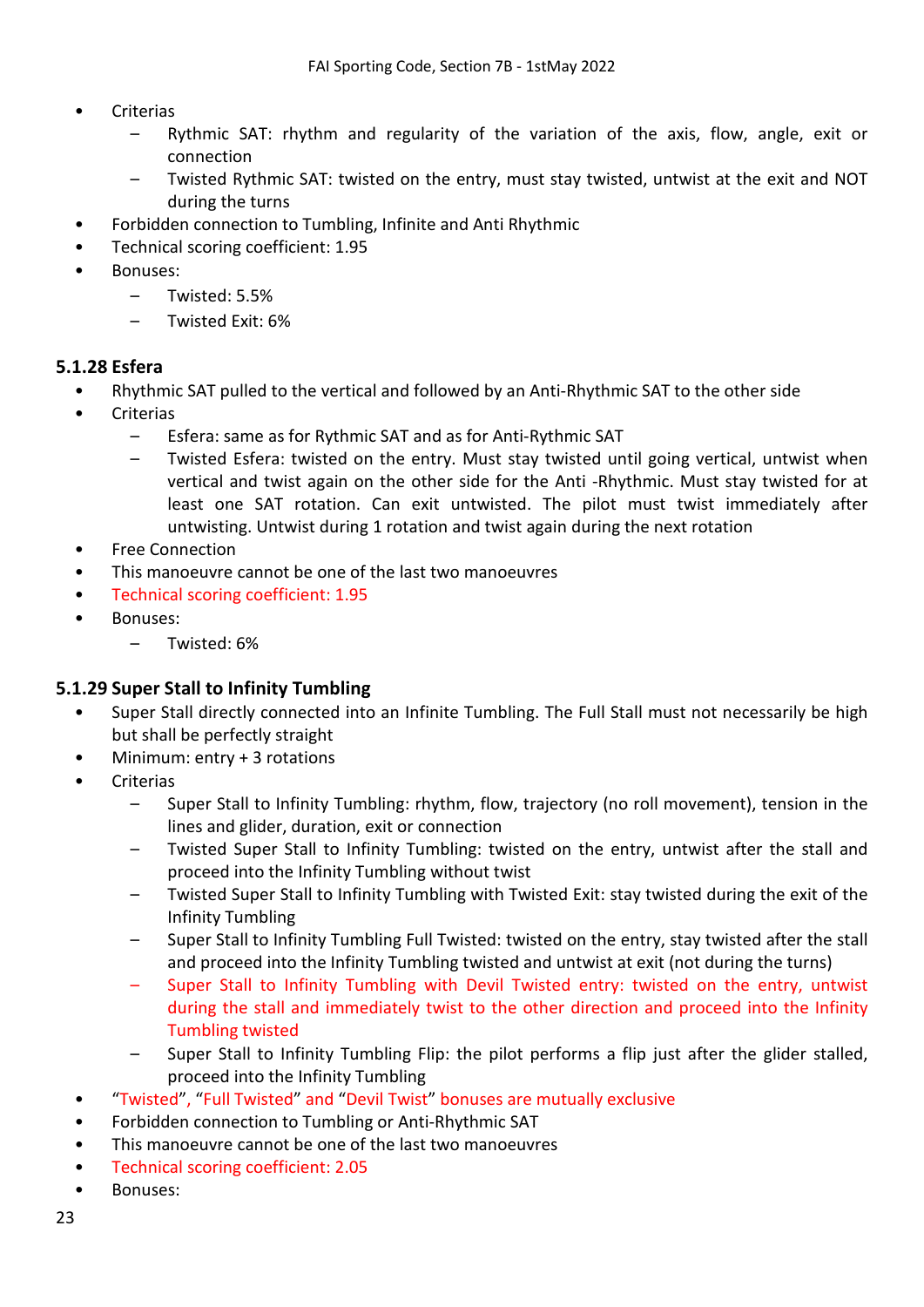- Twisted: 2.5%
- Twisted Exit: 2%
- Full Twisted: 8.5%
- Devil Twist: 8.5%
- Flip: 6.5%

## **5.1.30 Flat Stall to Infinity Tumbling**

- Full Stall directly connected into an Infinite Tumbling. The Full Stall must not necessarily be high but shall be perfectly straight. The pilot must not take any energy before the stall. It must come from a straight flying scenario, no pitch before the stall
- Minimum: entry + 3 rotation
- **Criterias** 
	- Flat Stall to Infinity Tumbling: rhythm, flow, trajectory (no roll movement), tension in the lines and glider, duration, exit or connection
	- Twisted Flat Stall to Infinity Tumbling: twisted on the entry, untwist after the stall and proceed into the Infinity Tumbling without twist
	- Twisted Flat Stall to Infinity Tumbling with Twisted Exit: stay twisted during the exit of the Infinity Tumbling
	- Flat Stall to Infinity Tumbling Full Twisted: twisted on the entry, stay twisted after the stall and proceed into the Infinity Tumbling twisted and untwist at exit (not during the turns)
	- Flat Stall to Infinity Tumbling with Devil Twisted entry: twisted on the entry, untwist during the stall and immediately twist to the other direction and proceed into the Infinity Tumbling twisted
	- Flat Stall to Infinity Tumbling Flip: the pilot performs a flip just after the glider stalled, proceed into the Infinity Tumbling
- "Twisted", "Full Twisted" and "Devil Twist" bonuses are mutually exclusive
- Forbidden connection to Tumbling or Anti-Rhythmic SAT
- This manoeuvre cannot be one of the last two manoeuvres
- This manoeuvre MUST be the first manoeuvre
- Technical scoring coefficient: 2.10
- Bonuses:
	- Twisted: 2.5%
	- Twisted Exit: 2%
	- Full Twisted: 8.5%
	- Devil Twist: 8.5%
	- Flip: 6.5%

## **5.1.31 Misty to Tumbling**

- Misty Flip (360° spin rotation) followed by a high Tumbling using the dive from the Misty Flip
- Criterias
	- Misty to Tumbling: energy on entry, timing, flow
	- Twisted Misty to Tumbling: twisted on the entry, untwisted by the rotation of the glider
- This manoeuvre cannot be one of the last two manoeuvres
- Technical scoring coefficient: 2.15
- Bonuses:
	- Twisted: 6%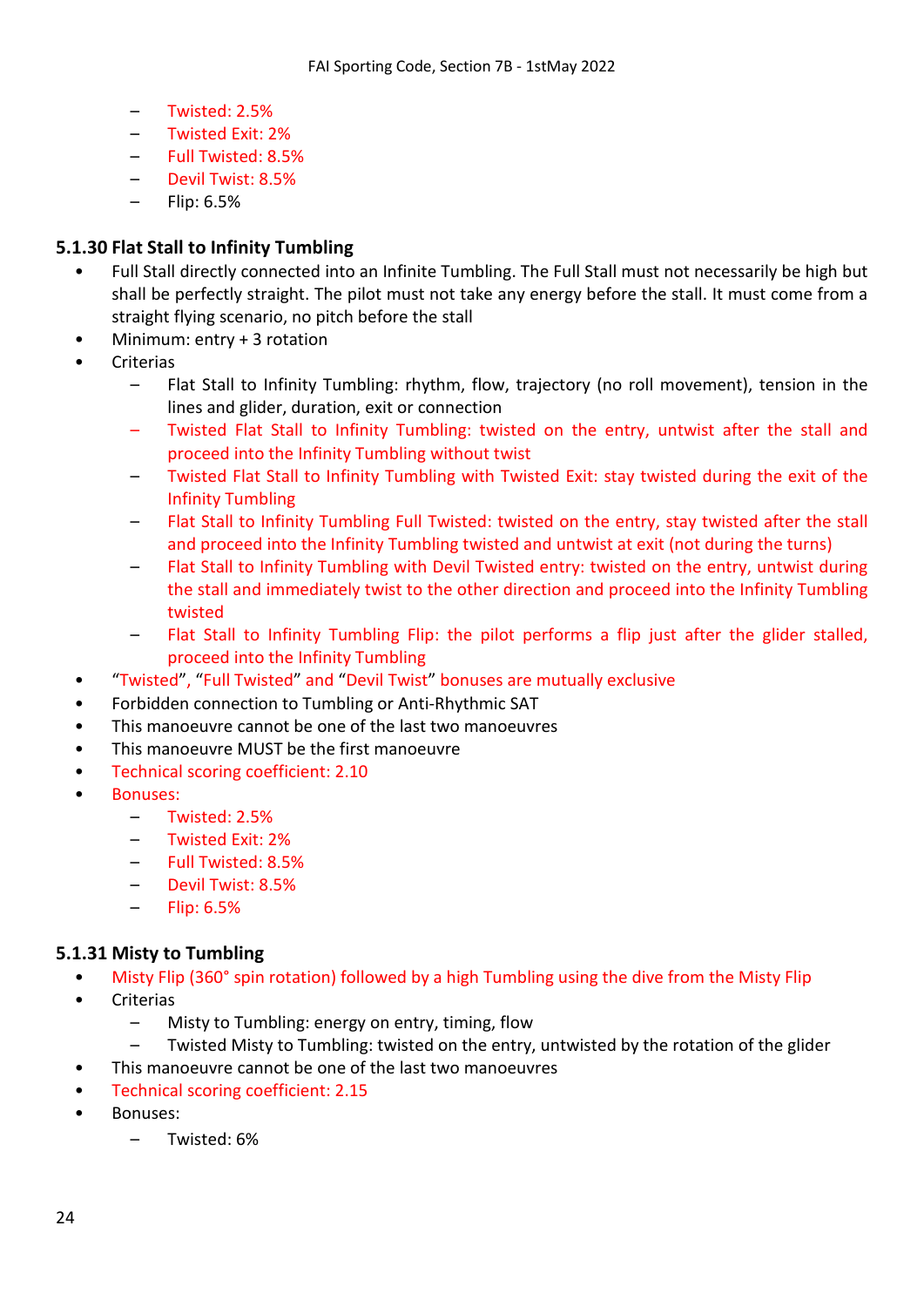## **5.1.32 Tail Slide to Infinity Tumbling**

- Tail Slide or Deep Stall directly connected into an Infinite Tumbling. The Tail Slide/Deep Stall must not necessarily be long but shall be entered from either straight flying or from the exit of another trick.
- Minimum: entry + 3 rotation
- **Criterias** 
	- Tail Slide to Infinity Tumbling: Rhythm, flow, trajectory (no roll movement), tension in the lines and glider, duration, exit or connection
	- Twisted Tail Slide to Infinity Tumbling: Twisted on the entry, untwist after the Tail Slide/Deep Stall and proceed into the Infinity Tumbling without twist
	- Twisted Tail Slide to Infinity Tumbling with Twisted Exit: stay twisted during the exit of the Infinity Tumbling
	- Tail Slide to Infinity Tumbling Full Twisted: Twisted on the entry, stay twisted after the Tail Slide/Deep Stall and proceed into the Infinity Tumbling twisted and untwist at exit (not during the turns)
- "Twisted", "Full Twisted" and "Devil Twist" bonuses are mutually exclusive
- Forbidden connection to Tumbling or Anti-Rhythmic SA
- This manoeuvre cannot be one of the last two manoeuvres
- Technical scoring coefficient: 2.25
- Bonuses:
	- Twisted: 2.5%
	- Twisted Exit: 2%
	- Full Twisted: 8.5%

## <span id="page-24-0"></span>*5.2 Synchro only Manoeuvres*

#### **5.2.1 Wingovers Opposite**

- Series of pendulum turns with change of direction each time
- Minimum: twice to one side, twice to the other side with high angle (minimum 135°) the pilots perform the turns to the opposite direction of each other
- **Criterias** 
	- Wingovers Opposite: rhythm, flow, trajectory, angle (the higher the better)
	- Twisted Wingovers Opposite: must be twisted during the entry and stay twisted until the glider stabilises
- **Free Connection**
- Repetition allowed according to chapter [§6.5.1.4](#page-35-1)
- Technical scoring coefficient: 1.60
- Bonuses:
	- Twisted: 3.5%

## **5.2.2 Rodeo SAT**

- One pilot is performing a SAT while the other is spiralling around
- Minimum: 2 revolutions around the SAT at the same altitude
- **Criterias** 
	- Rodeo SAT: same criteria of the SAT
	- Twisted Rodeo SAT: same criteria of the SAT
- Free Connection
- Technical scoring coefficient: 1.65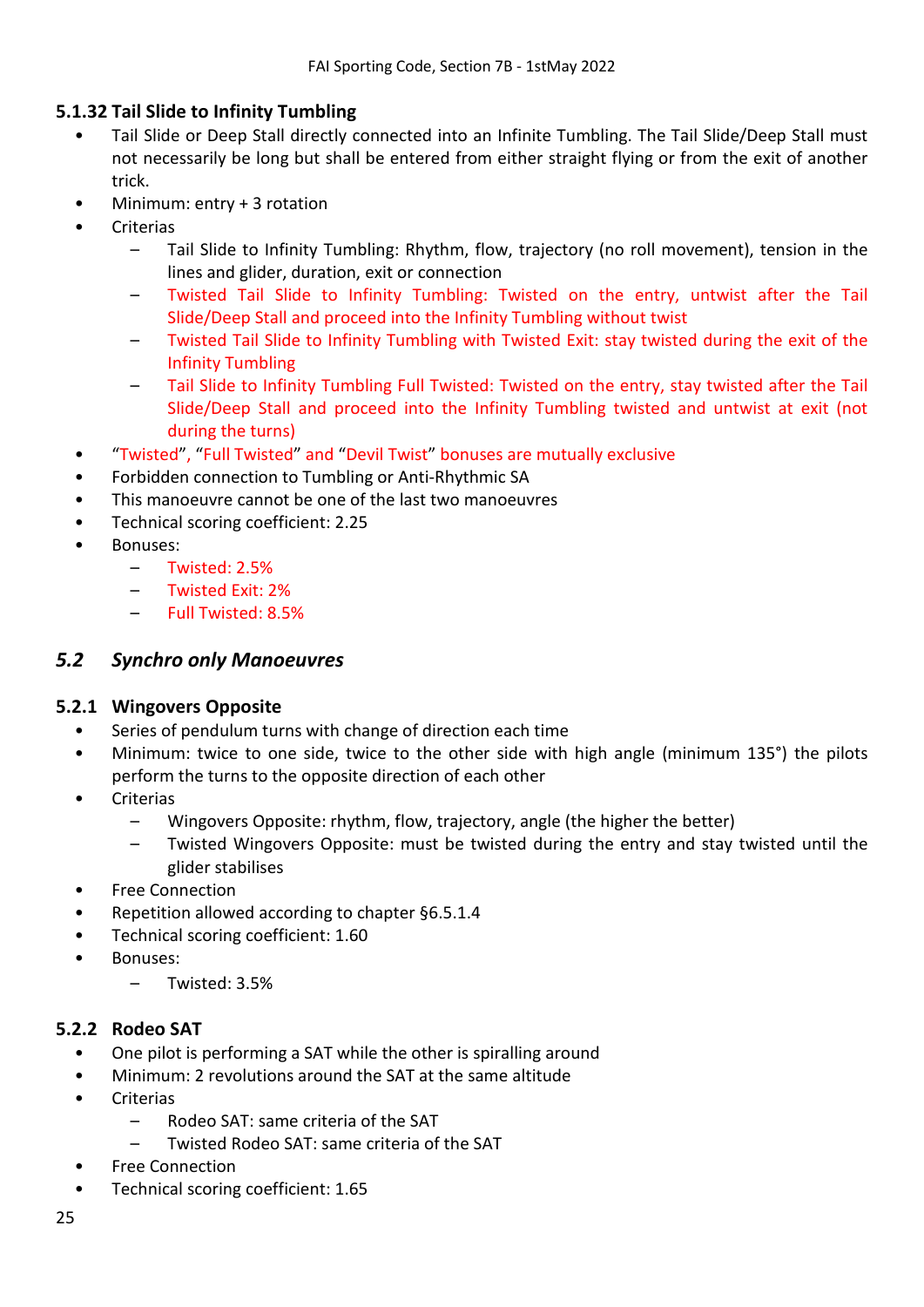- Bonuses:
	- Twisted: 2.5%

## **5.2.3 Synchro Asymmetric Spiral**

- Series of pendulum turns in the same time and direction during a synchro spiral
- Minimum: twice to the same side
- **Criterias** 
	- Synchro Asymmetric Spiral: thythm, flow, trajectory, angle (the higher the better)
- Free Connection
- Technical scoring coefficient: 1.65

#### **5.2.4 Rodeo Helicopter**

- One pilot is performing a Helicopter while the other is spiralling around
- Minimum: 2 spiral revolutions around the helicopter at the same altitude
- **Criterias** 
	- Rodeo Helicopter: same as for Helicopter
	- Twisted Rodeo Helicopter: same as for Helicopter
- **Free Connection**
- Technical scoring coefficient: 1.70
- Bonuses:
	- Twisted: 3%

#### **5.2.5 Bitch Switch**

- Rodeo SAT + connection to Rodeo SAT with pilots replacing each other
- Minimum: 2 spiral revolutions around the SAT at the same altitude for each pilot
- **Criterias** 
	- Bitch Switch: same as for SAT
- Free Connection
- Technical scoring coefficient: 1.75

## **5.2.6 Synchro Half Pipe Combo**

- Straight entry, minimum 45° climb before rotation & 180° spin, straight horizontal dive, exit 180° from the direction of entry, in transition use the exit energy of the first Half Pipe for the next one. Direction must be changed
- Criterias
	- Synchro Half Pipe Combo: importance of pitch on entry, 180° rotation, maintenance of shape, strong dive, no rotation on entry and exit
	- Twisted Synchro Half Pipe Combo: twisted on the entry, untwisted by the rotation of the glider
	- Synchro Half Pipe Combo Full Twisted: keep the twist during the whole manoeuvre from beginning till exit as well as during the whole rotation. No change of direction of the twist. Twist shall be kept for at least 3 seconds or until the next trick
- Free Connection
- Technical scoring coefficient: 1.75
- Bonuses:
	- Twisted: 3.5%
	- Twisted Exit: 5.5%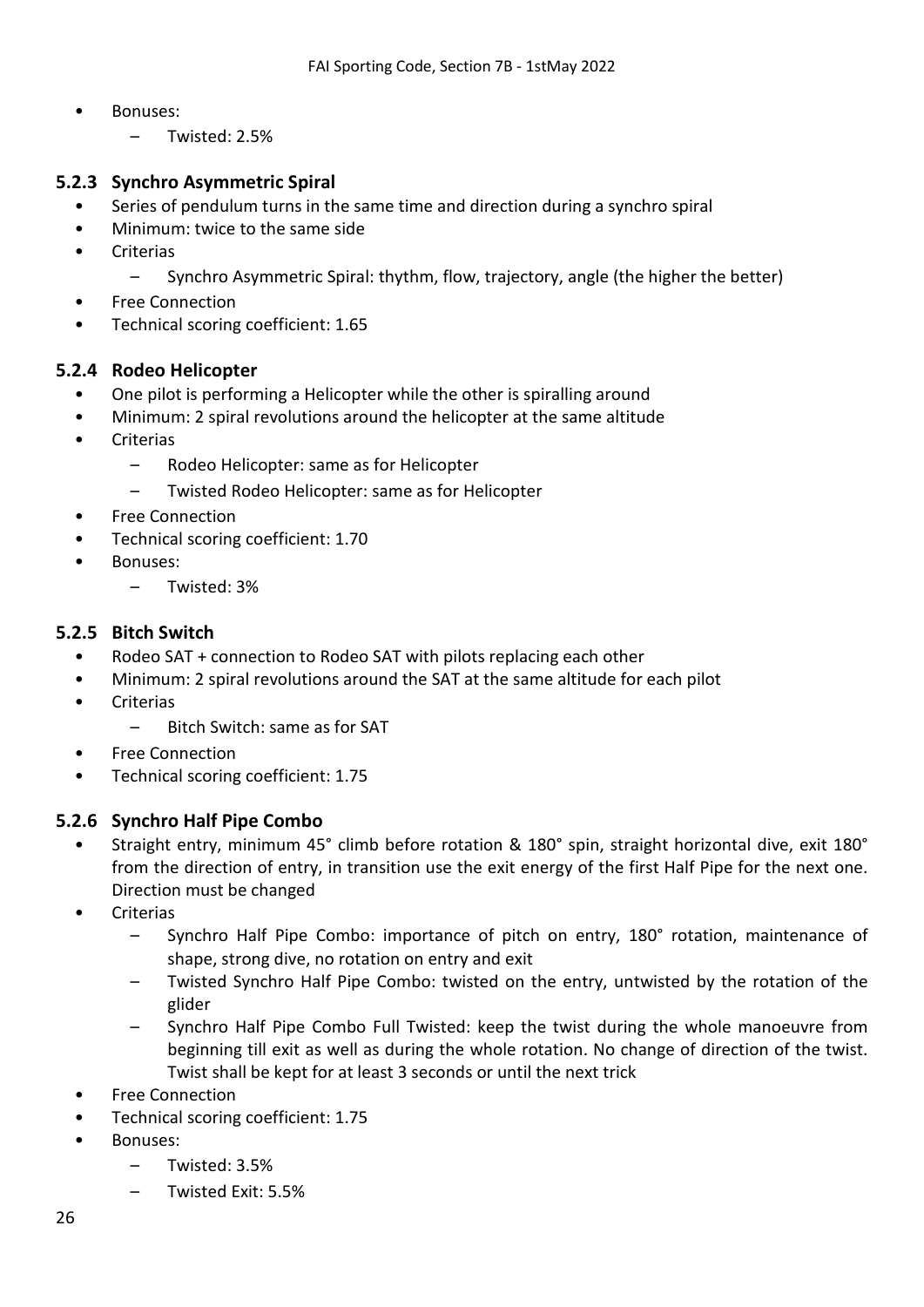## **5.2.7 Bro Hook**

- One pilot flies straight, the other pilot approaches from behind and connects
- Minimum: 4 seconds connected
- **Criterias**
- Free Connection
- Repetition allowed according to chapter [§6.5.1.4](#page-35-1)
- Technical scoring coefficient: 1.80

## **5.2.8 Synchro Spiral**

- Minimum: 2 revolutions and a maximum distance of one paraglider line length between (approx. 10 metres)
- **Criterias**
- Free Connection
- Technical scoring coefficient: 1.80
- Bonuses:
	- Double or triple touch un one turn: 2%

#### **5.2.9 Wingovers Cruzados**

- Same as Wingover Opposite but the pilots must cross each other during the manoeuvre
- Criterias
	- Wingovers Cruzados: same as Wingover Opposite
- Free Connection
- Repetition allowed according to chapter [§6.5.1.4](#page-35-1)
- Technical scoring coefficient: 1.85

## **5.2.10 360° Synchro Spiral to Half Pipe Combo**

- Combination of a Synchro Spiral and Half Pipe Combo
- **Criterias** 
	- 360° Synchro Spiral to Half Pipe Combo: after a turn 360° of Synchro Spiral the pilots connect to a half pipe and exit it towards each other and start another 360° turn to the other direction in Synchro Spiral, after the turn another connection to a Half Pipe
- Free Connection
- Technical scoring coefficient: 1.85

## **5.2.11 Bro Hook Lateral Wings**

- One pilot flies straight twisted, the other approaches from behind and connects. After the connection both pilots must position their wings in lateral position – inside tip touch
- Minimum: 4 seconds
- **Criterias**
- No connection to other Bro Hook manoeuvres
- Repetition allowed according to chapter [§6.5.1.4](#page-35-1)
- Technical scoring coefficient: 1.85

## **5.2.12 Bro Hook Spiral**

- Start as a Bro Hook. After the connection the pilots must dive into a spiral
- Minimum: 4 seconds
- **Criterias**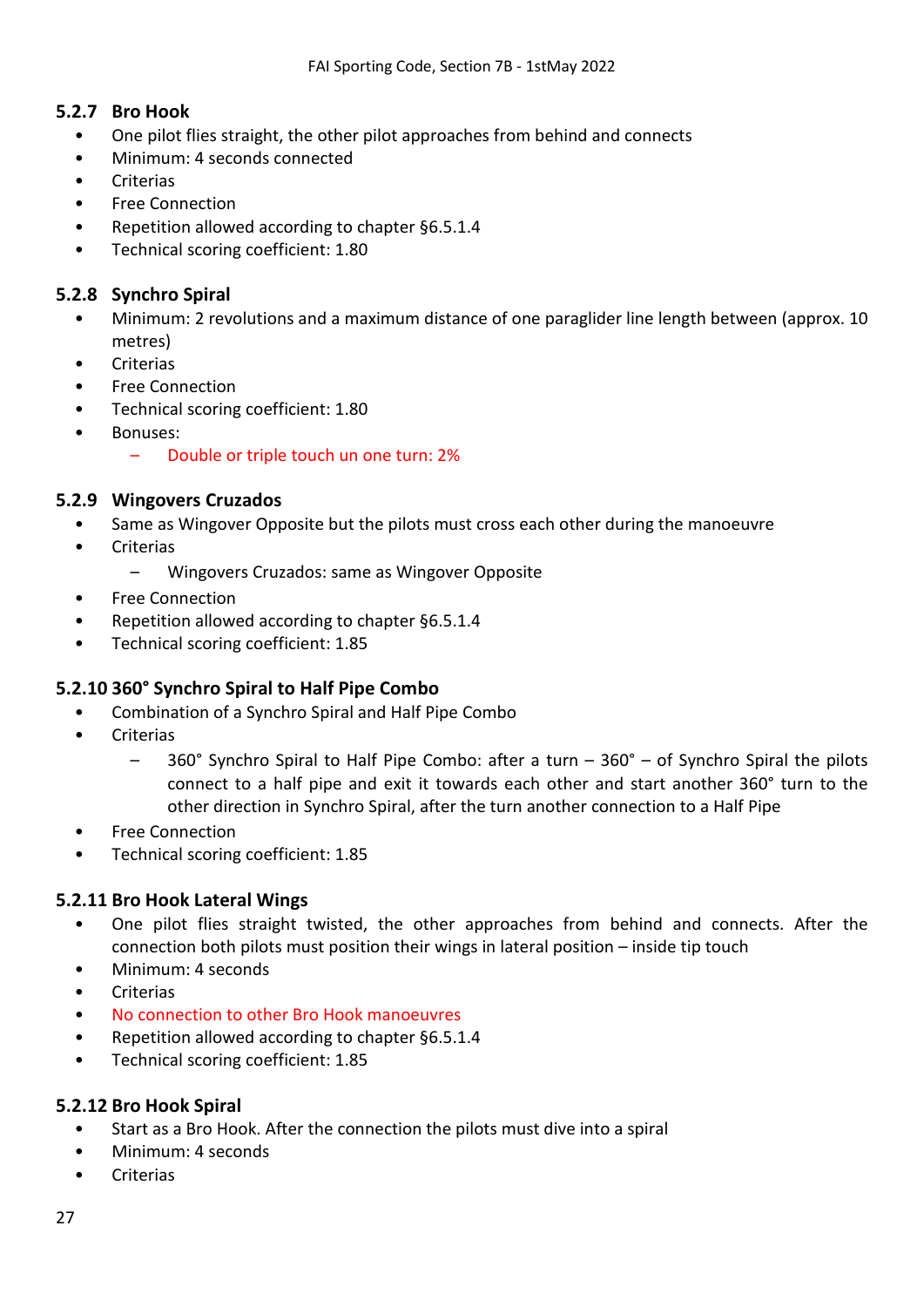- Twisted Bro Hook Spiral: one pilot has to stay twisted from entry until exit
- Free Connection
- Repetition allowed according to chapter [§6.5.1.4](#page-35-1)
- Technical scoring coefficient: 1.90
- Bonuses:
	- Twisted: 2%

## **5.2.13 Pitch Pendulum Synchro (Molineti)**

- Minimum: twice, one over the other
- **Criterias** 
	- Twisted Pitch Pendulum Synchro: both pilots must stay twisted during at least 2 revolutions
- Free Connection
- This manoeuvre can only be one of the last two manoeuvres
- Repetition allowed according to chapter [§6.5.1.4](#page-35-1)
- Technical scoring coefficient: 1.95
- Bonuses:
	- Twisted: 6%

#### **5.2.14 Bro Hook Wingovers**

- Wingover but in Bro Hook position. Both pilots must stay connected during the manoeuvre until the gliders stabilise. Series of pendulum turns with change of direction each time
- Minimum: twice to one side, twice to the other side with 135° angle
- **Criterias** 
	- Bro Hook Wingovers: rhythm, flow, trajectory, angle (the higher the better)
	- Twisted Bro Hook Wingovers: one pilot has to stay twisted from entry until exit
- Free Connection
- Repetition allowed according to chapter [§6.5.1.4](#page-35-1)
- Technical scoring coefficient: 1.95
- Bonuses:
	- Twisted: 2%

#### **5.2.15 Fusion**

- Start from Bro Hook Lateral position. Both pilots spin the wings into deep stall with the leading edge facing each other
- Minimum: 4 seconds
- **Criterias** 
	- Fusion: maintenance of the shape, flow, entry, duration (min 4 sec.), disconnection
- Free Connection
- This manoeuvre cannot be one of the last two manoeuvres
- Repetition allowed according to chapter [§6.5.1.4](#page-35-1)
- Technical scoring coefficient: 2.20

#### **5.2.16 Fusion Helicopter**

- Start from Fusion position into Helicopter
- Minimum: 1 rotation
- Criterias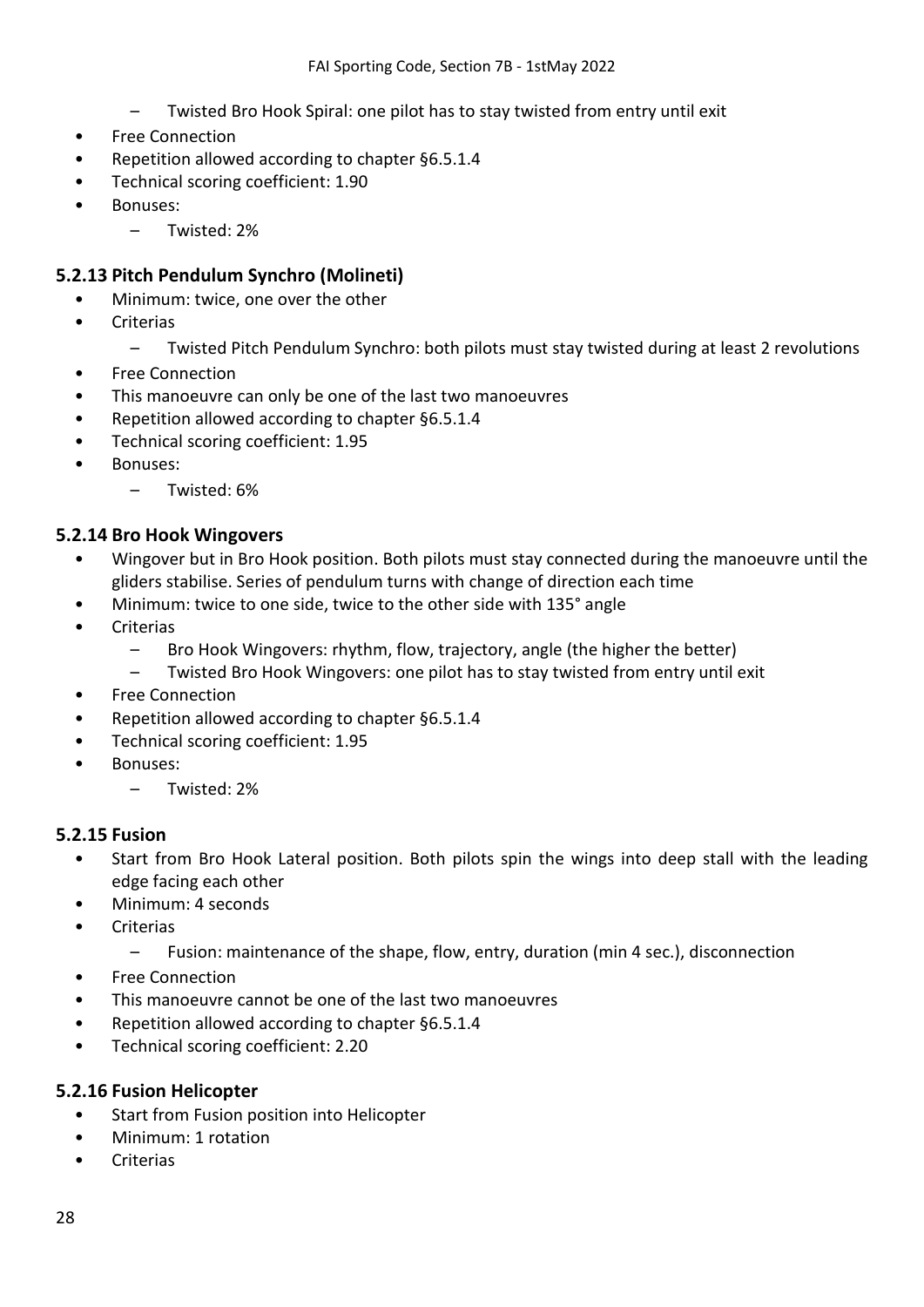- Fusion Helicopter: maintenance of the shape, flow, entry, minimum 1 rotation, disconnection
- Free Connection
- Technical scoring coefficient: 2.25

## <span id="page-28-0"></span>*5.3 Landing*

## **5.3.1 Solo and Synchro Landing**

- 5.3.1.1 Approach and precision
- Land on the raft for maximum score.
- Quality of the approach and precision (distance to the raft).

#### 5.3.1.2 Raft

- Pilot landing smoothly on his feet for maximum score.
- Landing fully on the raft.

#### 5.3.1.3 Ground Spiral

- Minimum 360° revolution, height of wing tip over water, less than 3 metres at the lowest point.
- Entry (speed, sink rate), height of wing tip over water (touch for max. score).

#### 5.3.1.4 Hand touch

Precision, length of touch with hand.

#### 5.3.1.5 Foot touch

Precision, length of touch with foot.

#### 5.3.1.6 Jesus walk

Precision, length of walk and frequency of the steps.

#### 5.3.1.7 Spin

- Minimum rotation: 1/2 turn before pilot lands.
- Speed of rotation, good sink rate and standing landing.

#### 5.3.1.8 Raft flip

• Control and effectiveness

#### **5.3.2 Synchro only Landing**

- 5.3.2.1 Synchro Ground Spiral
- Minimum 720° revolution when performed independently, or 360° when following a Synchro Spiral (total 3 revolutions), height of wing tip below 3 metres at the lowest point.
- Entry (speed, sink rate), height of wing tip over water (touch for maximum score) in close proximity to each other.
	- 5.3.2.2 Wingovers Cruzado Inside Landing
- Same criteria as Wingovers Cruzados.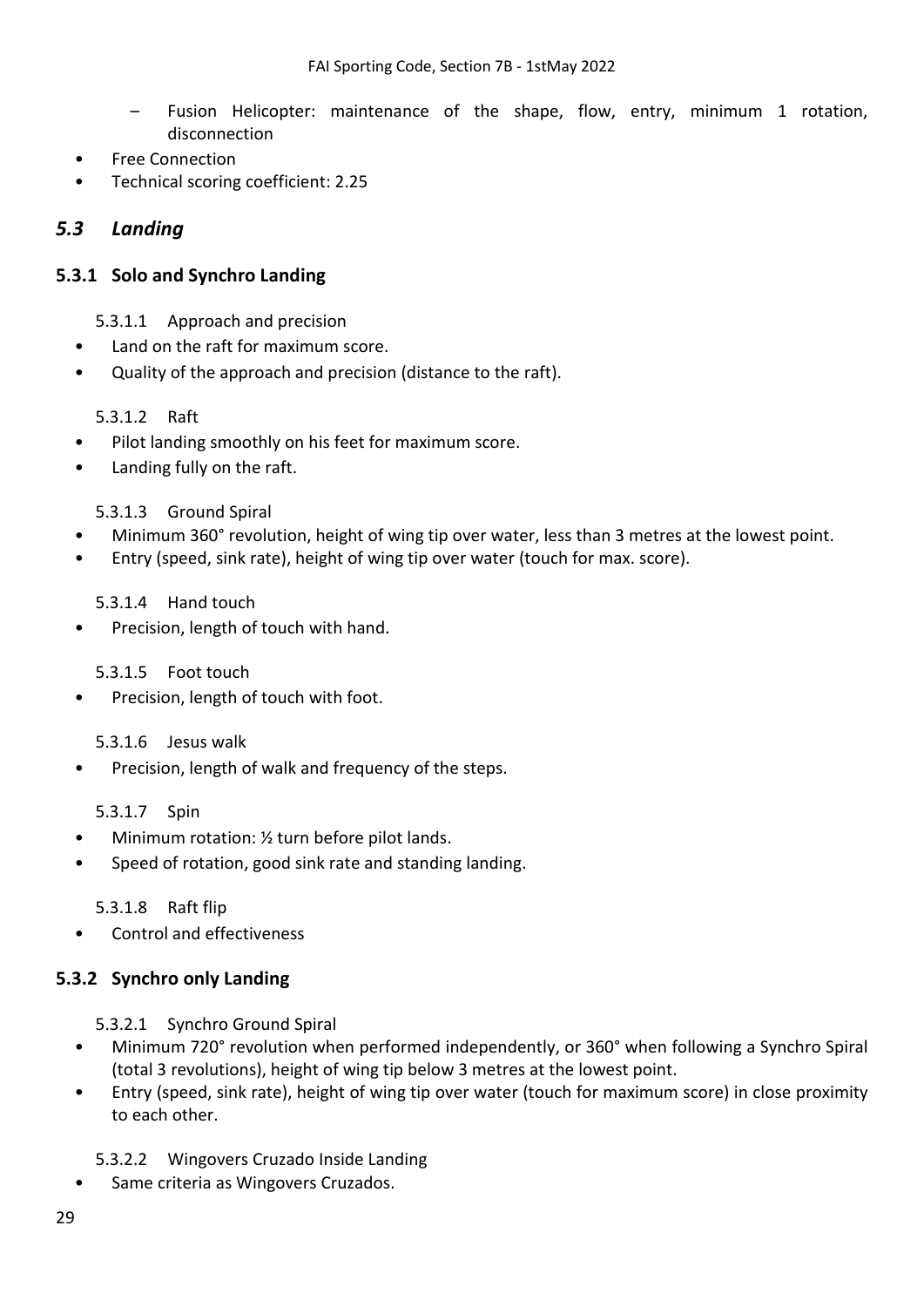- Minimum one pendulum to each side and 360° in spiral.
- After the last inside pendulum connection to a spiral until the water as a Synchro Ground Spiral.
- Height of wing tip below 3 metres at the lowest point.
- Entry (speed, sink rate), height of wing tip over water (touch for maximum score) in close proximity to each other.

## 5.3.2.3 Wingovers Cruzado Outside Landing

- Same criteria as Wingovers Cruzados.
- Minimum one pendulum to each side.
- After the last outside pendulum connection to a spiral till the water as a Ground Spiral performed individually.
- Height of wing tip below 3 metres at the lowest point.
- Entry (speed, sink rate), height of wing tip over water (touch for maximum score).

#### 5.3.2.4 Pitch Pendulum Landing

- Rapid and synchronised entry. Pilots should be vertically aligned for maximum score.
- Minimum twice, one over the other.
- The lower pilot must be less than 3 metres over the water in the last pitch, 1 metre or less over the water for maximum score.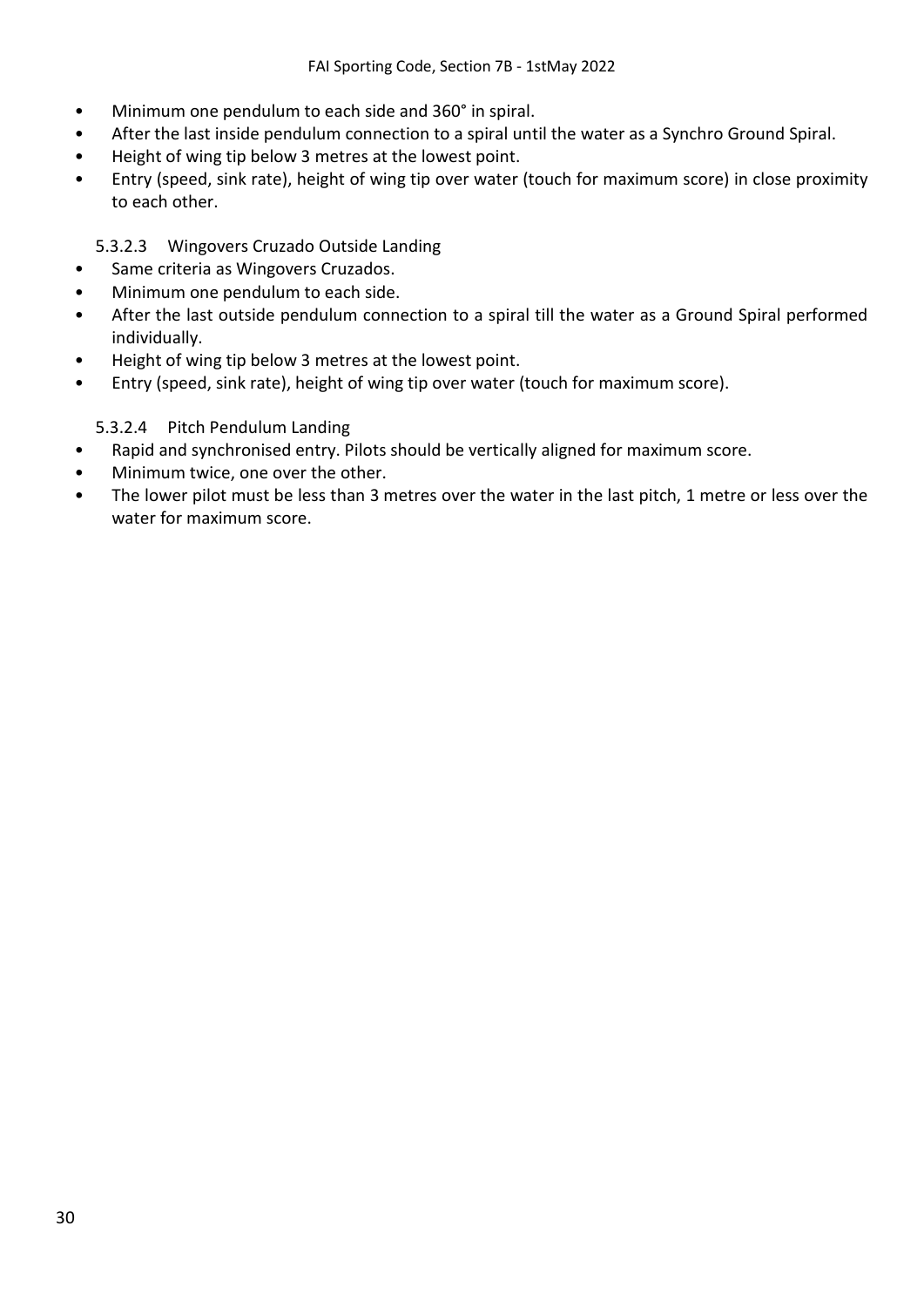# <span id="page-30-0"></span>**6 Scoring**

## <span id="page-30-1"></span>*6.1 Competition Validity*

A minimum of 2 runs is required to validate the championships in each category (Solo and Synchro).

A maximum of 7 rounds may be flown in each category.

## <span id="page-30-2"></span>*6.2 Champions*

#### **6.2.1 Solo**

The overall score of each pilot is calculated by adding up all his task scores. The winner has the highest scores. Pilots with the same score are ranked in the same position.

#### **6.2.2 Synchro**

Pairs of pilots can be of the same or different nationalities.

Pairs of pilots of different nationalities fly under their respective national flags and anthems.

The overall score of each pair is calculated by adding up all their task scores. The winning pair has the highest score. Pairs with the same score are ranked in the same position.

## **6.2.3 Team**

The number of pilots constituting a national team (X) and the number of pilot scores used to calculate the team score (Y) will be stated in the Local Regulations.

There is no team competition in Synchro.

The run score of a nation is calculated by adding up the highest Y scores of that nation's team pilots (X) for that run. The overall team score is the sum of the run scores. The winning nation has the highest score. Nations with the same score are ranked in the same position.

#### 6.2.3.1 Non Team Pilots

The number of pilots entered by a NAC might be higher than the number of pilots constituting a national team. Pilots that are not eligible to score for the national team are eligible to compete for the individual championships.

## **6.2.4 Tied Scores**

If, at the end of the competition there is a tie for any of the first three places, the pilot or pair with the highest run score will be declared the higher placed pilot or pair. If both have the same highest score, the second-highest scores will be considered.

## <span id="page-30-3"></span>*6.3 Scoring*

31 A scoring system that has been approved by CIVL (currently Acropyx) will be used for competition scoring.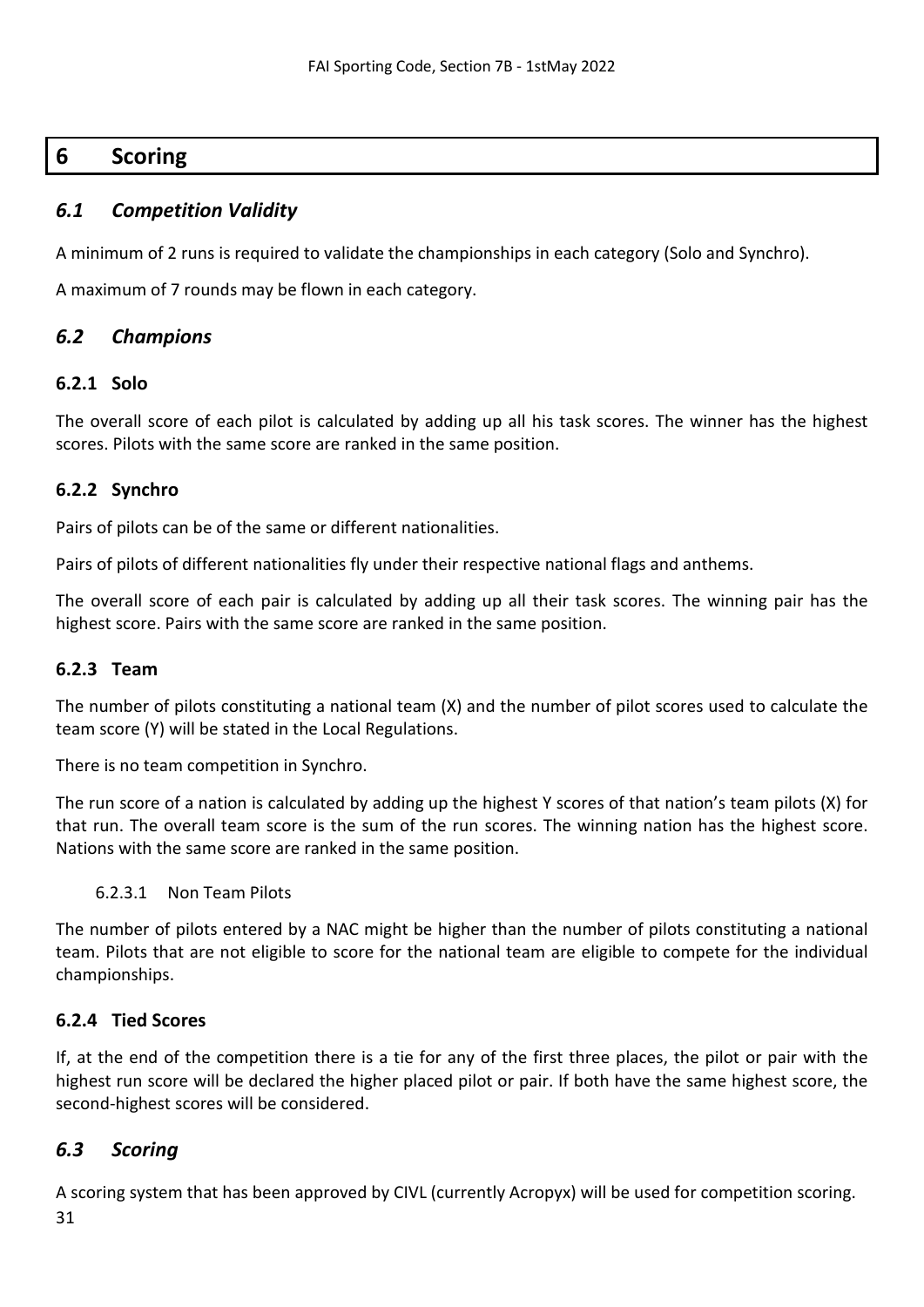A scoring system shall be tested at a major competition before it is used in a 1st Category event.

Only manoeuvres defined in Chapter 5 are scored. Definitions include description, minimum criteria, technical evaluation criteria, connections, technical scoring coefficient and bonus.

There is no limitation in number and type of manoeuvres unless specified by the Meet Director and/or the Chief Judge. Any limitation must be clearly notified to all pilots prior to the start of the run.

The judging panel consists of at least 3 CIVL qualified judges. No more than 2 judges can be of the same nationality.

## <span id="page-31-1"></span>**6.3.1 Scoring in Solo**

Each judge awards 3 marks:

- Technical expression during the program (T)
- General choreography (C)
- Landing (L)

Marks are from 0 to 10, with half points. For each mark, the final mark is the average of each judge's mark. A distribution of 40% for technical mark, 40% for choreography mark and 20% for landing mark is done during calculation. Those values can be modified depending on local factors.

From the list a manoeuvre flown during the run (see [§5.1](#page-14-1) and [§5.2\)](#page-24-0), the technicity (TC) and bonuses (B) are deduced/calculated (see [§6.3.1.1](#page-31-0) and [§6.6\)](#page-35-0). Technicity (TC) directly applies to the technical mark while the bonus (B) is applied in addition to both the technical and choreography final scores.

The final score is calculated this way:

- Technical final score =  $T * TC * 40%$
- Choreo final score =  $C * 40%$
- Landing final score  $= L * 20%$
- Bonus = (technical final score + Choreography final score) \* B%
- final score =Technical final score + Choreography final score + Landing final score + Bonus

These calculations can be modified depending on local factors. Information about those changes in force will be provided and justified at the latest, at the general briefing.

#### <span id="page-31-0"></span>6.3.1.1 Technicity in Solo

Manoeuvres are judged according to:

- criteria
- penalties

The technicity is a difficulty coefficient calculated as the average of the 3 highest coefficient manoeuvres flown during the run.

#### <span id="page-31-2"></span>6.3.1.2 Choreography in Solo

Manoeuvres are judged over some objective criteria (8/10) and the remaining points (2/10) are subjective and up to the judge's feeling about the whole run.

The objective criteria are distributed as follows for the run until the beginning of the landing (8/10):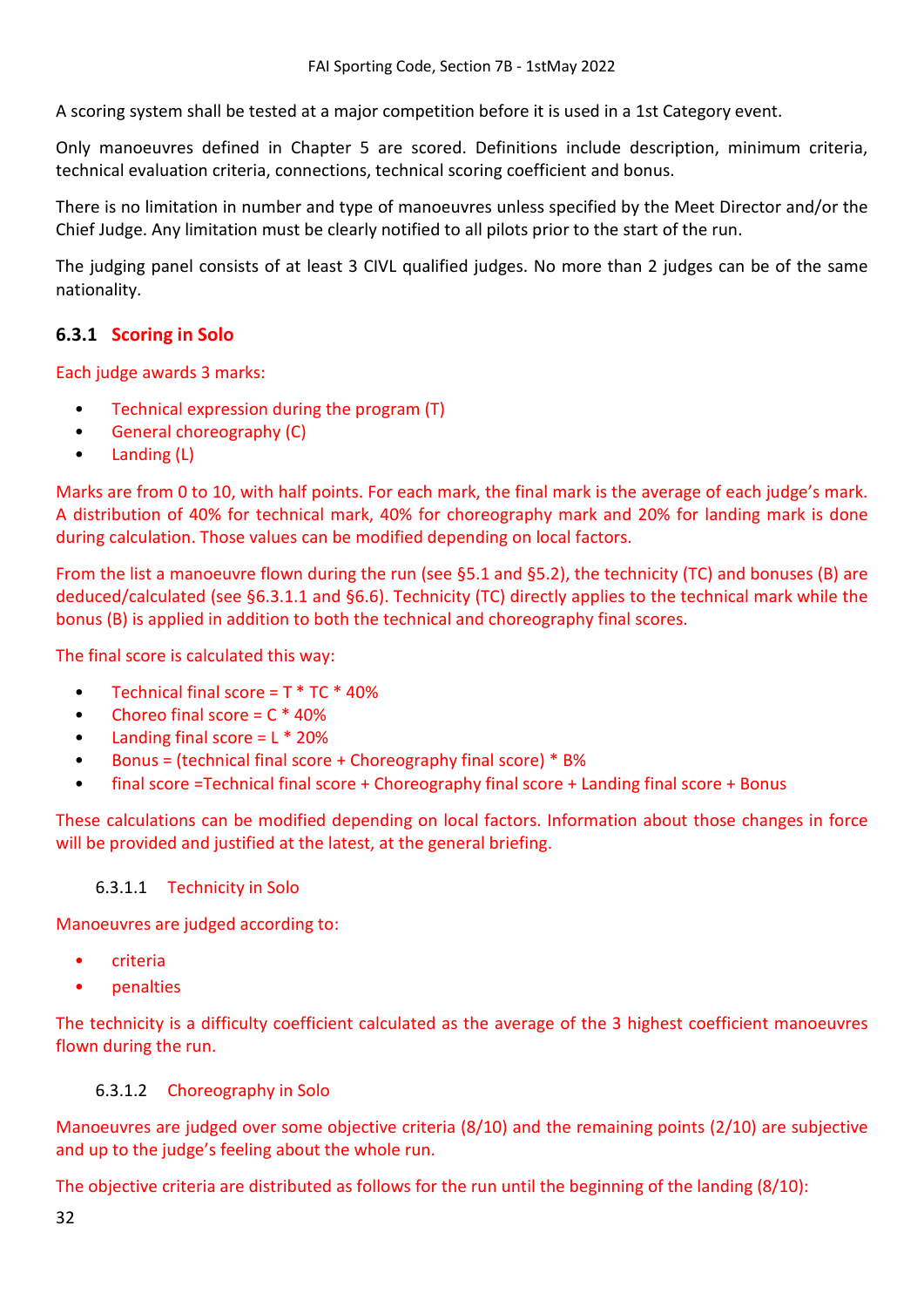- Trick's directions should be even (1/8). To get the maximum point, in a run, a pilot must perform the same number of tricks in both directions. In the case of an odd number of tricks with direction, a difference of 1 between both directions is considered as even.
- Each manoeuvre must be as chained as possible with the following and the least amount of time wasted between tricks should be rewarded with the maximum points (1/8). A run with each manoeuvre done independently should not be rewarded at all.
- No replacement during the run (1/8). A pilot who did not fly straight to replace himself will be rewarded with maximum points.
- Between the last manoeuvre of the run and the landing, there should be no pause and the flow must continue until the end of the landing (1/8).
- The tricks must be diverse as much as possible (1/8). A run with a maximum diversity of manoeuvres will be rewarded with the maximum points. Example: a 4 tricks run with Eesfera to Rythmic to Anti-rhythmic to Joker should be rewarded with a 0 point mark.
- The run composition must be as original as possible (3/8). To gain maximum points a pilot would ensure :
	- an original sequence of tricks (by changing the type of manoeuvres, by changing the rhythm during the run, …)
	- perform rarely performed manoeuvres and/or place more common tricks in original manner
	- For example: A run starting with infinity-based manoeuvres then followed only by helibased manoeuvres, OR a run composed exclusively of heli-based manoeuvres will be less rewarded than a run which alternates tumbling-based and heli-based manoeuvres. Therefore, a run composed only by a succession of high-coefficient manoeuvres without lower coefficient manoeuvres executed in between to bring "rhythm contrast" will be less rewarded than a run with "rhythm contrast".

The subjective mark (2/10) represents the general feeling of the judge from the start of the run until the end of the landing. This rewards the freestyle part of the sport. There are no criteria describing those points. It could be anything that gives emotion to the judge. It could be anything that makes a judge remember a run more than others. While all other criteria are objective and must be rewarded the same way by different judges, 2 different judges can give 2 opposite subjective marks to the same run.

#### 6.3.1.3 Landing in Solo

Manoeuvres are judged according to:

- Approach and precision of the raft landing (3/10)
- Ground Spiral (5/10)
- Other tricks: hand and foot touch, Jesus walk, spin, raft flip (2/10)

## **6.3.2 Scoring in Synchro**

The scoring for synchro is the same as for solo (see [§6.3.1\)](#page-31-1) with the following changes:

- A Synchronisation mark (S) is given
- The distribution is done as follow:
	- 25% for Technical
	- 25% for Choreography
	- 25% for the Landing
	- 25% for the Synchronisation
- The bonus does not apply to the Synchronisation mark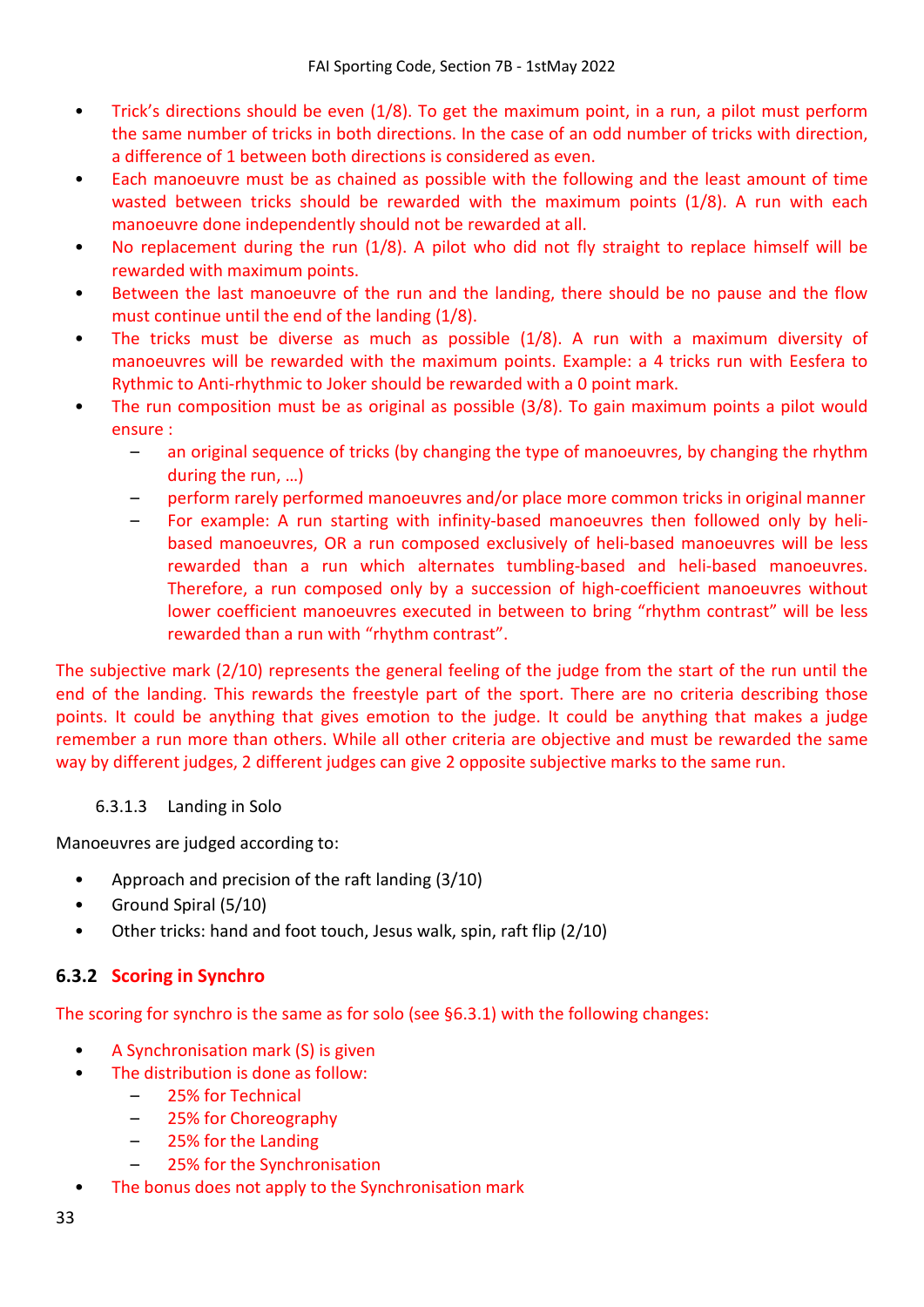The final score for synchro is calculated this way:

- Technical final score =  $T * TC * 25%$
- Choreo final score  $= C * 25\%$
- Landing final score  $= L * 25%$
- Synchronisation final score = S \* 25%
- Bonus = (Technical final score = Choreo final score) \* B%
- Final score = Technical final score + choreography final score + Landing final score + Synchronisation final score + Bonus

These calculations can be modified depending on local factors. Information about those changes in force will be provided and justified at the latest, at the general briefing.

#### 6.3.2.1 Technicity in Synchro

Same as for solo, se[e §6.3.1.1.](#page-31-0)

#### 6.3.2.2 Choreography in Synchro

Same as for solo, se[e §6.3.1.2.](#page-31-2)

The synchronisation is judged according to the following criteria:

- Maintain the same altitude when performing the manoeuvres.
- Staying in close proximity to each other.
- Starting/ending manoeuvres simultaneously.

## 6.3.2.3 Landing in Synchro

Manoeuvres are judged according to:

- Approach and precision of the raft landing (3/10)
- Ground Spiral (3/10), Mirror Ground Spiral (4/10) or Synchro Ground Spiral (5/10)
- Other tricks: hand and foot touch, Jesus walk, spin (2/10)

## 6.3.2.4 Synchronisation

Judging criteria is based on the average of:

- an appreciation of the general synchronisation (5/10)
- the synchronisation achieved during all single manoeuvres (5/10)

## <span id="page-33-0"></span>*6.4 Technical*

Each manoeuvre has a fixed difficulty coefficient in accordance with the table found in [§5.1](#page-14-1) and [§5.2.](#page-24-0)

## **6.4.1 High coefficient manoeuvres**

During each run, a maximum of 2 manoeuvres with coefficient of 1.95 or more can be flown. If more than 2 such manoeuvres are flown, the extra manoeuvres will not be scored and their coefficients not taken into account for the determination of the average coefficient.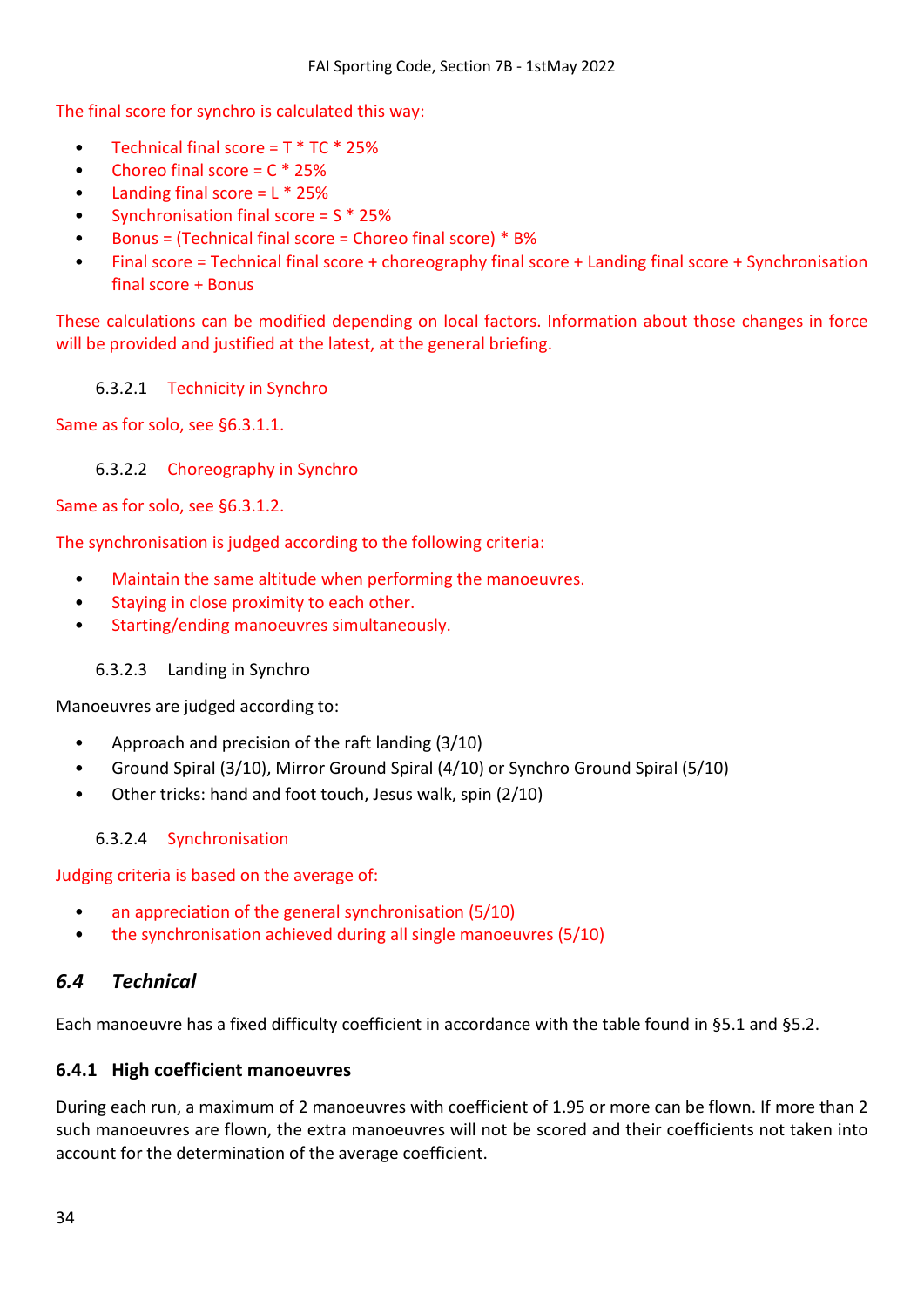## **6.4.2 Points Deductions**

The following provide some reference criteria. The judges shall appreciate the context in which the problem occurs, its importance, and the way in which the pilot manages the situation.

6.4.2.1 Collapses/Tucks

- 0 to 25%: 0 to 2.5 points reduction for the manoeuvre
- 25 to 50%: 2.5 to 5 points reduction for the manoeuvre
- 50 to 100%: 5 to 8 points reduction for the manoeuvre

6.4.2.2 Unplanned Change of Direction

- <90°: 0 to 2.5 points reduction for the manoeuvre
- 90° to 180°: 2.5 to 5 points reduction for the manoeuvre
- >180°: 5 to 8 points reduction for the manoeuvre

6.4.2.3 Cravat

Fast recovery and full control are required.

- <10% and recovery in less than 3s: 2.5 points reduction for the manoeuvre
- >50% and recovery in more than 3s: 2.5 to 8 points reduction for the manoeuvre

6.4.2.4 Unplanned Twist

- <1 turn: 2.5 to 5 points reduction for the manoeuvre
- 1 turn or more: 5 to 8 points reduction for the manoeuvre

## **6.4.3 Synchro**

Each manoeuvre has a fixed difficulty coefficient in accordance with the listing found in [§5.2.](#page-24-0)

All bonuses allowed to be flown in Solo can be performed in Synchro and they will be rewarded by the same bonus points according to the same criteria.

Point deductions for collapses, tucks, cravats and unplanned twists or changes of direction, as noted for Solo, will also be applied to Synchro scoring.

## <span id="page-34-0"></span>*6.5 Choreography*

Choreography is scored for the entire run, including the landing.

#### **6.5.1 Repetition**

6.5.1.1 Repetition during the same competition.

Each manoeuvre may only be performed once during the same competition without deductions to the bonus score. A manoeuvre can therefore be performed left and right, twisted, reversed and flipped without a deduction during the same competition. When the same manoeuvre is flown more than once to the same direction during the same competition, every repetition will be accorded a deduction of the bonus mark. Under certain conditions, the Chief Judge and/or Meet Director may choose to ignore this rule, in which case, information shall be provided at the briefing preceding that run.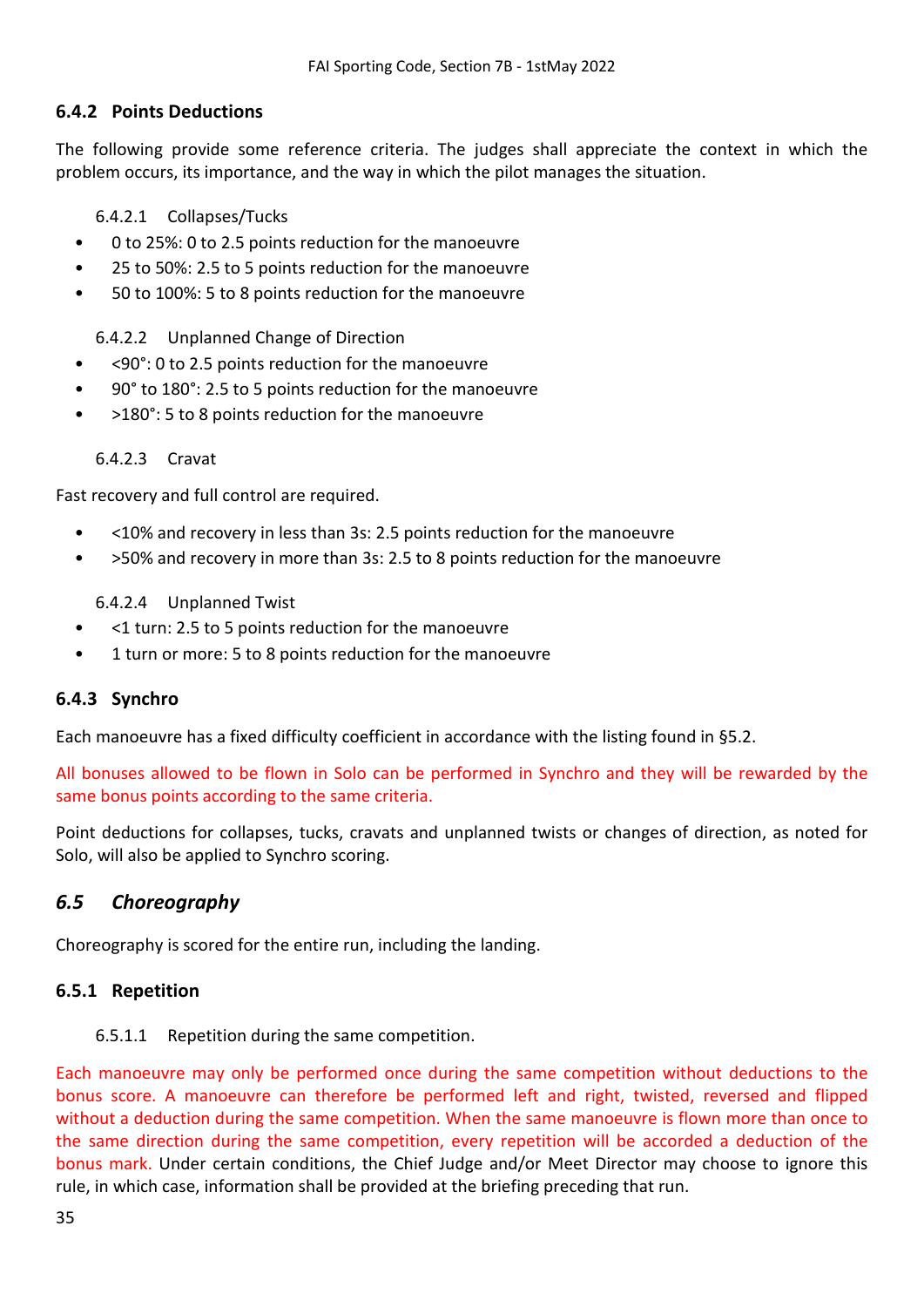In Synchro, when the two pilots perform the same manoeuvre simultaneously in opposite directions (mirror), the manoeuvre is considered as neutral, without a specific direction of rotation.

For Rodeo SAT and Rodeo Helicopter, the rotation of the SAT or the helicopter will determine the direction of the manoeuvre.

#### 6.5.1.2 Repetition during the same run.

- Only one of the following manoeuvres can be performed during the same run:
	- SuperStall to Infinite Tumbling
	- Flat Stall to Infinite Tumbling
	- Tail Slide to Infinite Tumbling
- Only 2 tumbling, infinity and rhythmic related manoeuvres can be performed during the same run

If this limitation is not respected, only the allowed manoeuvres (in the order of execution) will be scored.

#### 6.5.1.3 Deductions

The penalty for repetition is typically a reduction of 13% of the choreography mark for each repetition, but may be specified differently (especially for events where the completion of more than 4 runs is expected) and will be stated at the general briefing.

#### <span id="page-35-1"></span>6.5.1.4 Exceptions to Repetition

The following manoeuvres can be performed more than once without penalty within the same competition:

- Tail Slide
- Wingover
- Full Stall
- Super Stall
- Pitch Pendulum
- Bro Hook

However, each manoeuvre can be performed only once twisted or flipped within the same run. If the same manoeuvre is repeated twisted or flipped within the same run, the extra bonus will not be rewarded.

## <span id="page-35-0"></span>*6.6 Bonus*

Each manoeuvre can be awarded by different kinds of bonuses: twisted, reverse or flipped.

#### **6.6.1 Twisted manoeuvres bonus**

During each run, up to 5 manoeuvres can be performed twisted. They will be rewarded with "twisted bonus" points in accordance with the listing found in [§5.1](#page-14-1) and [§5.2.](#page-24-0)

Some manoeuvres can be rewarded with an additional other kind of twist (like "twisted exit", "devil twist", "full twisted"…) and their respective bonus are added to each other if not specified otherwise in the manoeuvre definition.

The twisted exit bonus is awarded when a twisted manoeuvre is exit twisted and is followed by another twisted manoeuvre, without untwisting in between. Exception: the last manoeuvre of the run. In this case the trick has to be clearly exited twisted and controlled.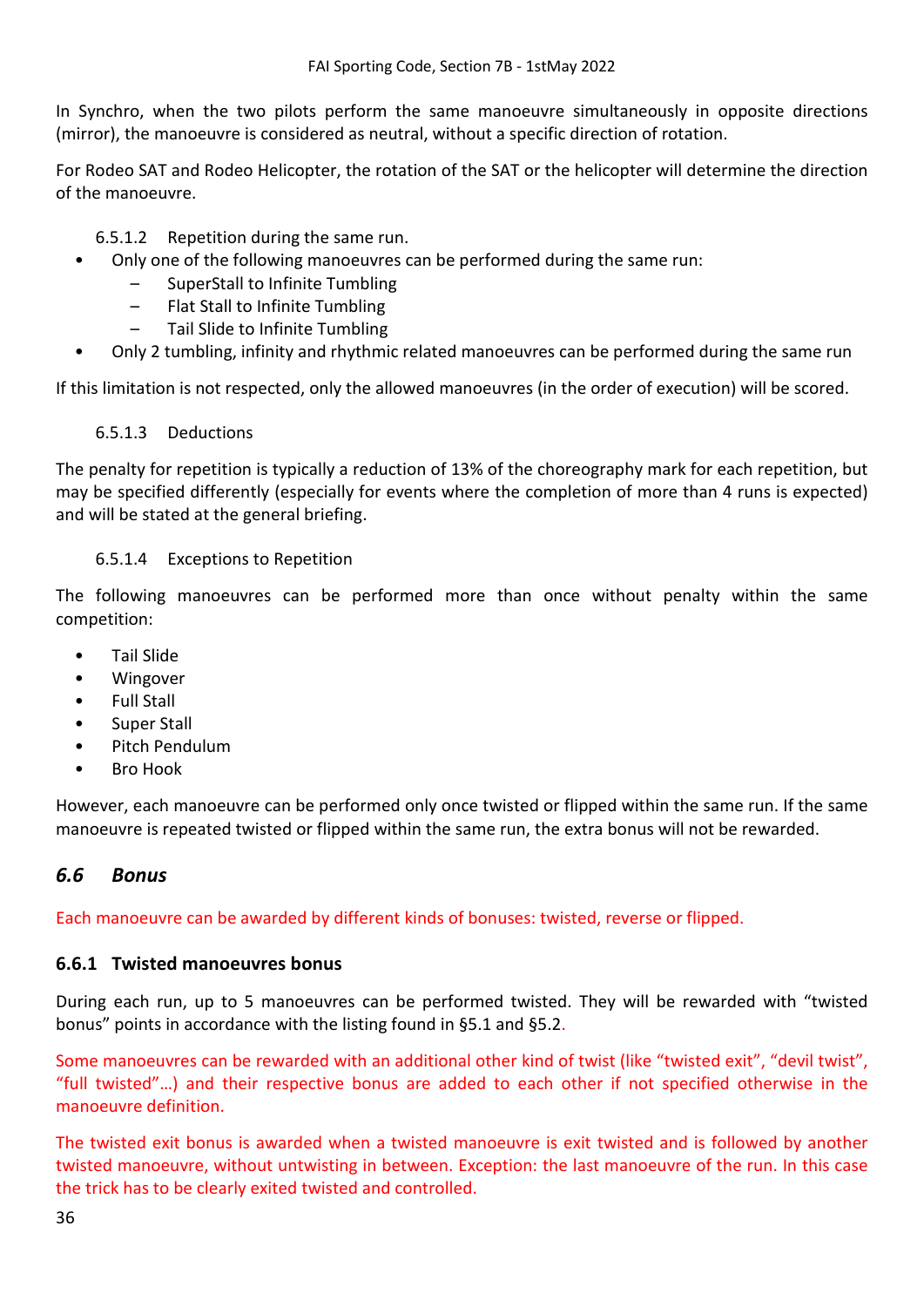If more than 5 manoeuvres are flown twisted, the extra manoeuvres will not be scored and their coefficients not taken into account for the determination of the average coefficient.

All manoeuvres allowed to be flown twisted in Solo can be performed twisted in Synchro.

#### **6.6.2 Reversed Manoeuvres bonus**

During each run, up to 3 manoeuvres can be performed reversed. They will be rewarded with "reversed bonus" points in accordance with the listing found in [§5.1](#page-14-1) and [§5.2.](#page-24-0)

If more than 3 manoeuvres are flown reversed, the extra manoeuvres will not be scored and their coefficients not taken into account for the determination of the average coefficient.

All manoeuvres allowed to be flown reversed in Solo can be performed reversed in Synchro.

#### **6.6.3 Flipped Manoeuvres bonus**

During each run, up to 2 manoeuvres can be performed flipped. They will be rewarded with "flipped bonus" or "double flipped bonus" points in accordance with the listing found in [§5.1](#page-14-1) and [§5.2.](#page-24-0)

If more than 2 manoeuvres are flown flipped, the extra manoeuvres will not be scored and their coefficients not taken into account for the determination of the average coefficient.

All manoeuvres allowed to be flown flipped in Solo can be performed flipped in Synchro.

If a flipped manoeuvre is to be performed, it shall be announced before the run by personally informing one of the judges, or, at the latest before take-off, by requesting the start marshal or drop master to inform the judges.

#### **6.6.4 Wing touch bonus**

The wing touch bonus is awarded when, during the execution of some synchro manoeuvres, the two wings smoothly touch each other. They will be rewarded with "wing touch bonus" points in accordance with the listing found in [§5.2.](#page-24-0)

## <span id="page-36-0"></span>*6.7 Landing*

Landing on the raft is an integral part of the competition.

The raft must have a surface area of 25 square metres minimum on a lake, and larger when on sea water in order to protect, as much as possible, the glider from the salt.

#### **6.7.1 Landing on Ground**

The Meet Director, in agreement with the Safety Director and Chief Judge and after consultation with the Safety Committee can decide to eliminate the landing on the raft in the case of rough seas, very cold water (less than 10 °C) or unsafe landing conditions.

In that case, a ground landing can be scored under the following conditions:

- The pilots should be able to safely approach the landing area without over flying the public.
- A target landing gives the "raft points". The target must be 1 metre diameter minimum.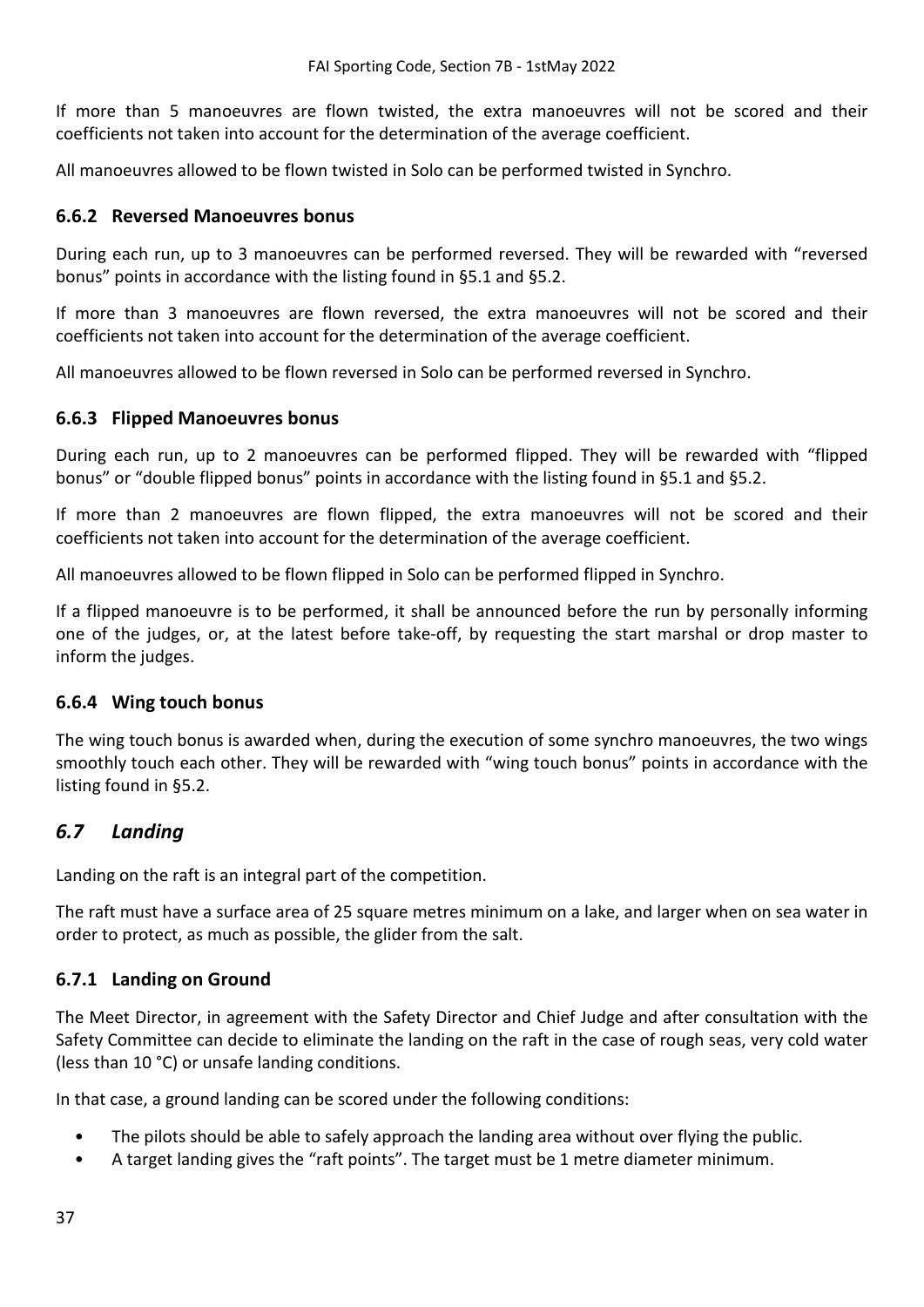• Ground spirals, raft flip, and all the synchro landing tricks are not allowed. All other landing tricks are allowed but must be safely performed, taking into consideration the nature of the landing area, the obstacle and people on ground.

## **6.7.2 No Landing Scoring**

If the conditions are not safe, the Meet Director, in agreement with the Safety Director and Chief Judge and after consultation with the Safety Committee can decide that landing will not be scored (0 for all pilots/pairs).

## <span id="page-37-0"></span>*6.8 Synchronisation*

Synchronisation is scored for the entire run, including the landing.

## <span id="page-37-1"></span>*6.9 Manoeuvre and Score Validation*

Just after completing the run, pilots/pairs are requested to validate their manoeuvres by checking in at the judges' tent.

When a run is completed the list of manoeuvres and the provisional results are published on the official information board. The pilots/pairs have 1 hour time to check the scores and report to the judges to point out possible errors.

The provisional and final results must include the following information:

- The average judge's marks by type (technique, choreography, landing) between 0 and 10
- The bonuses percentage
- Technicity : average of the 3 highest technical coefficients (max 2 above 1.95) as described in [§6.3.1.1](#page-31-0) and [§6.4.](#page-33-0)
- The overall score

This applies to all kinds of official communication (web site, PDF, paper, …).

## <span id="page-37-2"></span>*6.10 Obvious Error*

The Meet Director may hold a conference with the judges to adjust a score in case of an obvious error.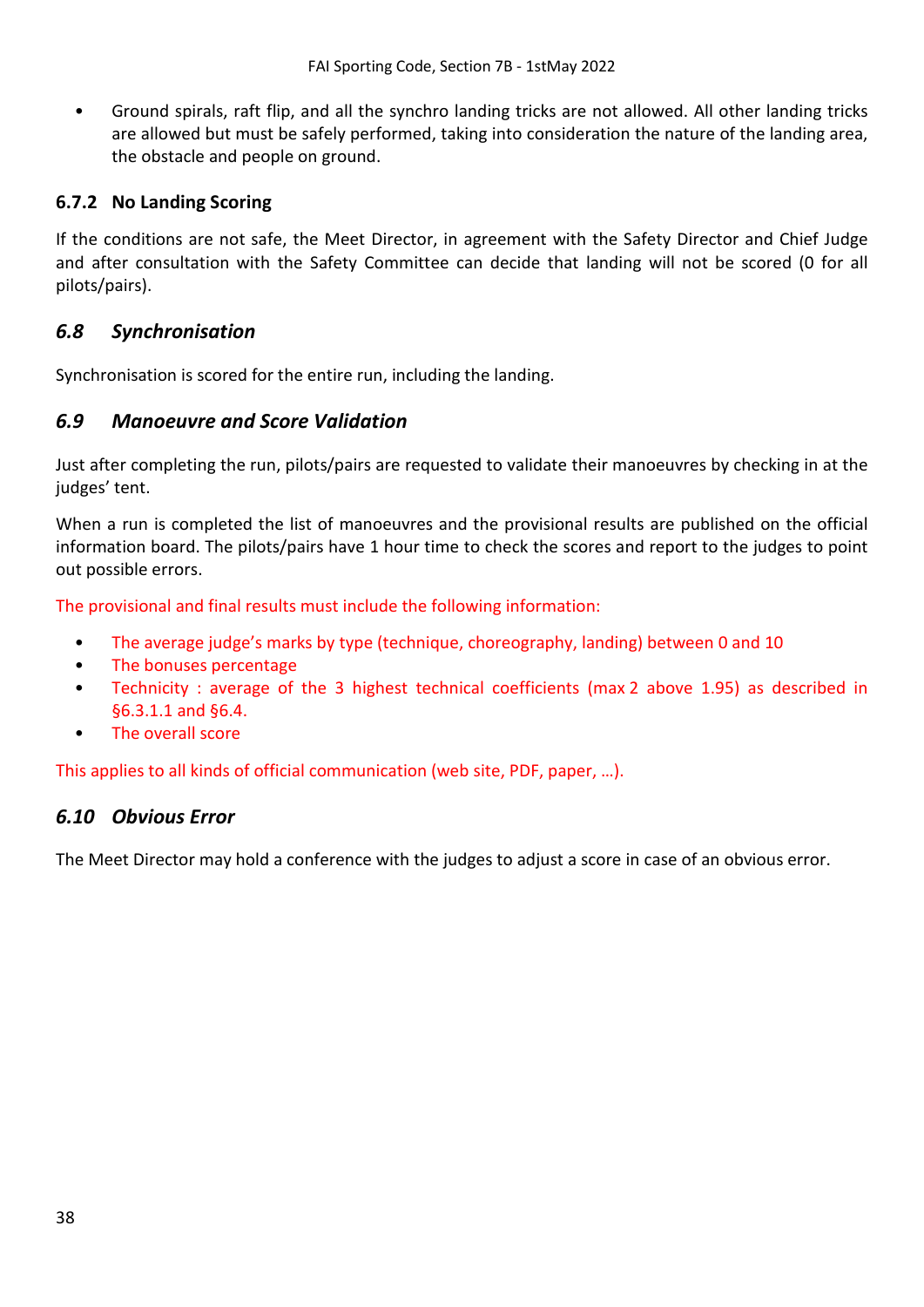# <span id="page-38-0"></span>**7 Penalties and warnings**

## <span id="page-38-1"></span>*7.1 Penalties*

## <span id="page-38-3"></span>**7.1.1 Dangerous Flying**

When the judges determine that a pilot has put himself into a dangerous situation through recklessness, poor preparation or by attempting a manoeuvre beyond his current skill level/proficiency.

0 points for the run.

## **7.1.2 Opening of Reserve**

Opening of the rescue parachute:

Technical score only for the manoeuvres already completed. 0 for choreography and landing. A warning will be issued in the case o[f §7.1.1](#page-38-3)

## **7.1.3 Not Opening of Reserve**

Not opening the reserve or delayed deployment when needed:

0 points for the run + Warning.

## <span id="page-38-2"></span>*7.2 Warnings*

For safety reasons but also to ensure sportsmanship and fair play, warnings can be imposed on pilots/pairs. Warnings carry penalties.

Each warning is displayed on the results sheet.

The penalty points are shown in the results and are deducted from the total results.

Officials entitled to impose warnings:

- The judges for safety and competition related aspects: each judge notes the warning on his scoring sheet. The warning is valid if at least 2 judges (or 3 when 5 judges) give a warning.
- The Meet Director and Safety Director for safety related aspects.
- The Meet Director for sportsmanship related aspects.

Warnings can be imposed for incidents occurring at any time during the event: flight, registration, meals, transport to the take-off, at the take-off, during the briefings etc.

## **7.2.1 Offences liable to result in a warning**

- 7.2.1.1 General Safety
- Disregard of the flight box.
- Disregard of the signal closing the flight box.
- Performing one of the manoeuvres not allowed to be flown as one of the last 2 manoeuvres.
- Over flying the public.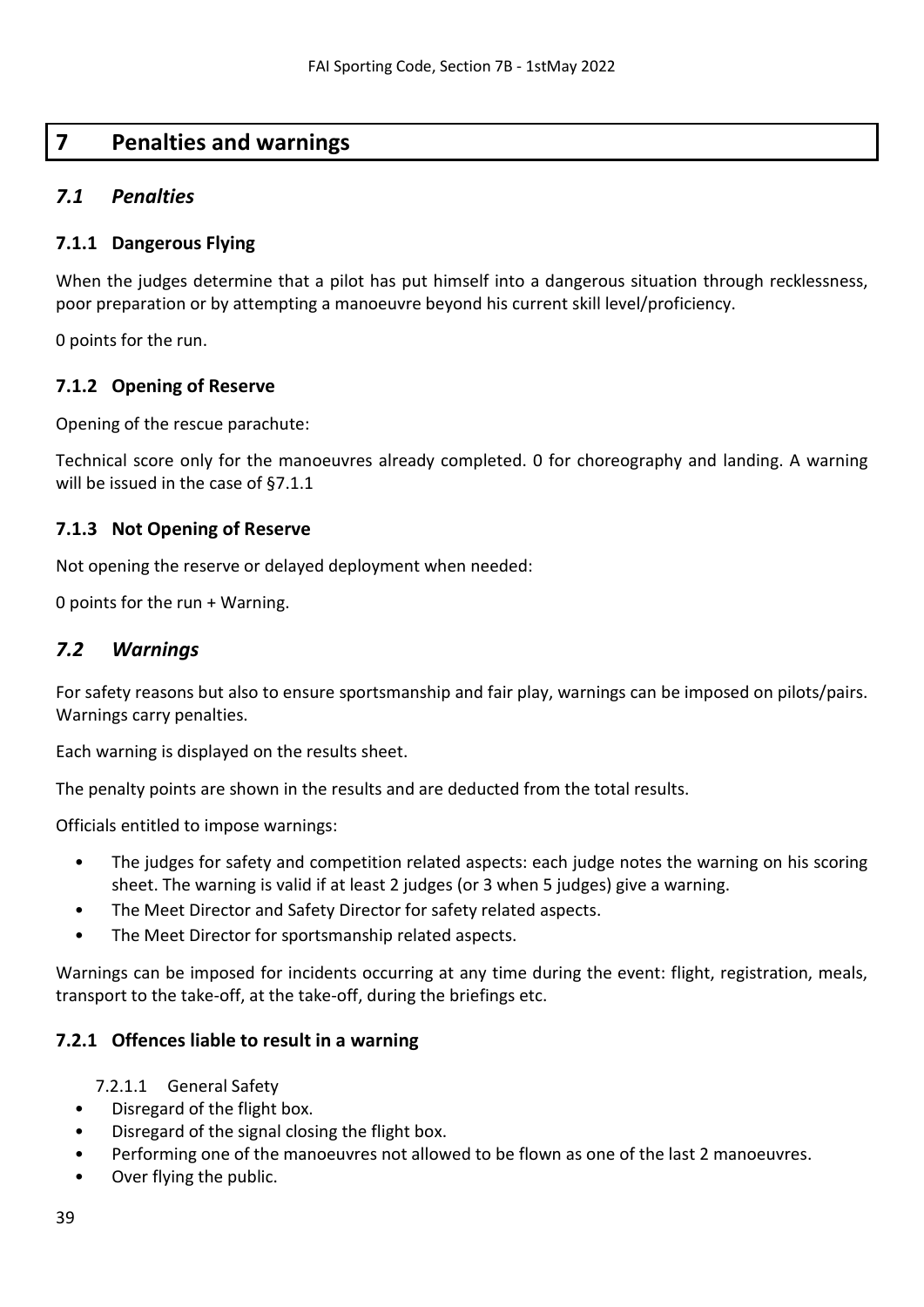- Unauthorised take off.
	- 7.2.1.2 Taking Risks
- Dangerous flying.
- Endangering others (raft crew).
- Unsafe landing.

7.2.1.3 Respect – Sportsmanship

- Late arrival/non-attendance at briefings.
- Delay at take-off.
- Unsporting behaviour.
- Disrespectful or aggressive behaviour towards the organisation, officials or other competitors.
- No "ear" before programme start.
- Any other behaviour deemed by the judges and/or the meet director as serious misconduct.

## **7.2.2 Warning Penalties**

Warnings carry penalties:

- 1st warning: 0.5 point.
- 2nd warnings: 1 point.
- 3rd warnings: Disqualification.

Penalties will be applied whether the same offence is repeated or whether warnings have been applied for different offences.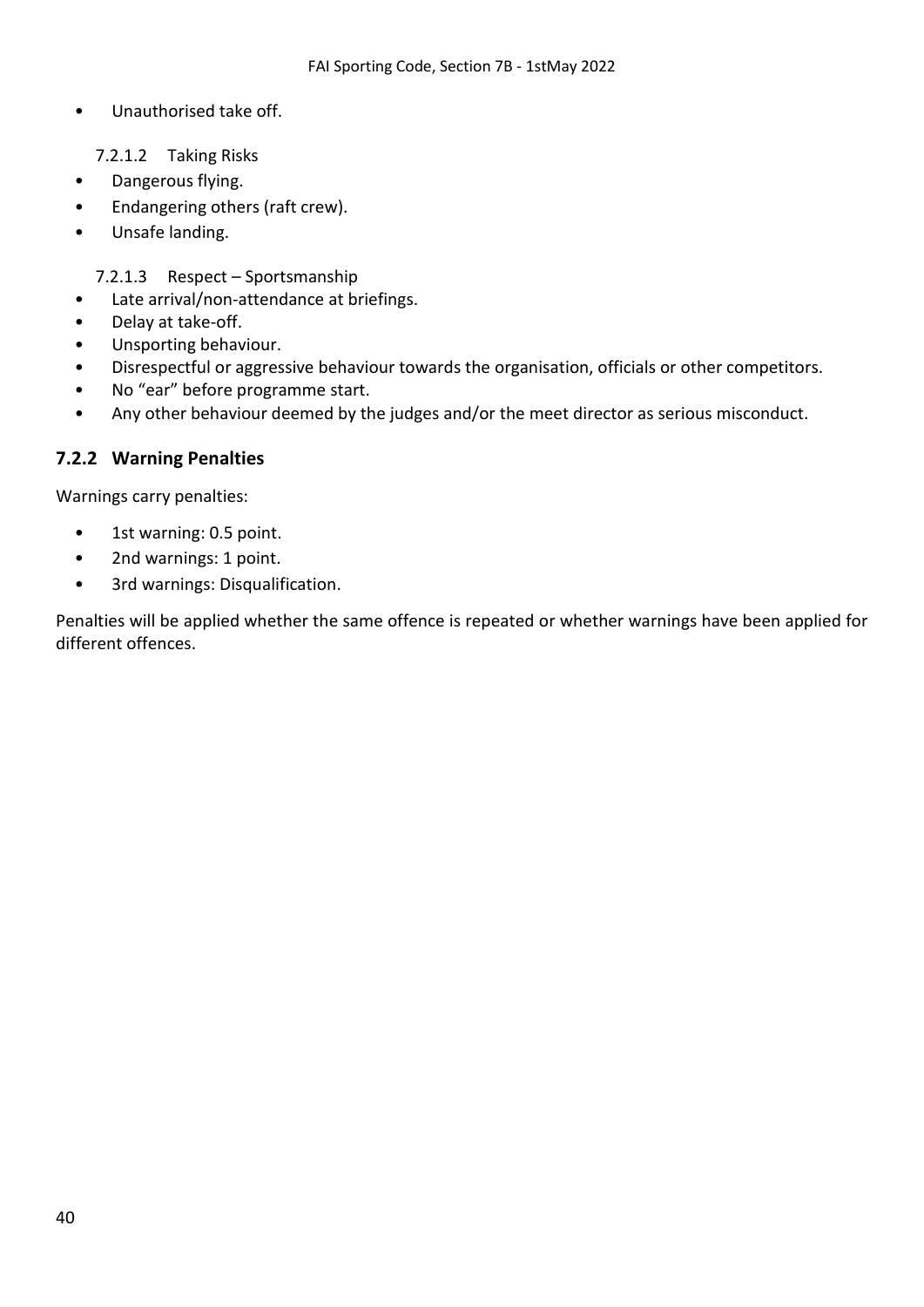# <span id="page-40-0"></span>**8 Complaints and Protests**

The competition organiser shall retain and archive the video footage and other relevant competition material which might be used as evidence for at least 90 days after the end of the event, or until an appeal has been dealt with (see General Section Chapter 6).

## <span id="page-40-1"></span>*8.1 Technical errors*

A pilot who notices a technical error (wrong manoeuvre, undeserved warning…) has the right to notify the judges who will take into account the notification, will evaluate it and will correct their decision if appropriate.

Scoring a routine remains a subjective matter, even when the scores of the 3 judges are averaged. Pilots and Team leaders should be aware that complaints or protests that are not about technical errors, but about the subjective way a run has been appreciated, are unlikely to be upheld by a Meet Director or a Jury.

## <span id="page-40-2"></span>*8.2 Video Evidence*

The competition organiser shall arrange a video recording of all runs. The video recording can be used as an additional source of evidence only if:

- The Meet Director requests the adjustment of a score.
- The Chief Judge decides to review it when dealing with a complaint.
- The Jury decides to review it when dealing with a protest.

Amateur video evidence can be accepted when the official footage is missing or of unsatisfactory quality.

## <span id="page-40-3"></span>*8.3 Complaints*

A complaint may be made to the Meet Director, preferably by the Team leader, in writing in English, to request a correction. It must be made within one hour of the publication of the provisional results.

If provisional scores are posted more than 2 hours after sunset and before 6:00 a.m next day, then the deadline for a complaint is 8:00 a.m.

For the last competition run, complaints must be submitted at the latest one hour after the publication of the provisional results.

Complaints will be dealt with expeditiously.

The Local Regulations might change the complaint deadlines.

## <span id="page-40-4"></span>*8.4 Protests*

If the complainant is not satisfied with the outcome, a protest may be made to the Meet Director, which is passed to the FAI Jury. Protests should be made, preferably by the Team leader, in writing in English, within two hours of the result of the complaint being notified to the complainant.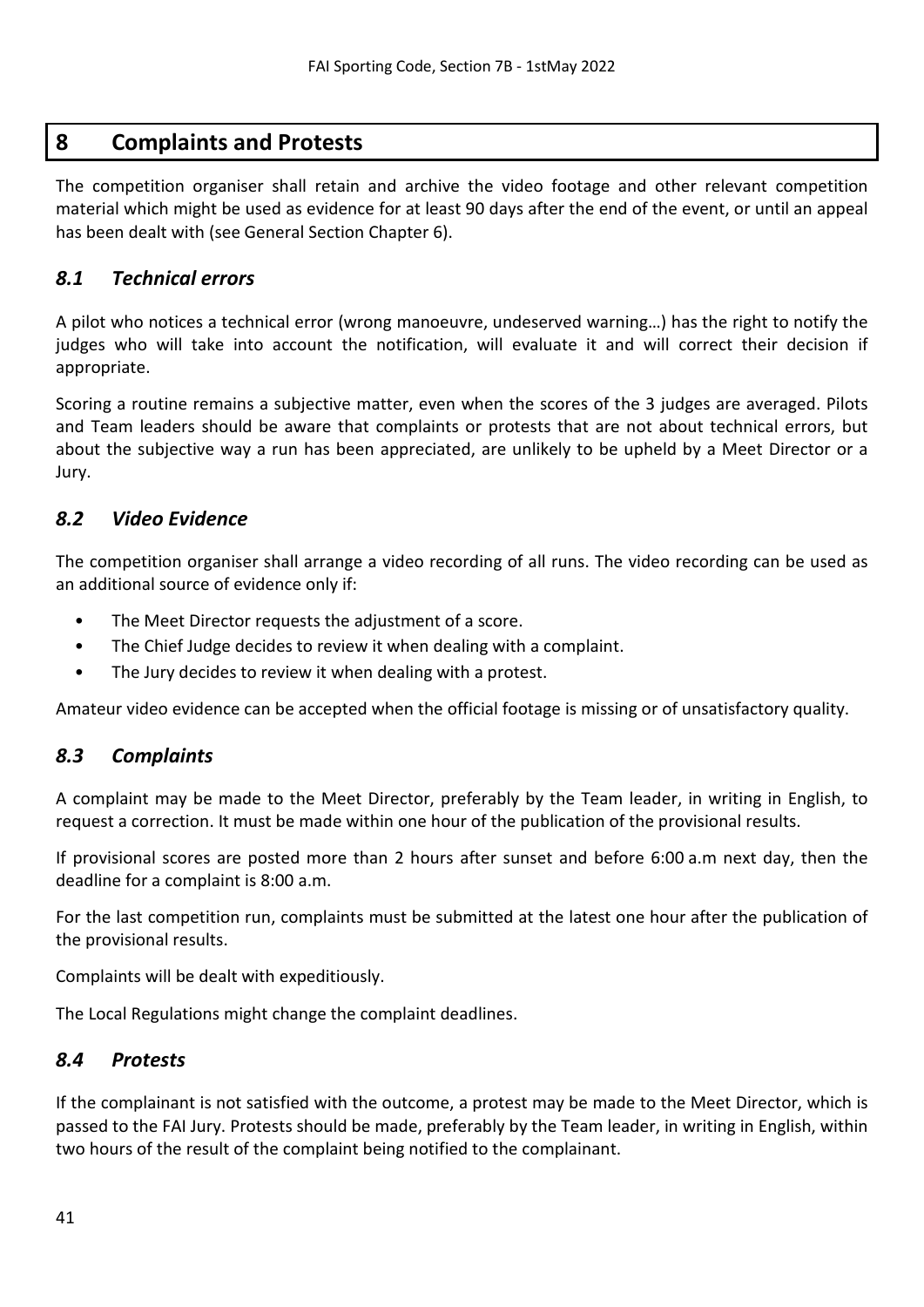For the last competition task, protests must be submitted within one hour after the result of the complaint is notified to the complainant.

The protest fee is defined in the Local Regulations. It may not be larger than \$50 US or €50 for championships held on the European Continent. It will be returned if the protest is upheld.

The Local Regulations may adjust the protest deadlines.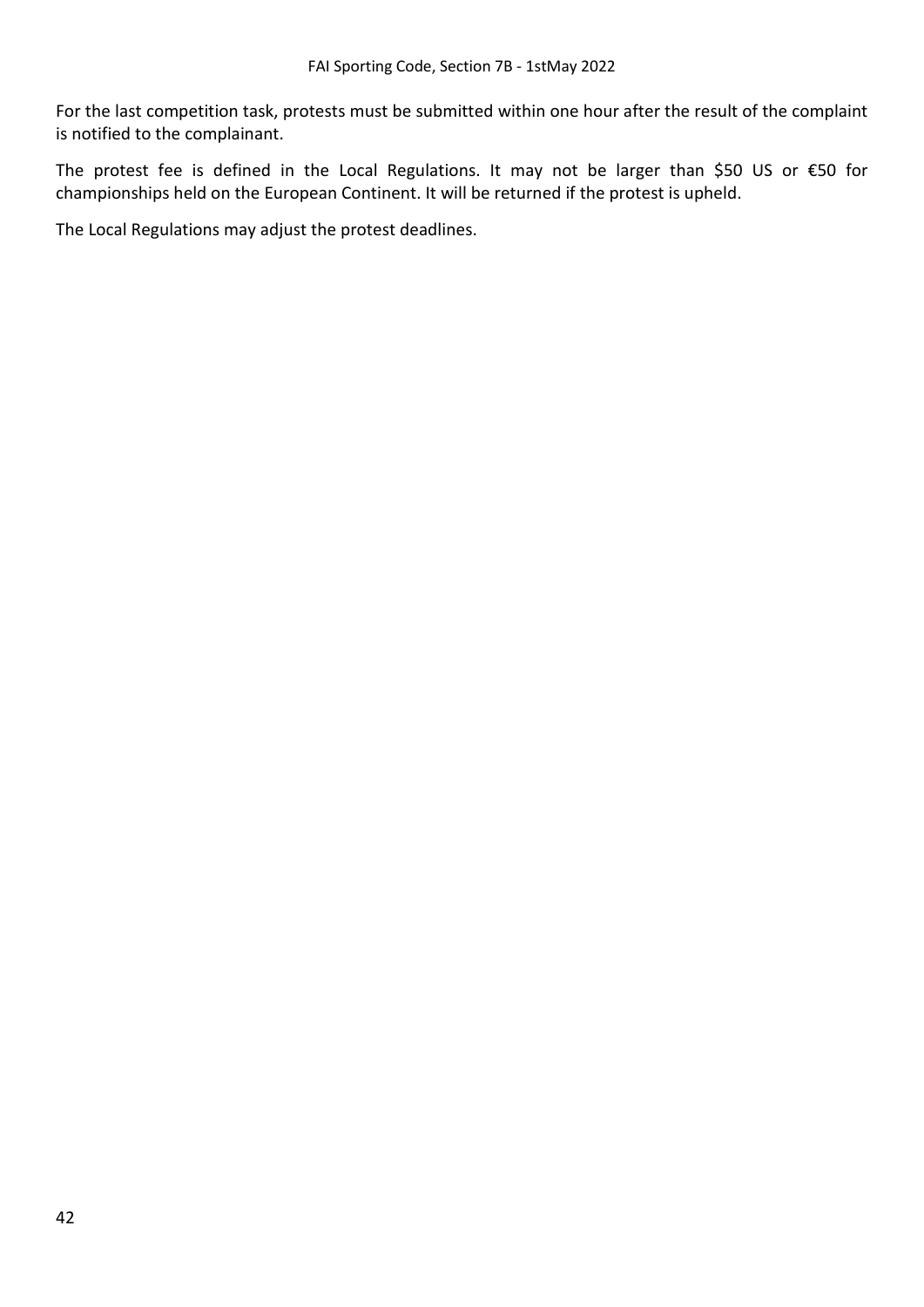# <span id="page-42-0"></span>**9 Safety & Equipment**

## <span id="page-42-1"></span>*9.1 Personal Responsibility*

Each competitor has a personal responsibility for his own safety and those of others. He should only perform manoeuvres that he has practiced and that he can control fully.

## <span id="page-42-2"></span>*9.2 Equipment*

All equipment, including glider, harness and rescue parachutes must be in perfect condition. Pilots will not be able to compete with damaged or broken lines, damaged fabric, coverings, stitching or reinforcements.

In case of damage to the competing glider that had been presented to the Competition Organiser during the period of registration, the pilot shall inform the Chief Judge and get his approval before using a replacement glider. If the damage occurs during a run and forces to stop it, a rerun can be granted, but only if this does not cause the competition and/or the prize-giving ceremony to be delayed.

#### **9.2.1 Glider**

Gliders must be certified according to EN 926-1 or LTF 91-09. Pilots may fly with non-certified gliders under the following conditions:

- The glider has a unique serial number for identification.
- A document is shown proving the manufacturer's agreement for a nominated pilot to fly a specific glider.

All lines must be fixed on the maillon with rubbers/plug to prevent moving. Knots not allowed, loops must be clean.

## **9.2.2 Harness**

The harness must be certified according to EN 1651 or LTF.

The harness must be connected to the glider with carabiners or quick out carabiners with 16kN minimum breaking load.

#### **9.2.3 Reserve Parachutes**

Two rescue parachutes are compulsory: 2 classic or 1 classic and 1 Rogallo or BASE system.

For D-bag drop competitions, at least one rescue parachute must be a Rogallo or BASE system. An organiser may request an exemption from this requirement when bidding.

They must be certified according to EN 12491 (except for BASE system).

Both reserve parachutes must be dry and recently repacked. After a water landing, they must be dried or replaced by dry material.

Rescue parachutes must be connected to the harness with maillons rapides (both ends fixed with rubbers to prevent moving) or soft links with 16kN minimum breaking load. Connection with a loop can be exceptionally accepted only when securely fixed with tape.